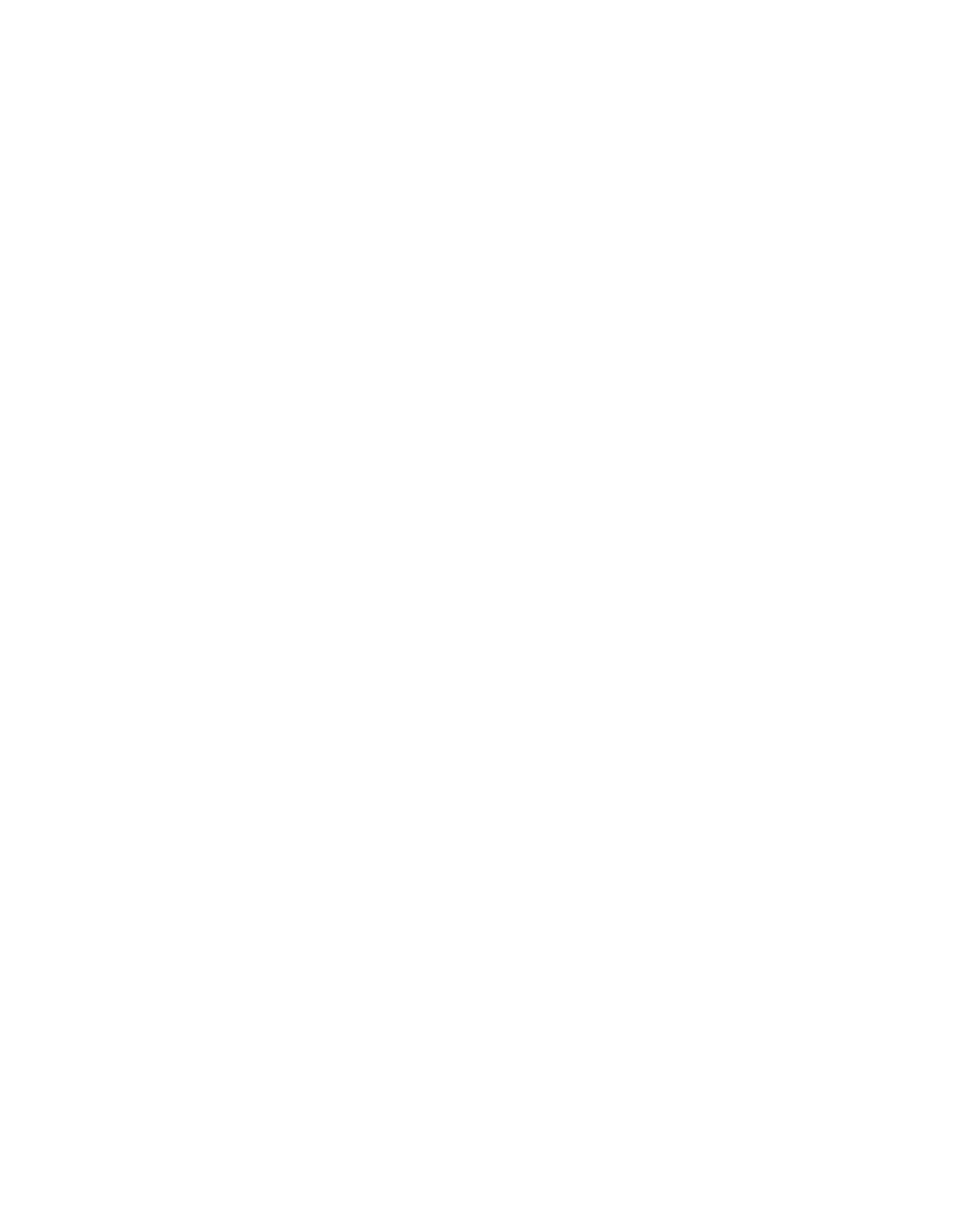#### **Table of Contents**

| 2. |  |
|----|--|
| 3. |  |
|    |  |
| 5. |  |
| 6. |  |
|    |  |
| 8. |  |
| 9. |  |
|    |  |
|    |  |
|    |  |
|    |  |
|    |  |
|    |  |
|    |  |
|    |  |
|    |  |
|    |  |
|    |  |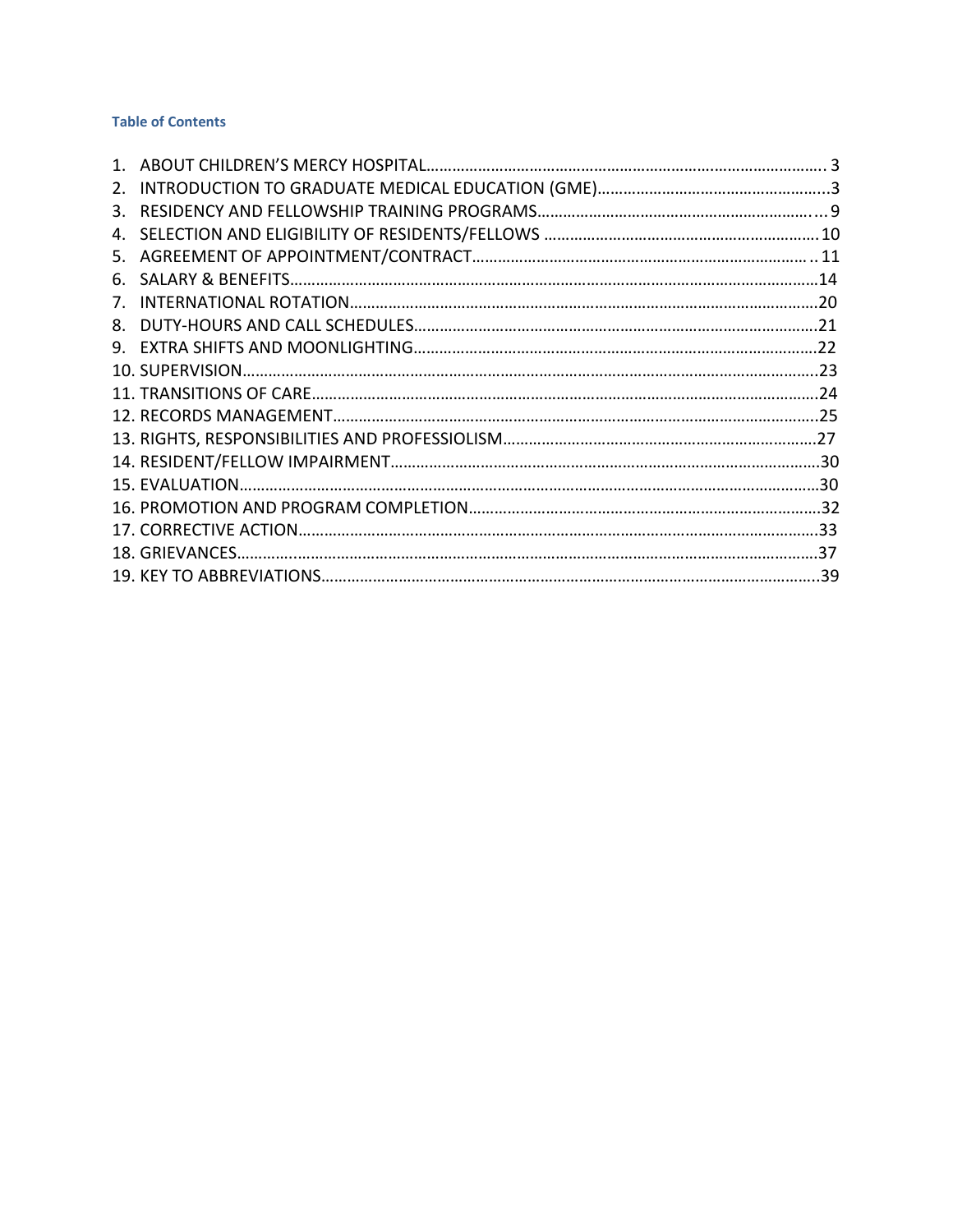# **1. ABOUT CHILDREN'S MERCY HOSPITAL**

The Children's Mercy Hospital (CM) was founded as a single bed hospital in 1897 by the Berry sisters, Dr. Katherine Berry Richardson, a physician and surgeon, and Dr. Alice Berry Graham, a dentist. From our early roots, CM has grown into the pediatric specialty provider of choice for families throughout the region. Working closely with community physicians and hospitals, CM provides the highest quality care, expertise and safety to children and their families in a family‐centered care environment.

CM is committed to providing service excellence and efficiency to everyone we serve. We achieve our high standards through leadership in clinical care, education and research; all focused exclusively on children and their unique needs.

#### **1.1 Mission and Vision**

- A. Mission CM is a leading independent children's health organization dedicated to holistic care, translational research, breakthrough integration, and educating the next generation of caregivers.
- B. Vision ‐ To create a world of well‐being for all children.

#### **2. INTRODUCTION TO GRADUATE MEDICAL EDUCATION (GME)**

The Department of GME establishes, implements, and enforces training policies and procedures, supervises the process of program accreditation and provides oversight of Resident/Fellow learning and working environment that facilitates patient safety, health care quality, and achievement of competence.

Mission ‐ The Department of GME's mission is to improve the health and welfare of children by shaping and inspiring learners through leadership, innovation, and advancement of the finest pediatric medical education programs.

Vision ‐ Committed to creating a culture of excellence in medical education.

Values:

Accountability Caring Service Diversity and Inclusion Highest Quality Care Learner‐centered Respect Trusting Collaborations

#### **2.1 ACGME**

The ACGME is a private, nonprofit council that evaluates and accredits residency and fellowship programs in the US. The ACGME was established in 1981 from a consensus in the academic medical community for an independent accrediting organization. The mission of the ACGME is to improve health care by assessing and advancing the quality of resident physicians' education through exemplary accreditation. While the ACGME is the largest accrediting organization of CM programs, it is not the only accrediting organization with which we work.  For some programs, no accrediting organization exists.  To the extent possible, all CM residencies and fellowships adhere to the standards put forth by the ACGME**.**

## **2.2 Education Program & ACGME Competencies**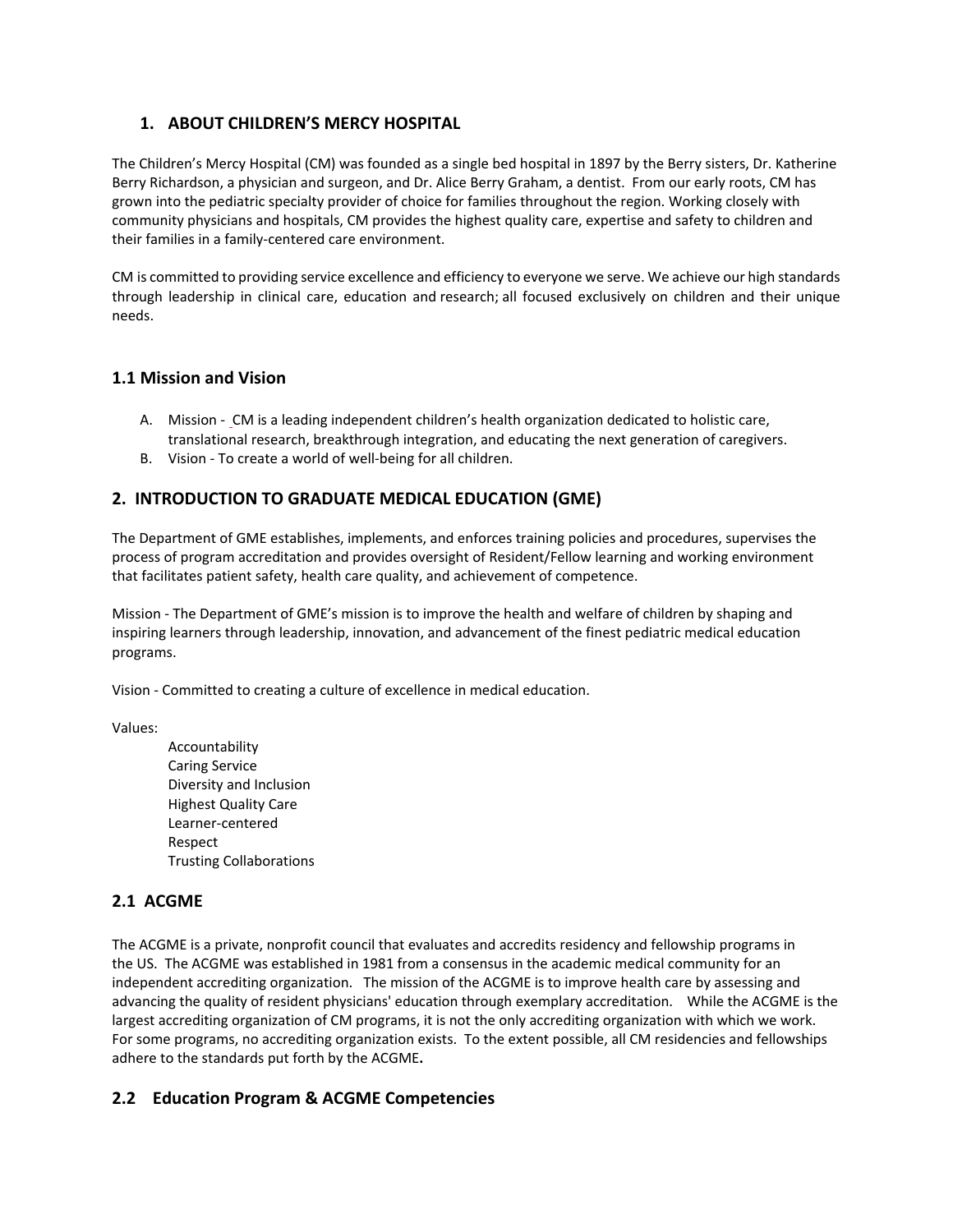- A. Each Program's curriculum will contain the following educational components:
	- 1. overall educational goals for the Program, which the Program will distribute to Residents/Fellows and faculty annually;
	- 2. competency-based goals and objectives for each assignment at each educational level, which the Program will distribute to Residents/Fellows and faculty annually, in either written or electronic form. These should be reviewed by the Resident/Fellow at the start of each rotation;
	- 3. regularly scheduled didactic sessions;
	- 4. delineation of Resident/Fellow responsibilities for patient care, progressive responsibility for patient management, and supervision of Residents/Fellows over the continuum of the Program; and,
	- 5. ACGME competencies and milestones.
- B. The Program must integrate the following ACGME competencies into the curriculum:
	- 1. Patient Care and Procedural Skills. Residents/Fellows must be able to provide patient care that is compassionate, appropriate, and effective for the treatment of health problems and the promotion of health.
	- 2. Medical Knowledge. Residents/Fellows must demonstrate knowledge of established and evolving biomedical, clinical, epidemiological and social behavioral sciences, as well as the application of this knowledge to patient care.
	- 3. Practice-based Learning and Improvement. Residents/Fellows must demonstrate the ability to investigate and evaluate their care of patients, to appraise and assimilate scientific evidence, and to continuously improve patient care based on constant self‐evaluation and life‐long learning. Residents/Fellows are expected to develop skills and habits to be able to meet the following goals:
		- a. identify strengths, deficiencies, and limits in one's knowledge and expertise;
		- b. set learning and improvement goals;
		- c. identify and perform appropriate learning activities;
		- d. systematically analyze practice using quality improvement methods, and implement changes with the goal of practice improvement;
		- e. incorporate formative feedback into daily practice;
		- f. locate, appraise, and assimilate evidence from scientific studies related to their patients' health problems;
		- g. use information technology to optimize learning; and,
		- h. participate in the education of patients, families, students, Residents/Fellows and other health professionals.
	- 4. Interpersonal and Communication Skills. Residents/Fellows must demonstrate interpersonal and communication skills that result in the effective exchange of information and collaboration with patients, their families, and health professionals. Residents/Fellows are expected to:
		- a. communicate effectively with patients, families, and the public, as appropriate, across a broad range of socioeconomic and cultural backgrounds;
		- b. communicate effectively with physicians, other health professionals, and health related agencies;
		- c. work effectively as a member or leader of a health care team or other professional group;
		- d. act in a consultative role to other physicians and health professionals; and,
		- e. maintain comprehensive, timely, and legible medical records, if applicable.
	- 5. Professionalism. Residents/Fellows must demonstrate a commitment to carrying out professional responsibilities and an adherence to ethical principles. Residents/Fellows are expected to demonstrate:
		- a. compassion, integrity, and respect for others;
		- b. responsiveness to patient needs that supersedes self-interest;
		- c. respect for patient privacy and autonomy;
		- d. accountability to patients, society and the profession; and,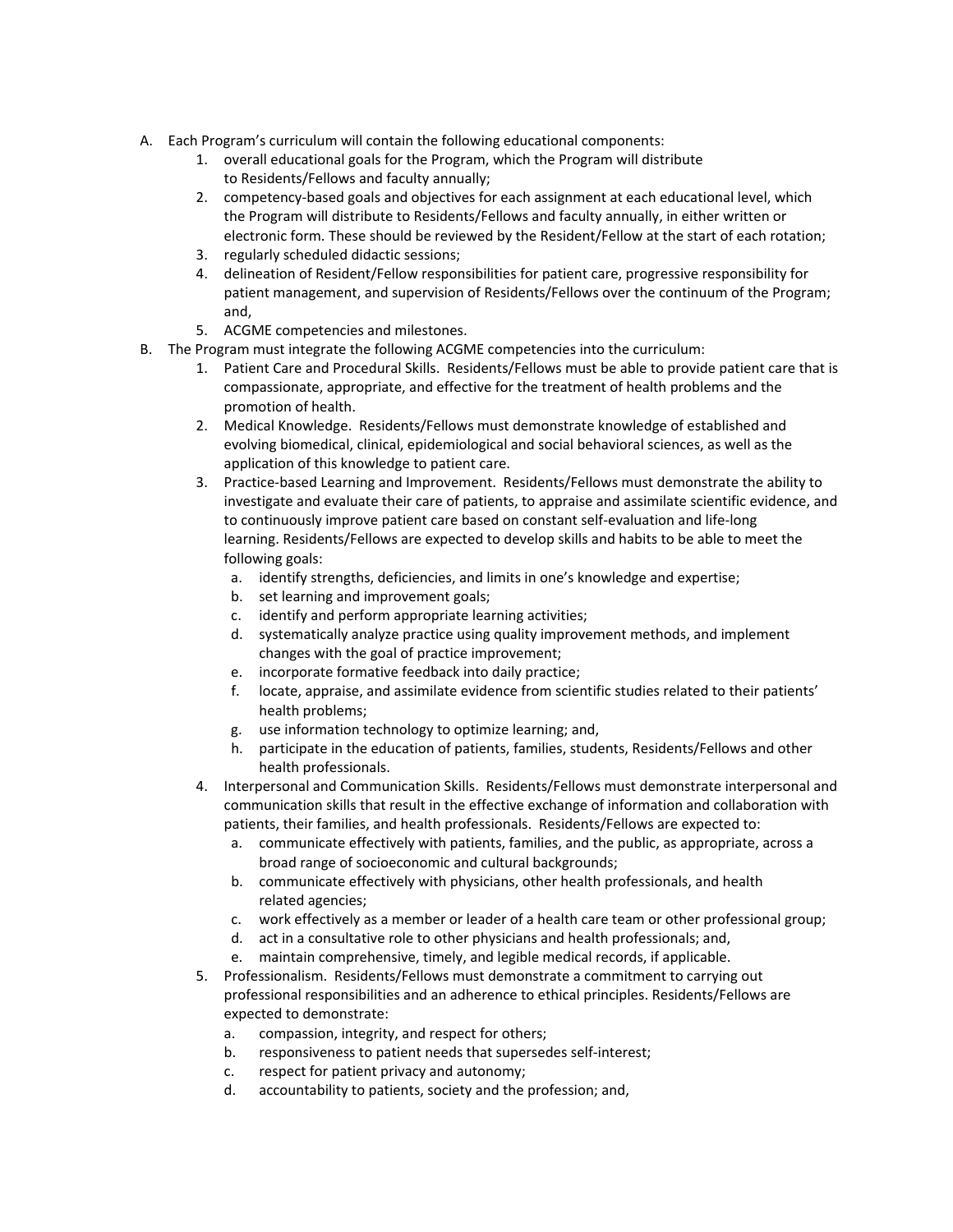- e. sensitivity and responsiveness to a diverse patient population, including but not limited to diversity in gender, age, culture, race, religion, disabilities, and sexual orientation.
- 6. Systems‐based Practice. Residents/Fellows must demonstrate an awareness of and responsiveness to the larger context and system of health care, as well as the ability to call effectively on other resources in the system to provide optimal health care. Residents/Fellows are expected to:
	- a. work effectively in various health care delivery settings and systems relevant to their clinical specialty;
	- b. coordinate patient care within the health care system relevant to their clinical specialty;
	- c. incorporate considerations of cost awareness and risk benefit analysis in patient and/or population‐based care as appropriate;
	- d. advocate for quality patient care and optimal patient care systems;
	- e. work in inter-professional teams to enhance patient safety and improve patient care quality; and,
	- f. participate in identifying system errors and implementing potential systems solutions.

The curriculum will advance Residents'/Fellows' knowledge of the basic principles of research, including how research is conducted, evaluated, explained to patients, and applied to patient care. Residents/Fellows should participate in scholarly activity. CM and the Program will allocate adequate educational resources to facilitate Resident/Fellow involvement in scholarly activities.

# **2.3 Graduate Medical Education Committee (GMEC)**

- A. Description and Goal
	- 1. The GMEC is constituted to meet all ACGME Institutional Sponsor standards for membership, oversight responsibilities and reporting requirements.
	- 2. The goal of the GMEC is to establish standards of performance and oversight for all CM Residency/Fellowship Programs regardless of accreditation and Institutional Sponsor.

#### B. Membership

- 1. Voting Members:
	- a. Chair: The Designated Institutional Official (DIO)/Chair of GME serves as the Chair of the GMEC (referred to as DIO throughout the rest of this section)
	- b. Vice Chair: Vice Chair of GME
	- c. GME Medical Director of Diversity, Equity and Inclusion
	- d. Administrative Director of Faculty Development
	- e. A Chair‐appointed representative from Medical Administration.
	- f. A Chair‐appointed representative from the Quality Improvement and Safety Program
	- g. Pediatric residency Program Director (PD)
	- h. Seven PDs or Associate Program Directors (APDs) from CM‐sponsored ACGME‐accredited fellowship programs
		- i. PD representatives will be elected through a vote of the CM PD's or, in cases where a member is unable to fulfill their duties, appointed by the Chair for the remainder of the term.
		- ii. Terms for these GMEC members will be three years in length; members may serve two consecutive terms before rotating off the committee.
		- iii. No more than three committee members can be APD's.
		- iv. Only one PD or APD from any single program may serve on the GMEC at the same time.
		- v. Two peer‐selected pediatric residents
		- vi. Elected by residents in the Pediatric Residency
		- vii. Terms will be through the end of residency training unless replaced by the Chair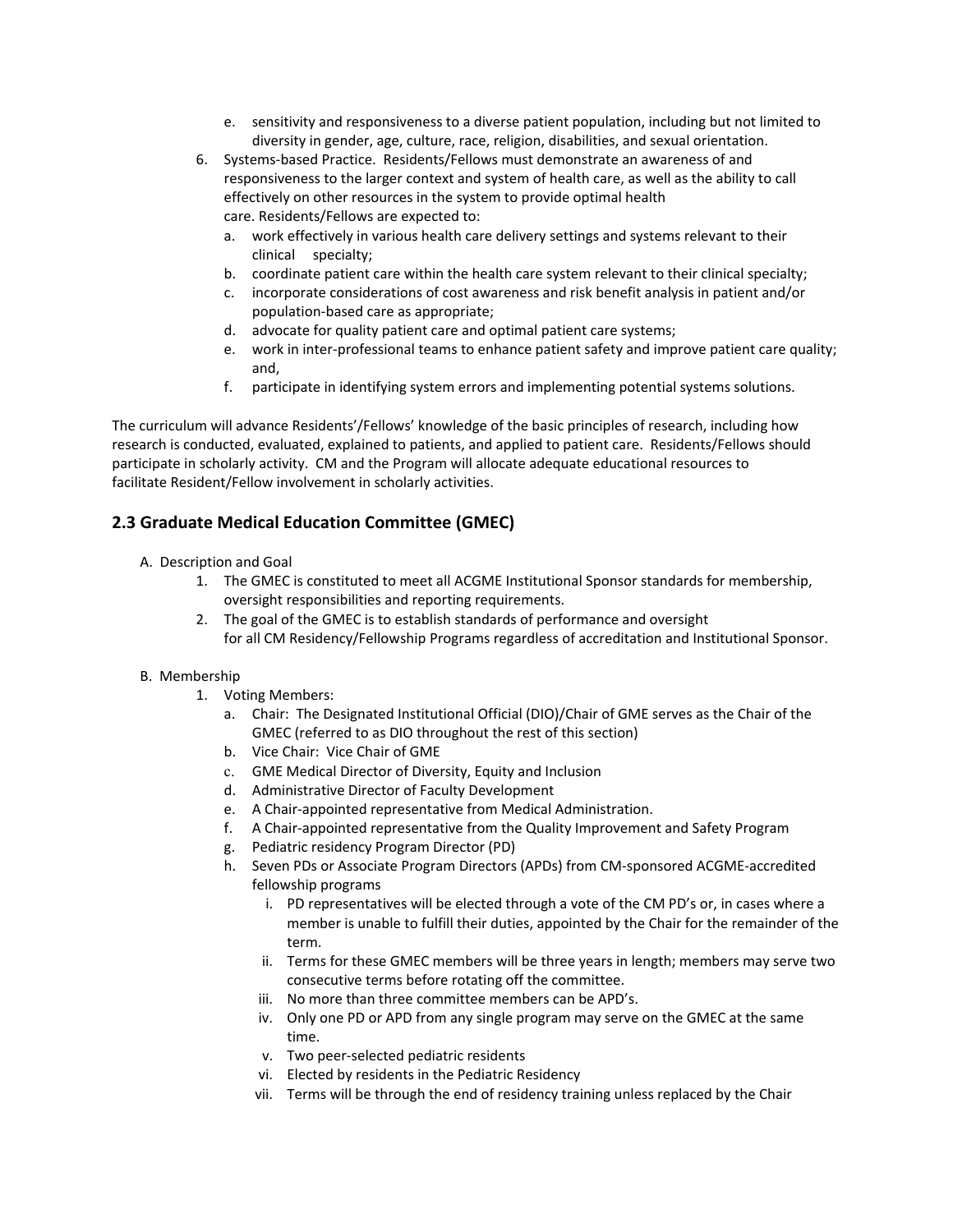- viii. Three peer‐selected fellows from ACGME‐accredited fellowship programs
- ix. Elected by their peer fellows
- x. Terms will be through the end of fellowship training unless replaced by the Chair
- xi. The DIO or designee from the UMKC School of Medicine and the KU School of Medicine 2. Additional GMEC members and subcommittees - In order to carry out portions of the GMEC's responsibilities and maintain open communication and collaborative relationships with relevant
	- GME partners, the DIO or designee may appoint other voting members with the approval of the GMEC membership
		- a. Two PD's from ACGME‐accredited programs that are not sponsored by CM can serve as voting members by appointment of the DIO or designee with approval of the GMEC membership. The length of appointment will be three years with a one‐time renewal of appointment with the approval of the GMEC for a total six‐year term
		- b. One non‐ACGME accredited program PD can serve as a voting member on the GMEC by appointment of the DIO or designee with approval of the GMEC membership. The length of appointment will be three years with a one-time renewal of appointment by the GMEC for a total six‐year term
- C. Subcommittees and Special Committees
	- 1. Subcommittees and Special Committee Membership
		- a. Subcommittees that address required GMEC responsibilities must include a Resident/Fellow who is a member of the GMEC elected by a vote of his/her peer Residents/Fellows.
		- b. Subcommittees may include members from outside GMEC when those members' expertise is required for effective decision making. Additional Non‐GMEC members on a Subcommittee not outlined in this document may be approved by the GMEC.
	- 2. Subcommittee and Special Committee actions that address required GMEC responsibilities must be reviewed and approved by the GMEC.
	- 3. Standing Subcommittees
		- a. GMEC Finance Committee. There will be a committee that provides guidance to Medical Administration and the GMEC on matters related to hospital resources. Examples include increases in FTEs for training programs and visiting residents as well as salary recommendations. Committee members should recuse themselves when the committee is voting on a proposal for their own program.
		- b. The Vice Chair of GME will Chair this subcommittee
		- c. Membership will include:
			- i. Vice Chair, GME
			- ii. DIO and Chair, GME
			- iii. Pediatric Residency Program Director
			- iv. 2 ACGME PDs or APDs (1 peds, 1 not peds)
			- v. At least one fellow elected to the GMEC
			- vi. At least one resident elected to the GMEC
			- vii. One Program Coordinator
			- viii. DIO, UMKC
			- ix. DIO, KU
			- x. Two Children's Mercy Department Chairs
			- xi. Two Children's Mercy Administrative Directors
			- xii. Sr VP, Amb & Physician Practice Operations
			- xiii. Medical Director, OFD
			- xiv. Chief Strategy Officer
			- xv. Director, Physician Leadership Center
			- xvi. Faculty Trainee Diversity Equity Inclusion GME Subcommittee Member
			- xvii. Other members approved by the GMEC.
- D. Meetings and Attendance
	- 1. The GMEC must meet a minimum of quarterly each academic year.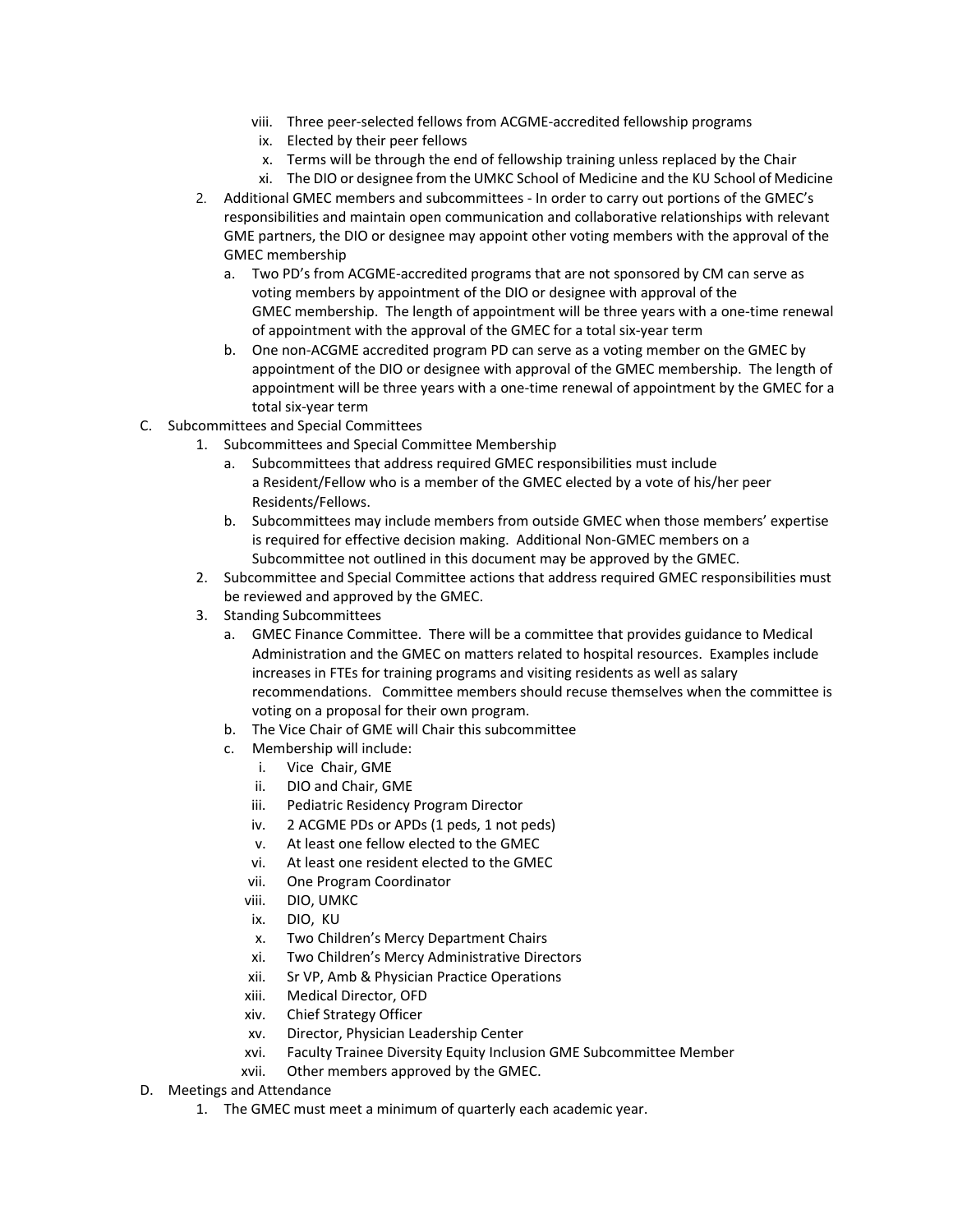- 2. Each meeting must include attendance by at least one Resident/Fellow member.
- 3. The GMEC must maintain meeting minutes that document execution of all required ACGME GMEC functions and responsibilities. A designated program coordinator (PC) will be assigned to take meeting minutes.
- 4. A quorum will consist of 50 % of the voting members.
- 5. Committee members will have the expectation of a 75% attendance requirement with a minimum 50% meeting attendance requirement on an annual basis using the academic calendar. Members who cannot meet the minimum attendance requirement on an annual basis are subject to review of their performance by the DIO or designee and, if necessary, replacement.
- E. GMEC Responsibilities
	- 1. The GMEC will have oversight responsibilities related to training programs (each, a "Program") including the following:
		- a. ACGME accreditation status of the Sponsoring Institution and each of its ACGME‐ accredited Programs
		- b. The quality of the GME learning and working environment within the Sponsoring Institution, each of its ACGME‐accredited Programs, other Programs and its participating sites
		- c. The quality of educational experiences in each ACGME‐accredited Program and other Programs that lead to measurable achievement of educational outcomes as identified in the ACGME common and specialty/subspecialty Program requirements or other accrediting body Program requirements
		- d. The ACGME‐accredited Program's and other Program's annual Program evaluation (APE) and improvement activities
		- e. All processes related to reductions and closures of individual ACGME‐accredited Programs, major participating sites and the Sponsoring Institution
	- 2. Review and Approval Responsibilities
		- a. Institutional GME policies and procedures
		- b. Approval of Resident/Fellow stipends and benefits
		- c. Applications for ACGME accreditation of new Programs
		- d. Requests for any changes in Resident/Fellow complement
		- e. Major changes in each of its ACGME‐accredited Program's structure or duration of education
		- f. Additions and deletions of each of its ACGME‐accredited Programs' participating sites
		- g. Approval of appointment of new PD's or the removal of an appointed PD. Appointment or removal of a PD may be recommended only after consultation between the Chair/Vice Chair of GME and the Chair of the Department in which the Program resides.
		- h. Progress reports requested by a Special Review Committee
		- i. Responses to Clinical Learning Environment Review (CLER) reports
		- j. Requests for exceptions to duty hour requirements
		- k. Voluntary withdrawal of ACGME program accreditation
		- l. Requests for appeal of a program adverse action recommended by a ACGME Special Review Committee
		- m. Resident/Fellow appeal through the GMEC Due Process Special Committee (see section 17.5)
		- n. The GMEC will review each Program's APE, ACGME performance data, and any other additional Program data annually with determination of any additional action needed to include either clarification of data or the need for a focused special review
		- o. Approval to accept an exceptionally qualified candidate who does not satisfy ACGME eligibility requirements.
	- 3. Oversight and completion of the Annual Institutional Review (AIR)
		- a. The GMEC must identify institutional performance indicators for the AIR to include:
			- i. Results of the most recent institutional self‐study visit when it is available
			- ii. Results of ACGME surveys of Residents/Fellows and core faculty members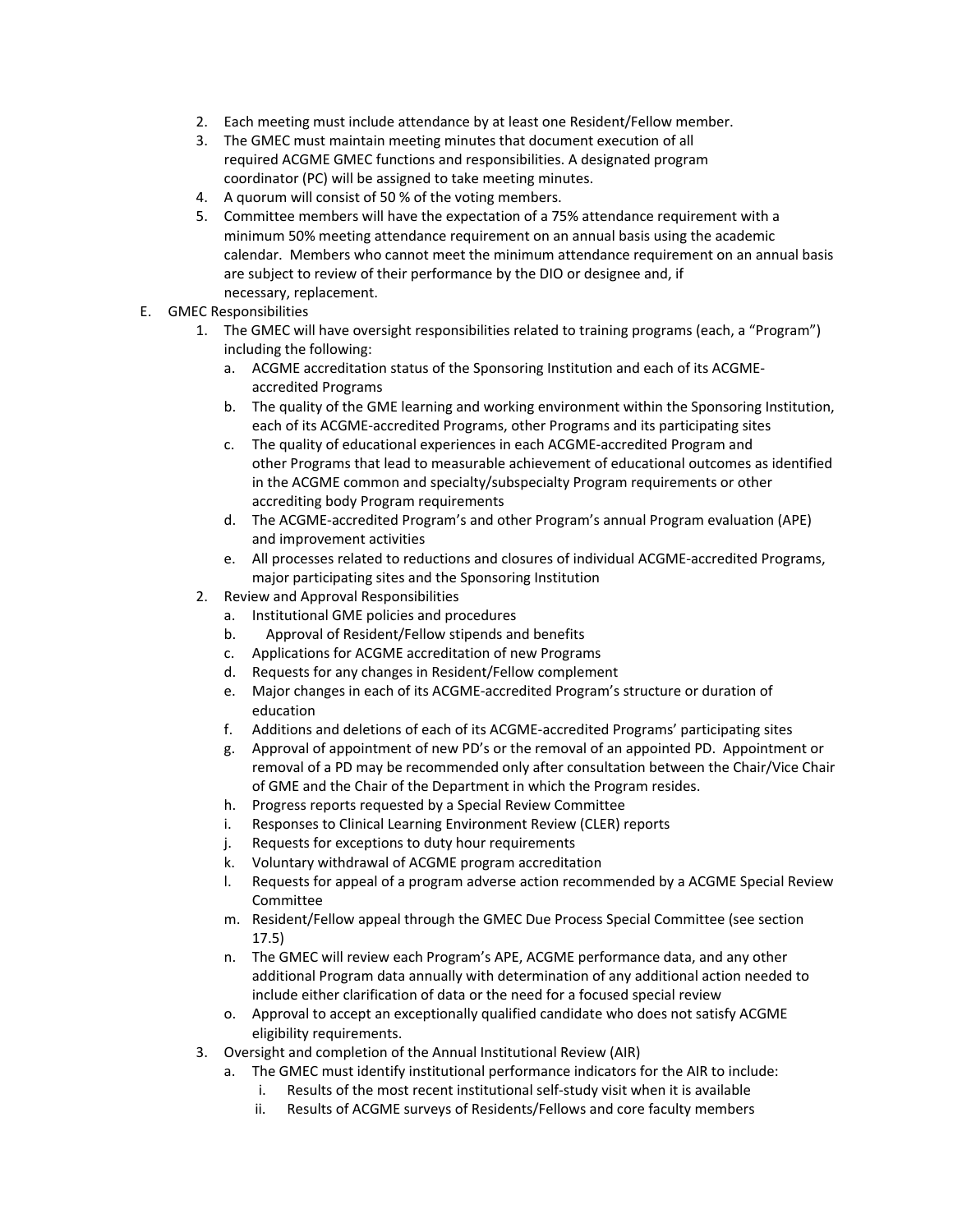- iii. Notification of each of its ACGME‐accredited Programs' accreditation statuses and self‐ study visits when available
- iv. Completion and results of the annual GMEC review of the APE's and the ACGME performance data
- b. The AIR must include monitoring procedures for action plans resulting from the review
- c. The DIO or designee must submit a written annual executive summary of the AIR to the CM Board of Directors.
- d. Demonstrate effective oversight of underperforming Programs through the Special Review Process described in parts 4 and 5 below.
- 4. The DIO or designee will be responsible for invoking the Special Review Process. The Special Review Process will include one or more of the following criteria for identifying underperformance:
	- a. Identification of Programs that are significant outliers based on the results of ACGME resident and faculty surveys or other data in comparison to other Programs
	- b. Programs with underperformance i.e. <80% board passage rate of graduates on certifying exams over one‐year and three‐year periods
	- c. Significant concerns based on GMEC review of the APE
	- d. Failure to demonstrate progress with quality improvement goals on the APE
	- e. Failure to implement any GMEC recommended actions to address underperformance of the Program
	- f. Concerns identified during monitoring of progress of corrective actions
	- g. ACGME or other accreditation organization concerns that put the Program at risk for disciplinary or adverse action.
- 5. The Special Review Process will use the following protocol:
	- a. The DIO or designee will appoint a GMEC Special Review subcommittee, chaired by the DIO or designee, with at least one Resident/Fellow member;
	- b. Special Review subcommittee interviews with Program leadership
	- c. Special Review subcommittee interviews with Residents/Fellows in the Program
	- d. Special Review subcommittee examination of additional documents/clarifying reports from the PD
	- e. Preparation of a report that describes the quality improvement goals with recommendations, a corrective action plan, the process for GMEC monitoring of outcomes and the deadline for a progress report to the GMEC no later than the due date for the next APE
	- f. Presentation of the Special Review subcommittee report to the GMEC to review and accept the report or request additional information and/or monitoring

#### **3. RESIDENCY AND FELLOWSHIP TRAINING PROGRAMS**

| Program                              | Length of     | <b>Accrediting</b> | <b>Institutional</b> | <b>Specialty Certifying</b> |
|--------------------------------------|---------------|--------------------|----------------------|-----------------------------|
|                                      | Program (yrs) | Organization       | <b>Sponsor</b>       | <b>Board</b>                |
| Pediatrics                           |               | ACGME              | СM                   | www.abp.org                 |
| Adolescent Medicine *                |               | ACGME              | СM                   | www.abp.org                 |
| Allergy/Immunology                   |               | <b>ACGME</b>       | UMKC                 | www.abai.org                |
| Child Abuse Pediatrics *             |               | ACGME              | СM                   | www.abp.org                 |
| Child Neurology *                    |               | ACGME              | СM                   | www.abpn.com                |
| Clinical Child Psychology Internship |               | <b>ABPP</b>        | СM                   | www.abpp.org                |
| Clinical Child Psychology Fellowship |               | n/a                | СM                   | www.abpp.org                |
| Coagulation                          |               | n/a                | СM                   | None                        |
| Congenital Cardiac Surgery           |               | ACGME              | ΚU                   | www.abts.org                |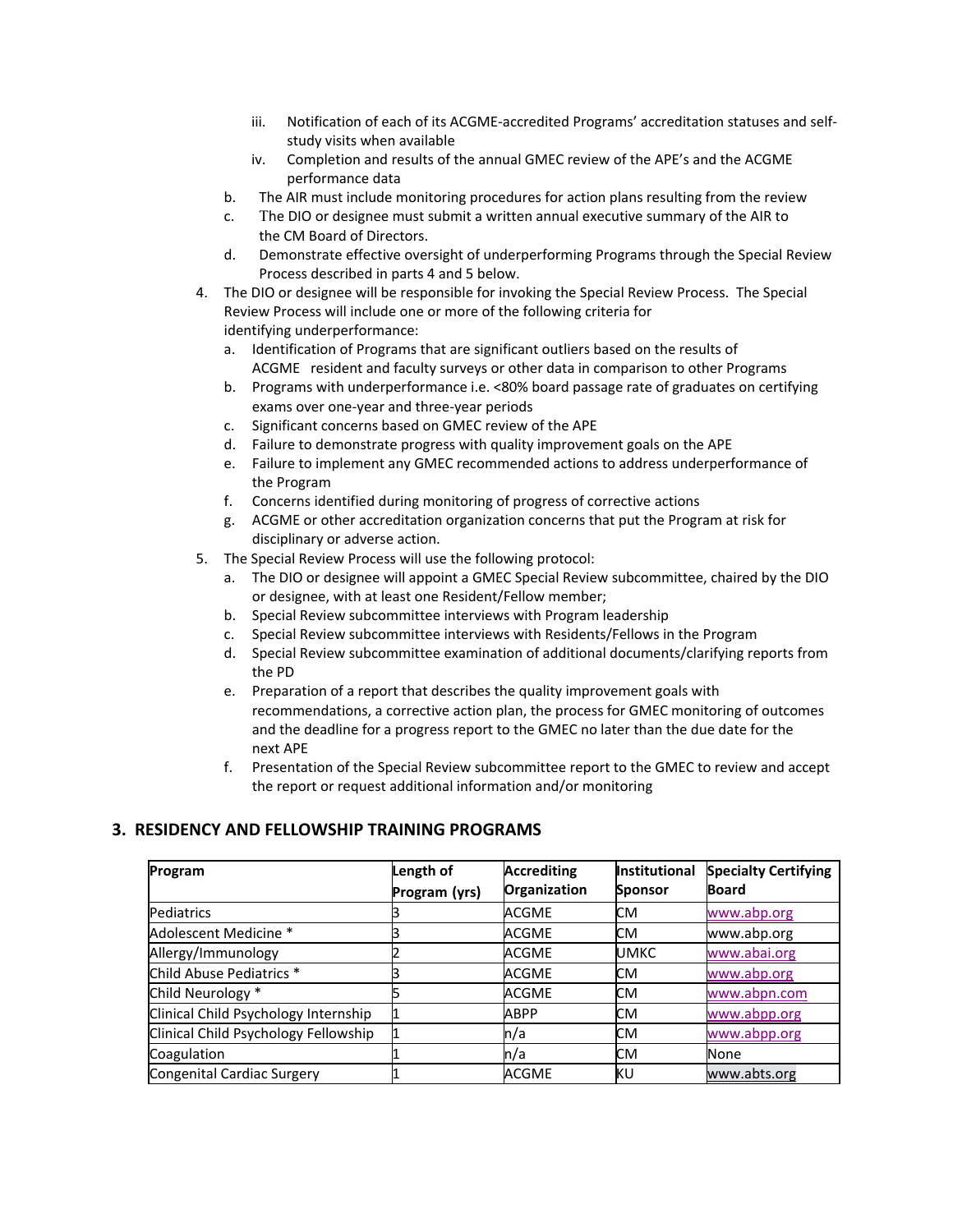| Developmental-Behavioral                 | З                       | <b>ACGME</b> | <b>CM</b>   | www.abp.org       |
|------------------------------------------|-------------------------|--------------|-------------|-------------------|
| Pediatrics *                             |                         |              |             |                   |
| Epilepsy                                 | 1                       | <b>ACGME</b> | <b>CM</b>   | www.abpn.com      |
| <b>Headache Medicine</b>                 | 1                       | <b>UCNS</b>  | <b>CM</b>   | www.ucns.org      |
| Laboratory Genetics and Genomics         | З                       | <b>ACGME</b> | <b>CM</b>   | www.abmg.org      |
| Neonatal-Perinatal Medicine              | З                       | ACGME        | CM          | www.abms.org      |
| Pediatric Anesthesia                     | $\overline{1}$          | <b>ACGME</b> | KU          | www.theaba.org    |
| <b>Pediatric Bioethics</b>               | 1                       | None         | <b>CM</b>   | None              |
| Pediatric Cardiology                     | з                       | <b>ACGME</b> | CМ          | www.abp.org       |
| Pediatric Clinical Pharmacology          | З                       | <b>ABCP</b>  | <b>CM</b>   | www.abcp.net      |
| Pediatric Critical Care Medicine         | 3                       | <b>ACGME</b> | CМ          | www.abp.org       |
| Pediatric Dentistry                      | $\overline{2}$          | CODA         | <b>CM</b>   | www.abpd.org      |
| Pediatric Dermatology                    | 1                       | ABD          | <b>CM</b>   | www.abderm.org    |
| Pediatric Emergency Medicine             | з                       | <b>ACGME</b> | CM          | www.abp.org       |
| Pediatric Endocrinology                  | 3                       | <b>ACGME</b> | <b>CM</b>   | www.abp.org       |
| Pediatric Gastroenterology               | 3                       | <b>ACGME</b> | <b>CM</b>   | www.abp.org       |
| Pediatric Hospice and Palliative Care    | 1                       | <b>ACGME</b> | KU          | www.aahpm.org     |
| Pediatric Hematology/Oncology            | З                       | <b>ACGME</b> | CM          | www.abp.org       |
| Pediatric Hospital Medicine              | З                       | <b>ACGME</b> | CM          | www.abp.org       |
| Pediatric Infectious Diseases            | З                       | <b>ACGME</b> | <b>CM</b>   | www.abp.org       |
| Pediatric Nephrology                     | З                       | <b>ACGME</b> | CМ          | www.abp.org       |
| Pediatric Ophthalmology                  | 1                       | None         | CМ          | None              |
| Pediatric Optometry                      | $\overline{\mathbf{1}}$ | ACOE         | <b>CM</b>   | None              |
| Pediatric Otolaryngology                 | 1                       | ACGME        | <b>CM</b>   | www.aboto.org     |
| Pediatric Pulmonology                    | з                       | ACGME        | СM          | www.abp.org       |
| Pediatric Pathology                      | 3                       | <b>ACGME</b> | <b>UMKC</b> | www.abpath.org    |
| Pediatric Radiology                      | $\mathbf{1}$            | <b>ACGME</b> | <b>UMKC</b> | www.theabr.org    |
| <b>Pediatric Rehabilitation Medicine</b> | 2                       | <b>ACGME</b> | CМ          | www.abpmr.org     |
| Pediatric Sports Medicine                | 1                       | <b>ACGME</b> | CM          | www.theabfm.org   |
| Pediatric Surgery                        | 2                       | <b>ACGME</b> | UMKC        | www.absurgery.org |
| Sleep Medicine                           | 1                       | <b>ACGME</b> | <b>UMKC</b> | www.absm.org/     |
| Surgical Critical Care                   | 1                       | ACGME        | UMKC        | www.absurgery.org |
| <b>Surgical Scholars</b>                 | $\mathbf{1}$            | None         | <b>CM</b>   | None              |

AAP: American Academy of Pediatrics

AAPOS: American Association for Pediatric Ophthalmology and Strabismus

ABCP: American Board of Clinical Pharmacology

ABD: American Board of Dermatology

ABPP: American Board of Professional Psychology

ACGME: Accreditation Council for Graduate Medical Education

ACOE: Accreditation Council on Optometric Education

APA: American Psychological Association

CODA: Commission on Dental Accreditation

UCNS: United Council for Neurological Specialties

\* If no accrediting organization exists the Institutional sponsor is the employer

# **4. SELECTION AND ELIGIBILITY OF RESIDENTS/FELLOWS**

## **4.1 Eligibility**

- A. Applicants to the Clinical Child Psychology Internship training program must meet the following qualifications to be eligible for appointment as an Intern:
	- 1. enrolled in a doctoral program in professional psychology that requires internship training;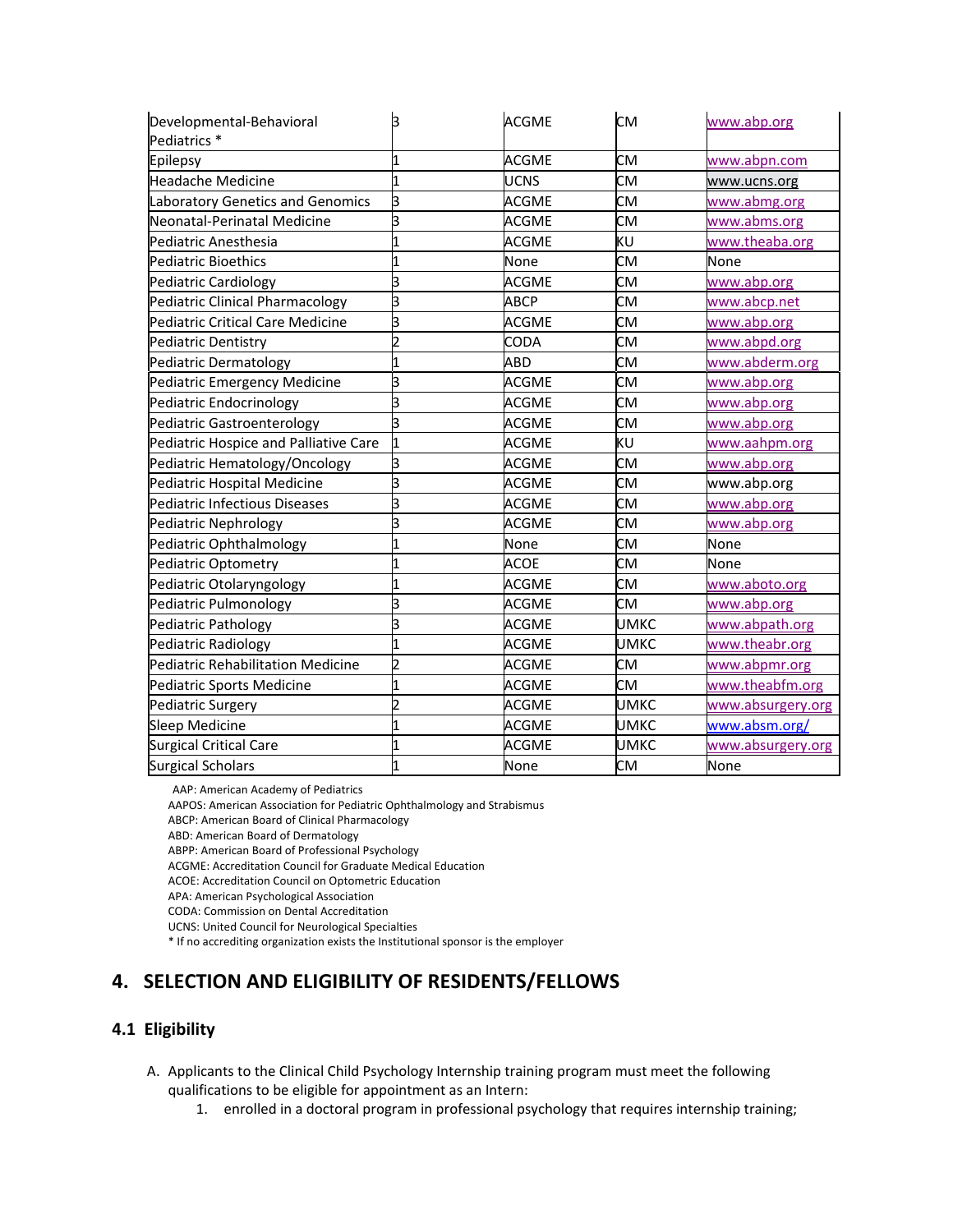- 2. expected completion of a practicum experience by the start of internship.
- 3. Applicants to the Pediatric Clinical Pharmacology Fellowship training program must meet the following qualifications to be eligible for appointment as a Fellow:
- 4. possess an MD, DO, PhD, or PharmD degree;
- 5. must have completed an academic training program in either Pediatrics or Pediatric Pharmacotherapy;
- 6. must have a desire to pursue an academic career with an emphasis on the evaluation of drugs in children.
- B. Applicants for the Laboratory Genetics and Genomics Fellowship training program(s) must meet the following qualifications:
	- 1. Possess an MD, DO or PhD degree; PhD degree must be in genetics, human genetics, or related field within the biological sciences, as determined by the American Board of Medical Genetics and Genomics (ABMGG).
	- 2. Individuals who hold doctoral degrees earned outside of the US, Canada or Puerto Rico or who have received their medical training outside of the US, Canada or Puerto Rico need to meet additional requirements determined by ABMGG www.abmgg.org.
- C. Applicants to all other Programs must meet the following qualifications to be eligible for appointment as a Resident/Fellow:
	- 1. graduation from a medical school in the US, Canada or Puerto Rico accredited by the Liaison Committee on Medical Education (LCME); or
	- 2. graduation from a college of osteopathic medicine in the US accredited by the American Osteopathic Association (AOA); or
	- 3. graduation from a medical school outside the US with successful completion of a Fifth Pathway Program provided by an LCME accredited medical school; or
	- 4. graduation from a medical school outside the US, Canada or Puerto Rico with a current, valid certificate from the Educational Commission for Foreign Medical Graduates (ECFMG).
- D. All Canadian citizens and eligible Canadian Landed Immigrants who graduated from a medical school in the US, Canada or Puerto Rico must hold a Professional Worker (TN or Trade-NAFTA) nonimmigrant Visa status and maintain proper TN status throughout the length of the graduate medical training program. Possession of a valid I‐94 card with stated TN status and CM as the sponsor is required.
- E. All Canadian citizens and eligible Canadian Landed Immigrants who graduated from a medical school outside the US, Canada or Puerto Rico must seek and maintain sponsorship through the ECFMG for J‐1 non‐immigrant Visa status.

 CM primarily accepts applicants with J‐1 Visa status. To be eligible for appointment, all non‐US citizens must be sponsored by the ECFMG for the J-1 nonimmigrant Visa classification and have and maintain valid ECFMG certification throughout the length of their training Program (If an MD or DO candidate). In some cases, CM will sponsor an H-1B Visa, or accept someone working on Optional Practical Training through their F-1 Visa sponsored by their academic institution. Residents/Fellows who wish to change their immigration classification while pursuing a graduate medical training Program at CM must seek prior written approval from the Department of GME. Failure to seek such approval will subject the Resident/Fellow to immediate dismissal from his/her training Program.

# **4.2 Application**

Most programs either participate in the National Resident Matching Program (NRMP) or the San Francisco Match (SFM) as well as the Electronic Residency Application Service (ERAS). A list of participating specialties and programs can be found on the ERAS website at https://services.aamc.org/eras/erasstats/par/. Applicants to programs, who do not use ERAS or the SFM, must submit supporting credentials directly to the PD or PC. These include:

- A. application form;
- B. letters of recommendation;
- C. Medical School Performance Evaluation/Dean's letter (if applicable);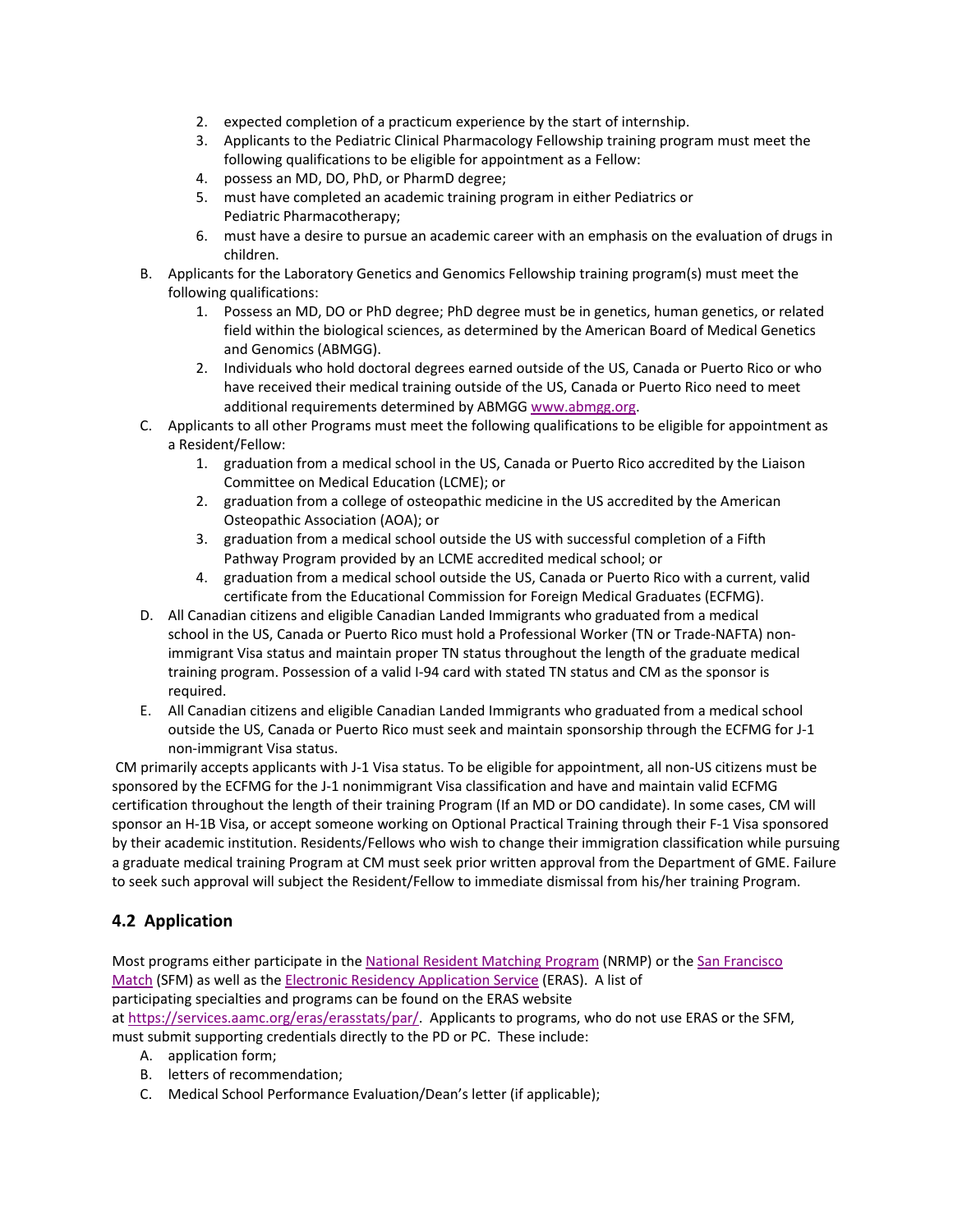- D. medical school/graduate school transcript;
- E. personal statement;
- F. USMLE or COMLEX transcript (if applicable);
- G. ECFMG status report and copy of ECFMG certificate (for graduates of foreign medical schools); and
- H. curriculum vitae.

Physicians beyond the Post Graduate Year (PGY) 1 level must also provide evidence of successful completion of Part III of the USMLE or COMLEX and successful completion of previous PGY level(s).

## **4.3 Selection**

A selection committee consisting of the PD, APD, Chief Residents, if applicable, and representative faculty will review each candidate's application. The candidates will be ranked based on the strength of the application and personal interview with final decisions made by the PD. For those programs participating in the NRMP, the rank order list will be forwarded to the NRMP prior to the published deadline. Occasionally, candidates will be selected outside the NRMP in compliance with NRMP rules. It is the policy of CM not to discriminate on the basis of race, color, religion, sex, pregnancy, sexual orientation, national origin, age, disability, veteran or military status, genetic information, or any other legally protected status in admissions or access to, or treatment or employment in its programs and activities, or participation in educational programs.

## **4.4 Appointment**

Before appointment and upon receipt of a contingent offer of appointment to a Program, the applicant will provide the Department of GME with the following documents:

- A. copy of signed Offer/Acceptance Letter for applicants who are not contractually bound by a Match agreement;
- B. copy of signed Agreement of Appointment/Contract;
- C. proof of eligibility for employment in the US;
- D. verification of immigration, and Visa status and a copy of an ECFMG certificate (if applicable);
- E. evidence of current certification in Basic Life Support (BLS) and Pediatric Advanced Life Support (PALS) as required for all physician training programs and/or Neonatal Resuscitation Program (NRP), as required by the individual Programs, unless certification is provided by the Program during orientation. Residents/Fellows with adult patient care responsibilities may maintain ACLS instead of PALS if appropriate (as determined by the program PD);
- F. copy of immunizations, TB testing, and other health screens required by CM; and
- G. completed application for CM employment.

 Residents/Fellows approved for appointment will receive any immunizations that are lacking. A background check will be completed as part of the appointment process in accordance with standard CM background check requirements.

# **5. AGREEMENT OF APPOINTMENT/CONTRACT6**

## **5.1 Oversight of Appointments**

All Residents/Fellows receive a written Agreement of Appointment/Contract issued by the Department of GME. The Agreement of Appointment/Contract will specify the Resident's/Fellow's appointment by both the PGY and the program training level.

## **5.2 Modifications and Amendments**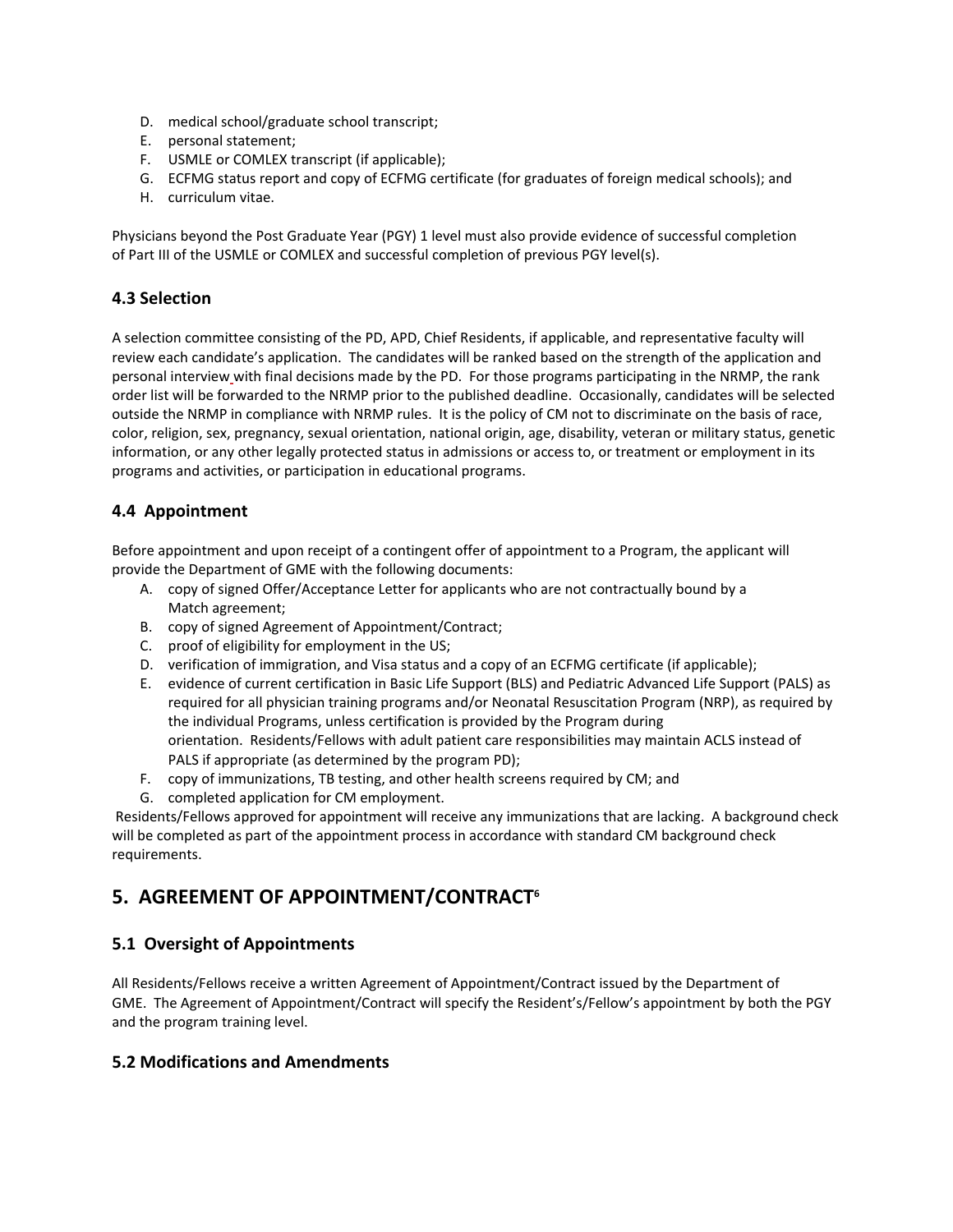All modifications and amendments to an Agreement of Appointment/Contract will be written by the Department of GME, subject to approval by CM Administration.

# **5.3 Element of the Agreement of Appointment/Contract**

In accordance with ACGME Institutional Requirements<sup>5</sup> the Agreement of Appointment/Contract will directly contain or provide a GME Policy and Procedure Manual reference to the following:

- A. Resident/Fellow responsibilities;
- B. duration of appointment;
- C. financial support;
- D. conditions for reappointment and promotion to a subsequent PGY level;
- E. grievance and due process policy;
- F. professional liability insurance, including a summary of pertinent information regarding coverage;
- G. hospital and health insurance benefits for Residents/Fellows and their eligible dependents;
- H. disability insurance;
- I. vacation, parental, sick and other leave(s) for Residents/Fellows compliant with applicable laws;
- J. timely notice of the effect leave(s) have on the ability of Residents/Fellows to satisfy requirements for program completion;
- K. information related to eligibility for specialty board examinations; and
- L. institutional policies and procedures regarding Resident/Fellows duty hours and moonlighting.

## **5.4 Annulment of Appointment**

A Resident's/Fellows' appointment may be annulled, meaning the offer of an appointment is revoked prior to the beginning of participation in a training program ("Annulled"), upon the rejection of the application for Missouri medical licensure (of Kansas, if applicable) or the suspension, probation, or dismissal of the Resident's/Fellow's temporary or permanent license(s) in any jurisdiction; failure by the Resident/Fellow to provide valid documentation to CM Human Resources (HR). The Resident/Fellow must report any rejection, suspension, probation, or termination of licensure immediately to the PD and the Department of GME. An appointment may also be Annulled for any one of the following:

- A. the Resident/Fellow 's Visa is revoked or is otherwise not legally permitted to work in the United States;
- B. the background check for the Resident/Fellow displays offenses that are significant or reasonably relate to the job functions/duties.
- C. the Resident/Fellow fails to produce a negative result for the pre‐employment drug screen.
- D. the Resident/Fellow fails to provide valid credentials, including but not limited to diplomas, certificates of prior training, valid ECFMG certificate or copies of medical licenses;
- E. CM is unable to obtain professional liability insurance for the Resident/Fellow or is only able to do so with a premium payment for the insurance that exceeds standard commercial professional liability premium rates for a Resident/Fellow in a similar specialty; or
- F. the application or any documents submitted to CM or any accrediting, certifying, or licensing agencies in the process of seeking an appointment or license contains inaccurate, incomplete, misleading, false, or fraudulent information.
- G. If for any reason an applicant or program cannot or will not honor the binding commitment of a match through the National Residency Matching Program, applicants and programs are not authorized to release each other from the binding commitment.

#### **5.5 Duration and Conditions of Appointment**

Unless modified by the Program and approved by the Department of GME, the Agreement of Appointment/Contract is one year, generally commencing on the first day and ending on the last day of the academic year, which may vary by specialty.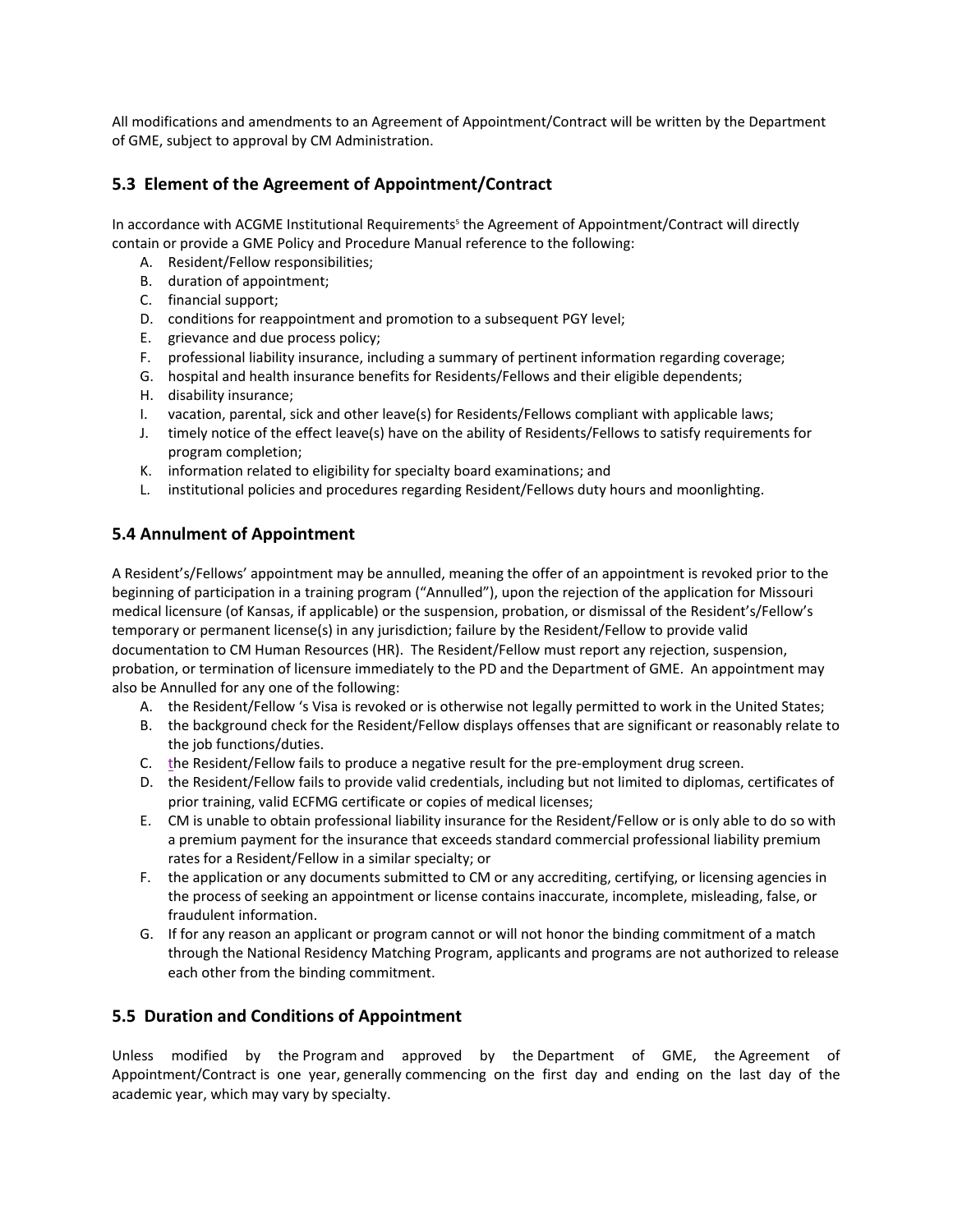The Agreement of Appointment/Contract does not constitute or imply a promise or other commitment by CM to offer a subsequent Agreement of Appointment/Contract or otherwise renew or extend the Agreement of Appointment/Contract of the Resident/Fellow beyond the expiration or termination date of an existing Agreement of Appointment/Contract.

The decision to renew an Agreement of Appointment/Contract to a Resident/Fellow does not imply a duty or obligation to promote the Resident/Fellow to the next training level of training.

While CM does not allow the term of an Agreement of Appointment/Contract to exceed one year, CM does recognize that candidates accepting appointments to the Program have an expectation that they will be allowed to complete their training, provided they show satisfactory progress in their educational Programs. While CM cannot guarantee that this expectation will be met in all cases, every effort will be made to preserve from year to year the position of a Resident/Fellow who is advancing and progressing toward completion of her/his training.

Changes in the size of a Program will be accomplished, whenever possible, through changes in the numbers of candidates accepted into the first year of a Program rather than through elimination of current positions.

Other institutional factors that could be a consideration for non‐renewal of an Agreement of Appointment/Contract include:

- A. decreased CM financial resources,
- B. loss of funding for the position,
- C. loss of accreditation by the program or institution, or
- D. closure of the program by the institutional or hospital sponsor.

When non-renewal of a contract is based solely on institutional factors, the action is not subject to review/appeal under due process or through the grievance process.

A Resident/Fellow who is determined to not be in "good standing" may not be promoted to the next training year and may not be granted renewal of contract. This is addressed in more detail in Section 16.1 (Promotion/Advancement).

The Chair/Vice Chair must be notified by the PD of the intent for non‐renewal of a Resident's/Fellow's Agreement of Appointment/Contract due to or when the Resident/Fellow will not be promoted to the next level of training. The Department of GME will ensure that programs provide Residents/Fellows with as much written notice of the intent not to renew an Agreement of Appointment/Contract or not to promote to the next level of training as the circumstances will reasonably allow.

The PD must provide a written notice of intent to Residents/Fellows whose Agreement of Appointment/Contract will not be renewed or when the Resident/Fellow will not be promoted to the next level of training. The written notification must be provided as soon as the circumstance will reasonably allow.

#### **5.6 Severance of Agreement of Appointment/Contract by the Resident/Fellow**

The Resident/Fellow may sever the Agreement of Appointment/Contract after 45 days written notice to the PD, and the Chair/Vice Chair unless such notice is waived by the Executive Medical Director of CM.

#### **5.7 Transfers**

Before a Program can offer an Agreement of Appointment/Contract to a transferring Resident/Fellow, the CM PD must obtain written or electronic verification of previous education experiences and a summative competency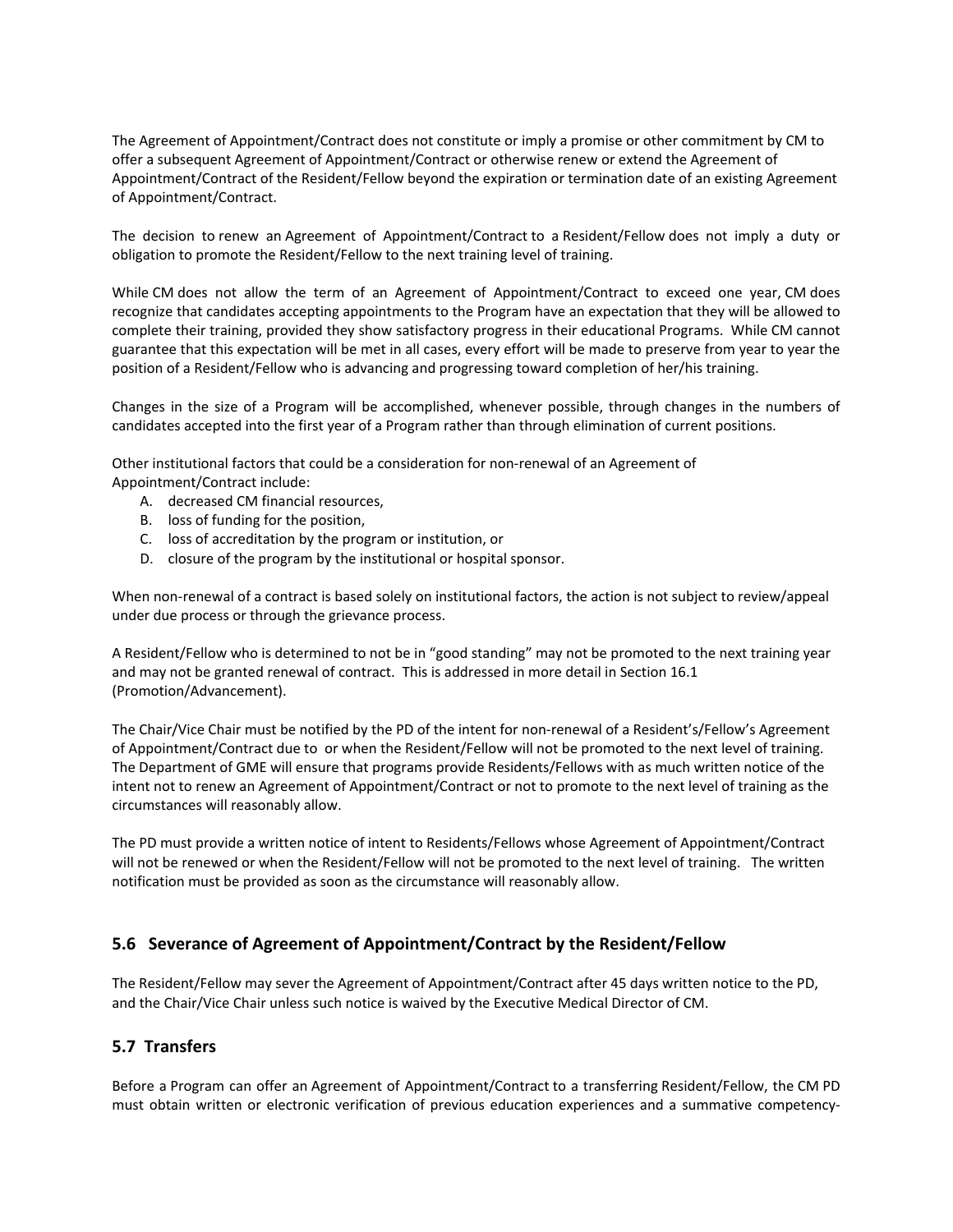based performance evaluation of the Resident/Fellow from the transferring PD. PDs must provide verification of training and a summative performance evaluation for Residents/Fellows who transfer out of a CM program.

#### **5.8 Restrictive Covenants/Non‐Competition**

Neither CM nor any of its ACGME‐accredited programs will require a Resident/Fellow to sign a non‐competition guarantee or restrictive covenant restricting the choice of practice location, practice structure, or the professional activity of individuals who have completed their post‐graduate medical education programs as part of their Agreement of Appointment/Contract.

# **6. SALARY & BENEFITS**

#### **6.1 Financial Support for Residents/Fellows Employed by CM**

Resident's/Fellow's salaries are stipulated in the Agreement of Appointment/Contract. Salaries are based on program and program training level and are determined annually through the CM budgetary process and approved by the GMEC. Current salary rates are published on the CM public website (www.childrensmercy.org).

#### **6.2 Time‐off Plans**

Residents/Fellows time off is categorized as:

- A. Vacation ‐ The Resident/Fellow is eligible for up to 20 days of paid vacation, exclusive of Saturdays, Sundays and CM-recognized holidays annually. Vacation may be taken during approved rotations, and must be approved in advance by the PD or his/her designee. Vacation also may be used concurrently with an approved leave of absence. Vacation may not be carried over from one Agreement of Appointment/Contract year to the next and no payment will be made for unused vacation at the termination of the Appointment.
- B. Paid Sick Time/Extended Illness Time (EIT) ‐ The Resident/Fellow will accrue one day of EIT for illness after each full month of service. If the Resident/Fellow has no accrued EIT, time off for illness will be without pay, unless the Resident/Fellow uses available vacation days or the Resident/Fellow qualifies for worker's compensation, short-term disability, or long-term disability insurance. Accrued EIT may be carried over from one Agreement of Appointment/Contract year to the next. Residents/Fellows are limited to a maximum EIT balance of 60 days. No payment will be made for unused EIT at termination of the Appointment, but EIT will roll over into another CM training program or faculty position. EIT can only be used for the Resident/Fellow's own illness or medical procedural needs (for example, fertility treatments, pregnancy, dental procedures or other medical needs beyond routine care).
- C. Family Pay (FP) ‐ The Resident/Fellow will have 10 days of FP Illness during a rolling 12‐months for time off to care for an immediate family member with a serious medical condition (spouse, parent, stepparent, son or daughter). FP Bonding may also be used if the Resident/Fellow is the spouse of a primary caregiver after the birth or adoption of a child for up to 3 weeks. Total maximum amount of Family Pay within any 12-month period should not exceed a combined amount of the three scheduled wok weeks (up to 120 hours), depending on which family pay is used. Anticipated leaves must be scheduled with the approval of the PD. In these situations, FIP must be used in the period following the birth of the child or placement of the adopted child in the Resident's/Fellow's home. FP may be taken all at once, intermittently, or on a reduced work schedule.
- D. Professional Time ‐ CM will consider paid professional leave for all Residents/Fellows at the discretion of the PD for the following reasons:
	- 1. scholarly presentations at national or regional conferences;
	- 2. professional conference attendance;
	- 3. taking medical board examinations; or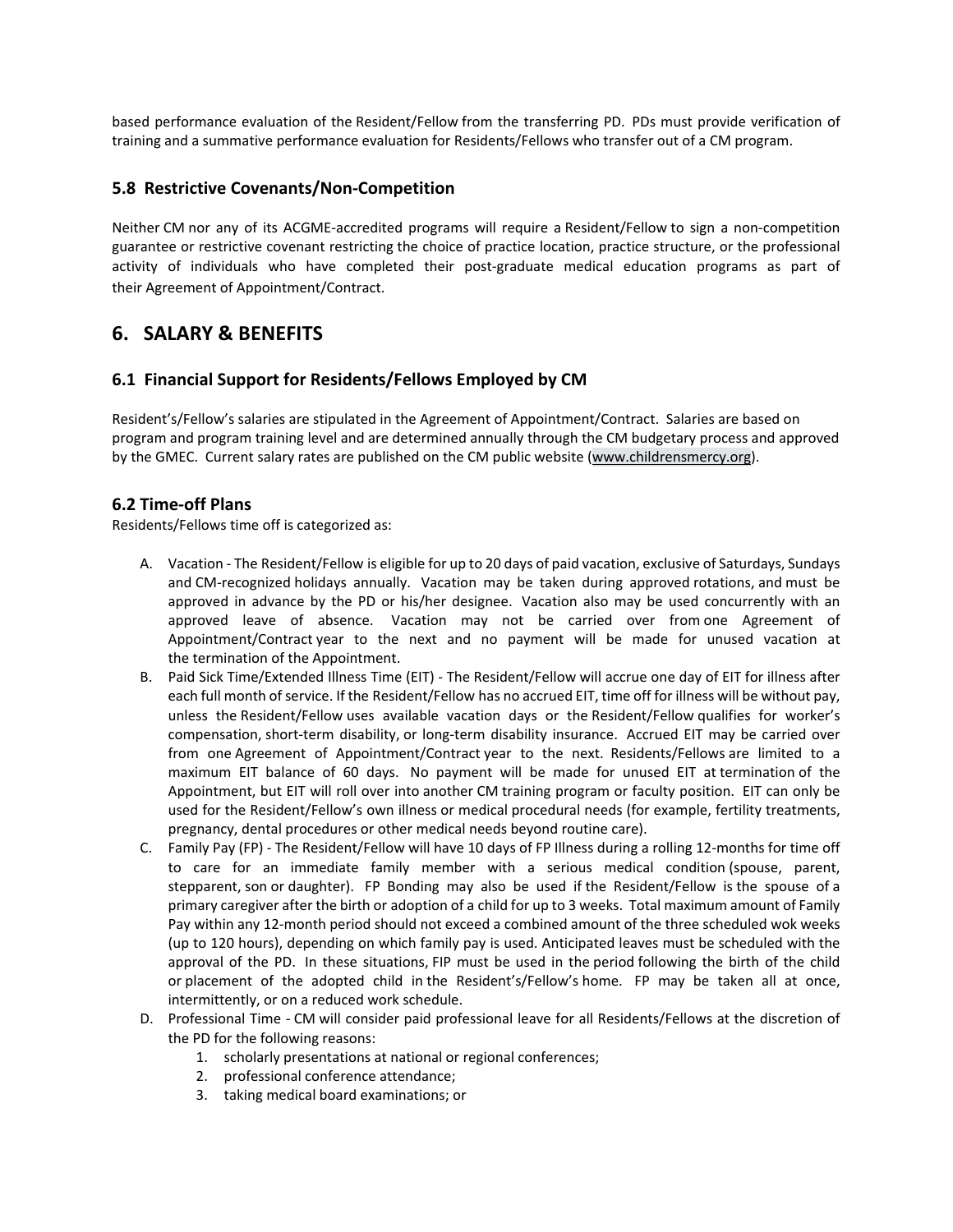- 4. up to five days for interviews for fellowship or faculty positions
- E. Bereavement Leave ‐ Residents/Fellows are allowed five (5) days to attend funeral services of an immediate family member (spouse, domestic partner, children, or parent). If the death involves an immediate family member and the Resident/Fellow will require more time off, the Resident/Fellow should contact the PD as soon as feasible. Extended time off may be taken as a leave of absence. Residents/Fellows also are allowed three (3) days to attend funeral services for a sibling, grandparent, grandchildren, or in‐laws. Bereavement days do not count as vacation or sick days. The Resident/Fellow should notify the PD as soon as possible so service coverage can be addressed.
- F. Leave of Absence (LOA)
	- 1. Residents/Fellows who have been employed at CM for less than 1 year are not eligible for Leave of Absence under the Family and Medical Leave Act (FMLA) and are granted on a case‐by‐case basis by the PD and will be in accordance with all applicable laws.
		- a. The ability to use vacation and/or EIT time will be decided by the PD. The decision will be based on the underlying need for the leave.
		- b. Reasons for which a LOA may be granted include: the birth of a child or placement of a child by adoption or foster care; the serious health condition of a Resident/Fellow; the serious health condition of a Resident's/Fellow's family member; and other circumstances.
		- c. The Resident/Fellow may be required to make up all rotations missed as determined by the PD in conjunction with accreditation and certifying institutions.
		- d. The maximum combined length of all FML, medical and personal leaves is 24 weeks in a "continuously rolling" 12‐month period unless other arrangements are made as reasonable accommodations under applicable law. Except in the event of additional leave as a reasonable accommodation, if the Resident/Fellow is unable to return after using 24 weeks of leave, the Resident/Fellow may be terminated from the Program. In such circumstances, the Resident/Fellow may reapply to the Program with no guarantee of acceptance to the Program.
	- 2. Residents/Fellows who have been employed at CM for more than 12 months are eligible for an LOA which may qualify for the benefit of FML, including up to 12 weeks of job protected leave.
- G. Residents/Fellows are eligible for pay for the following according to CM policy
	- 1. Jury Duty
	- 2. Election Day
	- 3. Military Leave
- H. Administrative Leave ‐ a Resident/Fellow will be on paid administrative leave while in the due process phase of a hearing.
- I. All leaves must be approved in advance by the PD and may extend the length of training.
- J. Time off may impact a Resident/Fellows eligibility for board certification.  Standards for eligibility for specialty board certification are developed by the individual specialty board (as recognized by the ABMS). Current policies for selected specialty boards:
	- 1. Allergy and Immunology: Absences (including vacation and sick leave) in excess of two months over the 24 months of the training Program should be made up. Exceptions may be considered, if supported by the PD.
	- 2. Child Neurology and Clinical Neurophysiology:  Vacation and sick leave in excess of allotted leave will need to be made up.
	- 3. Pediatric 3‐year Subspecialties: Trainees graduating after June 2022 may take up to 8 weeks of leave without making up the time if the absence is due to parental, medical, or caregiver leave; the trainee is deemed competent by the Program Director and Clinical Competency Committee; all training requirements must be met except for elective training or research time as determined by the pathway; and The scholarly activity requirement must be met.
	- 4. Pediatric Clinical Pharmacology: The Resident/Fellow must show completion of two-years of post‐doctoral fellowship training in clinical pharmacology.
	- 5. Pediatric Dentistry:  The duration of the training Program in Pediatric Dentistry is 24 months. Therefore, absences in excess of those available and approved through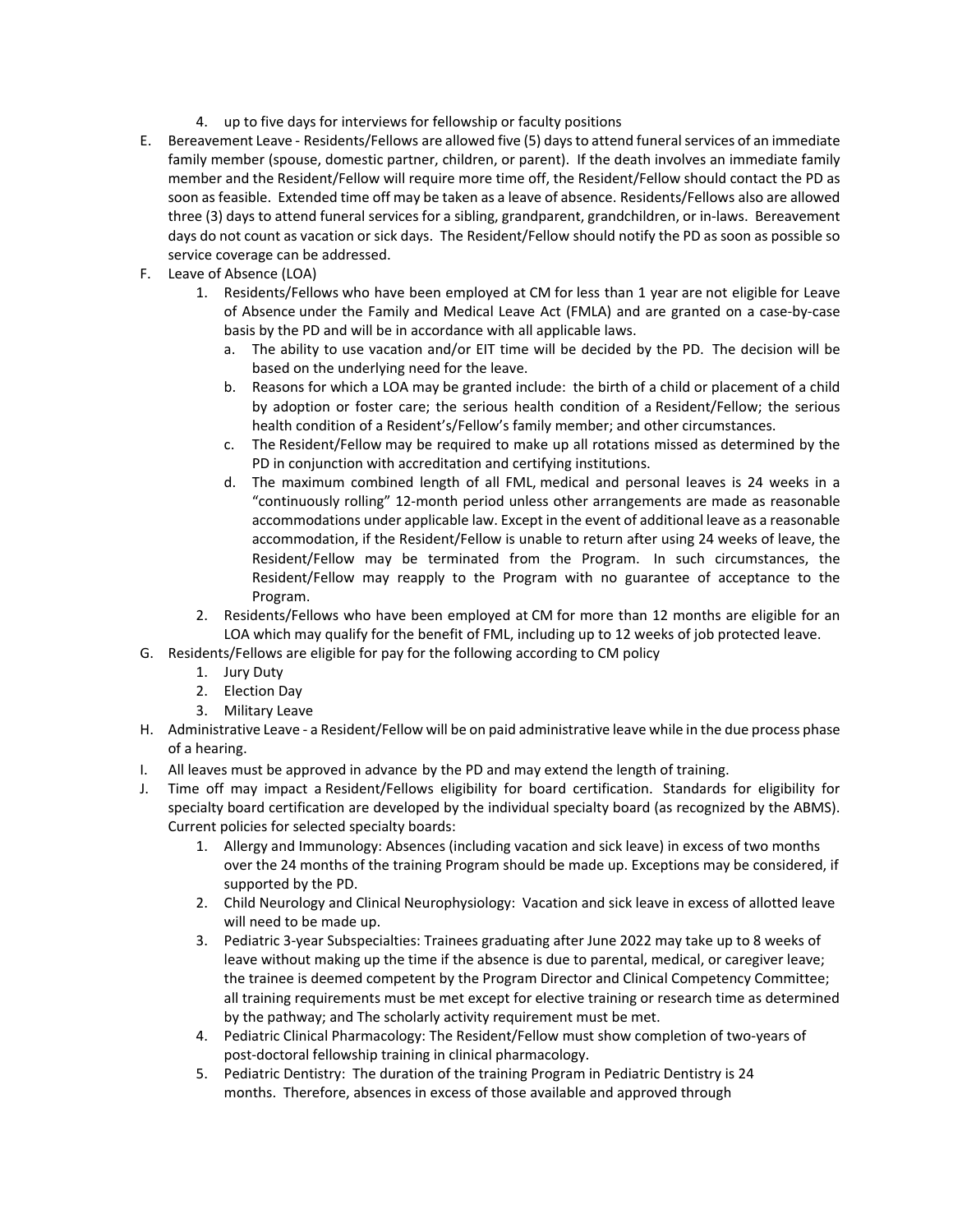the Program (including vacation, sick leave, and family illness paid time) should be made up or could extend training.   Arrangements should be made with approval of the PD in consultation with the Department Chair.  Any additional leave in excess of 6 weeks taken over the 24 months of the training Program must be made up. Exceptions may be considered, if supported by the PD and/or Department Chair.

- 6. Pediatric Dermatology: It is necessary that 11 months of training are completed in order to qualify for subspecialty certification. Thus, without exception, any absence (inclusive of vacation) resulting in less than 11 months of training during a 12‐month Program will require an additional period of training to achieve 11 total months.
- 7. Pediatric Pathology: The Resident/Fellow must document an average of 48 weeks per year of full time pathology training over the course of the training Program.
- 8. Pediatrics and subspecialties: One month of absence is allowed each year for leave (vacation, sick, parental leave). Absences beyond this should be made up by additional time of training. The PD may petition the American Board of Pediatrics for exceptions to this policy.
- 9. Pediatric Rehabilitation Medicine:  A Resident/Fellow must not be absent from the training Program for more than six weeks (30 working days) annually.
- 10. Pediatric Radiology: Leaves of absence and vacation may be granted to Residents/Fellows at the discretion of the PD in accordance with local rules.  Within the required training period, the total leave and vacation time may not exceed six calendar weeks (30 working days) for Residents/Fellows in the Program for one year.
- 11. Pediatric Sports Medicine and Sleep Medicine: Combined absences/leaves in excess of 1 month during the year of training, whether for vacation, parental leave, illness, and so forth, must be made up. If the program director believes that combined absences/leaves that exceed 1 month are justified, a letter of explanation should be sent by the director for review by the Credentials Committee.
- 12. Pediatric Surgery and Surgical Critical Care: Residents/Fellows must have no fewer than 48 weeks of satisfactorily completed fulltime surgical/surgical critical care experience in each year of training.

Any leave time beyond that allowed by the certifying board would need to be made up by arrangement with the PD.  "Leave time" is defined as sick leave, vacation, maternity/paternity leave, or other personal leave.  A Resident/Fellow may not accumulate leave time or vacation to reduce the overall duration of training. Time away from the program must be evenly spaced.

Residents/Fellows in unaccredited Programs or whose Program accreditation is shorter that the Program length, could be granted up to 10 weeks of medical or family leave without having to extend training. Residents/Fellows would need to meet the competency requirements and learning objectives established by the program as determined by the Program Director and Clinical Competency Committee.

If the LOA occurs during an accredited part of the Program, that PG year will be extended to meet the accreditation and board certification requirement, and the unaccredited portion of the Program may be shortened.

## **6.3 Professional, General and Other Liability Insurance**

CM provides several insurance coverages for CM employees subject to the terms, conditions, and exclusions contained within the applicable policies. These insurance coverages include, but are not limited to:

A. Professional Liability coverage at CM's expense is provided to each Resident/Fellow based on his/her state of residence and licensure either through a commercial insurance policy and the Kansas Health Care Stabilization Fund with limits of at least \$1,000,000 per claim and \$3,000,000 in the aggregate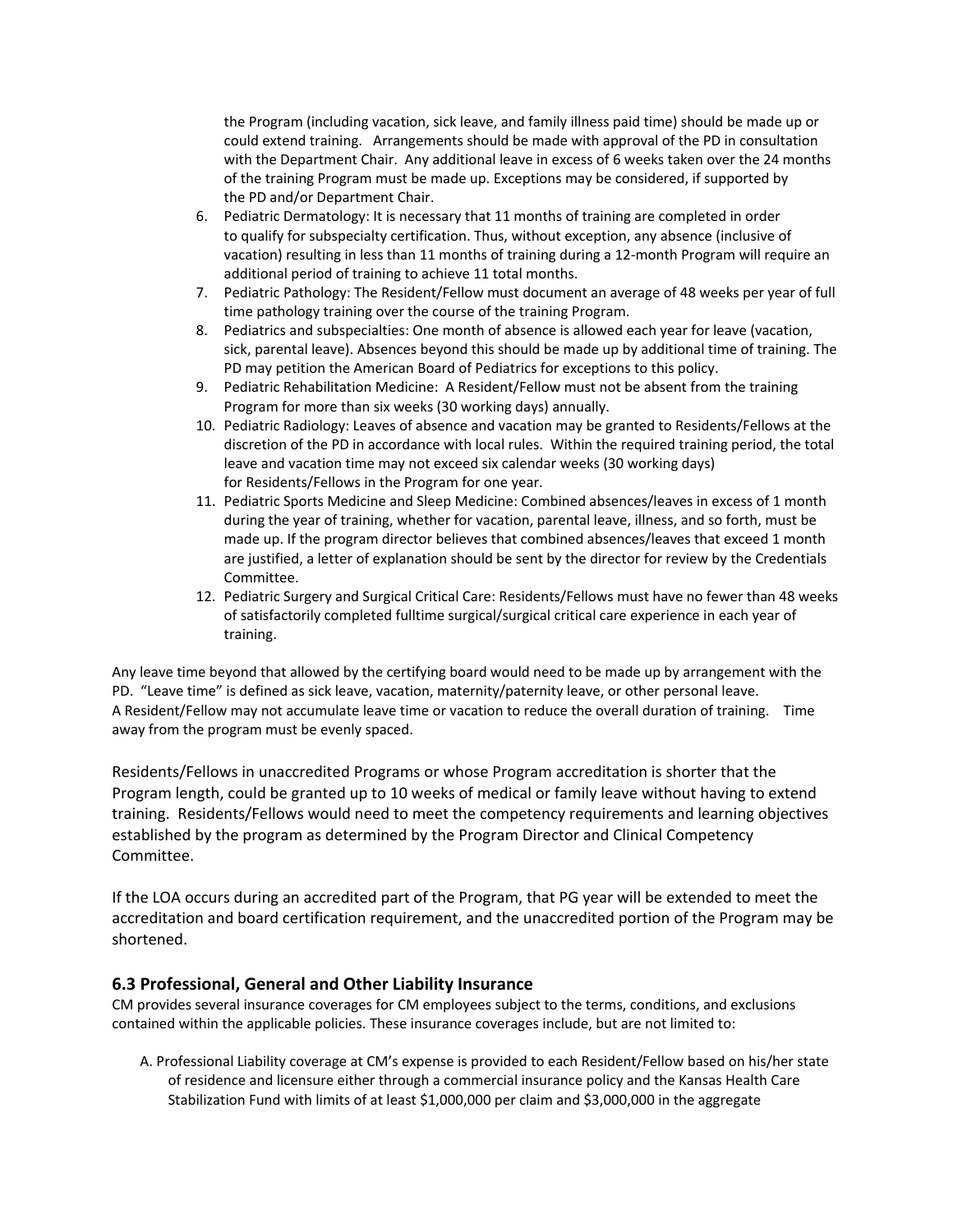or through CM's self‐insurance program ("SIP") in the amount of two million dollars (\$2,000,000) per occurrence, in accordance with the terms of the SIP.

- 1. All Residents/Fellows are covered under the SIP or the commercial insurance policy, provided that the following requirements are met:
	- a. Resident/Fellow is employed by CM and either:
		- i. service has been provided under supervision of a duly appointed member of the of CM medical staff; or
		- ii. service has been provided under the supervision of a physician at an institution that has a formal, written Affiliation Agreement for the Resident's/Fellow's services; or
		- iii. service has been provided by a Fellow as a moonlighting activity at a CM location, with medical licensure in the state in which the service is being provided with prior written permission from the PD and Chair or Vice Chair of GME, the Department in which the Fellow is moonlighting, and after a Moonlighting Agreement or Addendum has been executed by the Hospital and the Fellow, if required. Service, while moonlighting at CM, is performed only with prior written permission from PD, Vice Chair of GME, and the department in which the Resident/Fellow is moonlighting.
	- b. Coverage under the SIP or liability insurance policy is not intended to cover:
		- i. services under Agreements to which CM is not a party;
		- ii. moonlighting activities outside of CM;
		- iii. services not provided within the scope, course, or licensure of the Residency/Fellowship; or
		- iv. other services excluded by the commercial insurance policy or SIP.
	- c. The Resident/Fellow will cooperate fully in any investigation, discovery, and defense that may arise regarding any claims or other legal actions. The failure to cooperate may result in personal liability.
	- d. Residents/Fellows will submit immediately upon receipt to the Office of the General Counsel/Risk Management any demand letter, claim, summons, complaint, subpoena, or court paper of any kind relating to services or training activities at CM.
	- e. The Resident/Fellow will cooperate fully with CM Administration, the Office of the General Counsel/Risk Management, all attorneys retained by that Office, and all investigators, committees, and Departments of CM including, but not limited to Quality Assurance, HR, particularly in connection with the following:
		- **i.** evaluation of patient care;
		- ii. review of an incident or claim; or
		- iii. preparation for litigation, whether or not the Resident/Fellow is a named party to that litigation.
- B. General Liability Insurance with limits of not less than one million dollars (\$1,000,000) per occurrence and three million dollars (\$3,000,000) in the aggregate, including coverage for bodily injury and property damage and products and completed operations liability.
- C. Cyber (Privacy) Liability Insurance, including first party and third party coverage, with limits not less than ten million dollars (\$10,000,000) per occurrence and ten million dollars (\$10,000,000) in the aggregate.

**6.4 General Benefits** (Please refer to current Pay & Benefits information on the SCOPE)

Residents and Fellows are eligible for applicable benefits as described in the Pay & Benefits section on the SCOPE.

## **6.5 Other Benefits**

The intent of these additional benefits is to enhance the Resident's/Fellow's educational experience. Residents/Fellows should be prudent in their spending.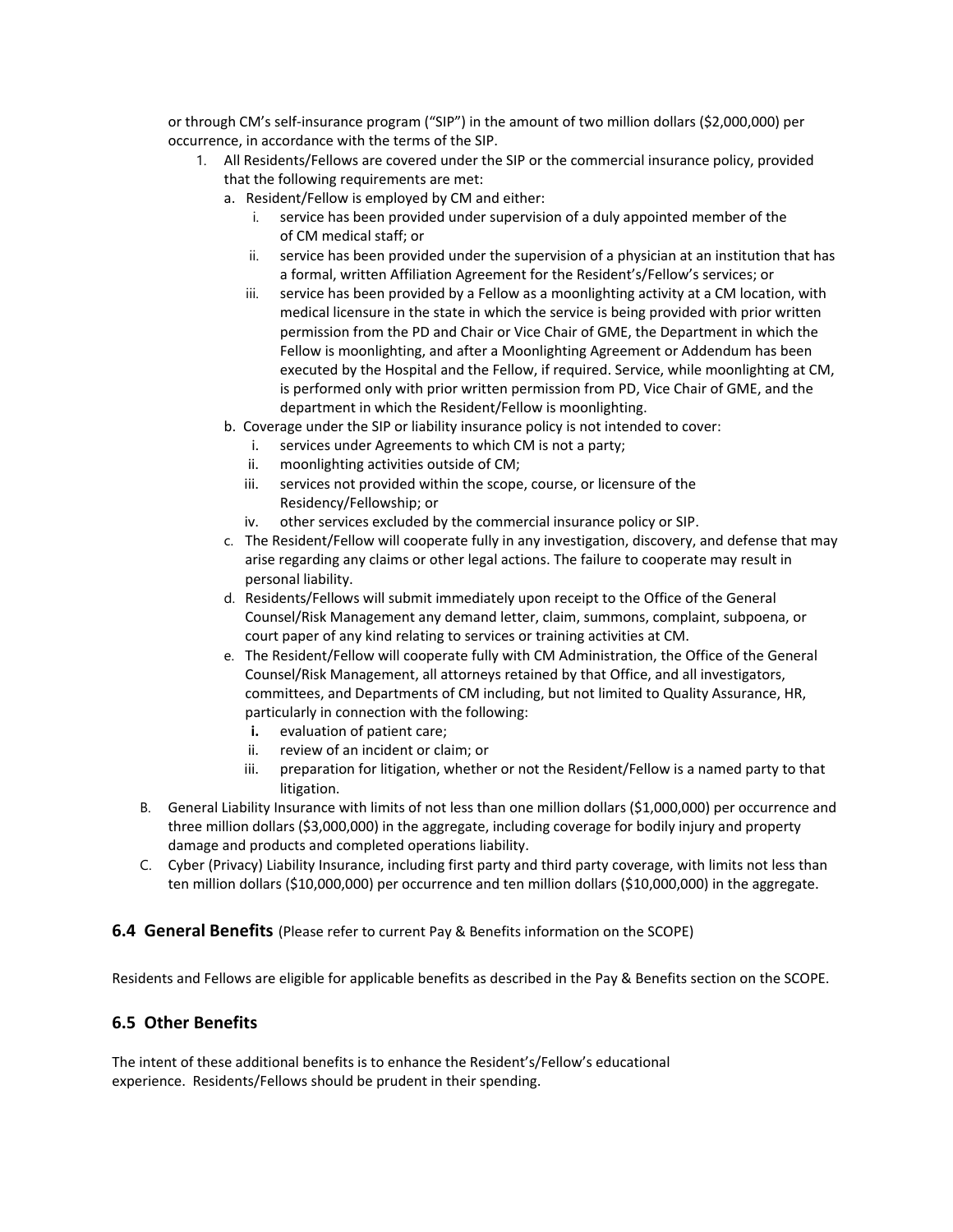- A. Educational Stipend/Book Money ‐ Residents/Fellows are provided educational funds to use towards books and other educational materials.
	- 1. Stipend Amounts:
		- a. PGY 1 (pediatric residents) receive \$500;
		- b. PGY 2 receive \$750;
		- c. PGY 3 receive \$1250;
		- d. PGY 4‐ 6 receives \$1,500; and
		- e. PGY 7 and above will receive \$2,250 per Agreement of Appointment/Contract year.  These funds are non-transferable and do not roll over to the next Agreement year.
	- 2. Residents/Fellows **CAN** use Educational Stipend/Book money for:
		- a. medical/educational books/educational software
		- b. board review travel expenses
		- c. journal subscriptions
		- d. professional memberships
		- e. expenses for out of state rotation
		- f. medical equipment
		- g. scrubs and lab coats or Children's Mercy approved apparel up to \$150 per year
		- h. iPad case and keyboard (up to \$150 one time during Program)
		- i. registration and travel expenses related to attending professional conference
	- 3. Residents/Fellows **CANNOT** use Educational Stipend/Book money for anything that cannot be justified as related to training.  It **CANNOT** be used for licensing or DEA expenses related to moonlighting or any other expenses related to future employment (eg. Interviews). The Vice Chair of GME makes the final decision on whether an expense will be supported by CM.  If an expense is not on the list above, please check in advance.
	- 4. Residents/Fellows who want to utilize educational stipend/book money must contact their respective PC. If the Resident/Fellow is requesting to utilize stipend money for professional travel to a conference, their travel must be approved by the PD 30 days prior to traveling.  Residents/Fellows must be in compliance with medical records, duty hour surveys and evaluations before a request will be approved.
	- 5. Residents/Fellows must adhere to CM's Travel Reimbursement Policy.
	- 6. Any stipend funds utilized within the last 6 months of the Program is restricted to books, board review materials/subscriptions or conferences.
- B. Professional Development Stipend ‐ Residents/Fellows can use a \$2,250 Professional Development Stipend for:
	- 1. Presentation at National or Regional Conferences
		- a. Residents/Fellows at the PGY 2 level and above who are accepted or invited as the presenting author at a conference are eligible to access up to \$2,250 per Agreement of Appointment/Contract year in support for travel to be paid for by CM. GME will only pay for one presenting author per poster.
		- b. Travel must be approved by the PD at least 60 days in advance and reasonable efforts should be made to access external funding (travel grants).
		- c. The Resident/Fellow must book travel through the CM travel agency at least 30 days in advance. If the Resident/Fellow will be driving or renting a car, special guidelines apply and permission in advance is required.
		- d. Resident/Fellow must contact their PC to process their pre‐paid airline tickets and conference registration.
		- e. If the conference is in an international location, Hawaii or Alaska, the Resident/Fellow must contact the PC to begin the pre‐approval process.
		- f. Other expenses are reimbursable upon the Residents/Fellows return with submission of proper documentation in accordance with CM Travel Reimbursement Policies
		- g. If the cost of travel exceeds \$2,250, the Resident/Fellow may access unused educational stipend/book money (\$1,500), pay out of pocket or ask the Division/Department for assistance.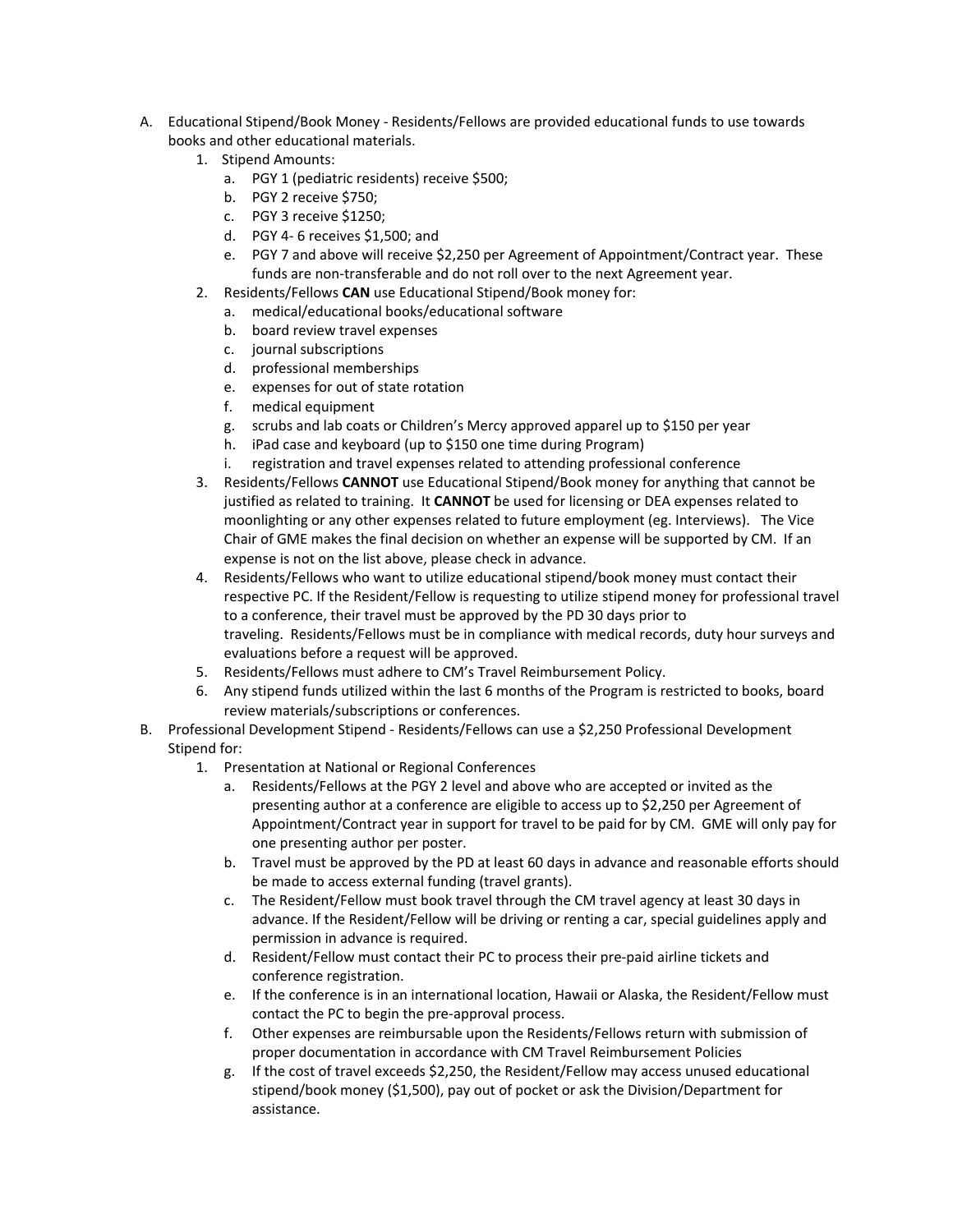- 2. Residents/Fellows may use up to \$2,250 to attend a formal board review course and the airfare associated with the course.
- 3. Medicine/Pediatric Residents may receive a total of \$2250 for professional development from CM. The conference must be either a Pediatrics Conference or a Medicine/Pediatrics Conference. It cannot be strictly a Medicine Conference. Conferences must be approved by the Chair/Vice Chair of GME.
- 4. Expenses from the Professional Development Fund for board review and conference presentation cannot exceed \$2250.
- C. GME expenses paid ‐ Residents/Fellows do not incur the expenses for the following:
	- 1. Professional Organizations ‐ GME will pay for one professional membership per year.  For Pediatric Residents, the membership will be to the American Academy of Pediatrics.  Memberships for Fellows will be determined by the respective PD.
	- 2. GME will pay for all fees for licensure needed to fulfill Residents'/Fellows' training Program.
	- 3. Board Exam Fees CM will reimburse \$500 for each Resident to register for a specialty board. CM will pay for one specialty board exam for each Fellow.  Fellows must attest to CM that they have not previously been reimbursed for those expenses.
	- 4. International Elective Rotation Expenses Expenses related to a Residents/Fellows international elective rotation will be reimbursed up to \$1,000 after returning from the trip and upon submitting proper documentation and rotation experience report. Residents/Fellows who have been approved for an International Elective Rotation must complete the Request for Approval of International Travel form. To access the \$1000 travel grant Residents/Fellows must work in conjunction with the Director of Global Health Programs. If additional funding is needed the Resident/Fellow can access their educational/book money. More information can be found in International Rotation Section of this manual.
- D. Costs related to poster creation should be paid by the Division or GME depending on the topic/mentorship reflected in the scholarly work.
- E. BLS, PALS, and NRP Certification ‐ Residents/Fellows are expected to hold Basic Life Support (BLS) Certification before commencing training at CM. Residents/Fellows are provided PALS or NRP training if renewal is required.
- F. Meal Cards ‐ The Residents/Fellows will be provided meal cards to offset expenses occurred while on in‐ house overnight call.
- G. Pagers ‐ Residents/Fellows are provided pagers or an app for personal mobile device use.
- H. Parking ‐ The Residents/Fellows will be provided free parking at CM facilities during the term of the Appointment.
- I. White Coats Fellows will be provided with up to two white coats at GME expense. Two white coats will be provided to Residents if requested. Additional white coats can be ordered using the Resident/Fellow's educational stipend.
- J. Moving Allowance ‐ A moving allowance of up to \$500 is provided for any Resident/Fellow moving from outside the metropolitan Kansas City area. The allowance must be used for out of pocket moving expenses supported by receipts. This is a taxable benefit.
- K. Residents/Fellows are eligible for the following employee benefits. For more information contact HR (816)234‐3109
	- 1. Adoption Assistance
	- 2. AFLAC
	- 3. Spouse and Child Benefits
	- 4. Auto/Home Insurance
	- 5. Back‐Up Care Advantage Program
	- 6. Financial Assistance Plan
	- 7. On‐Site Childcare Center
	- 8. Pet Insurance
	- 9. Tuition Assistance
	- 10. Worker's Compensation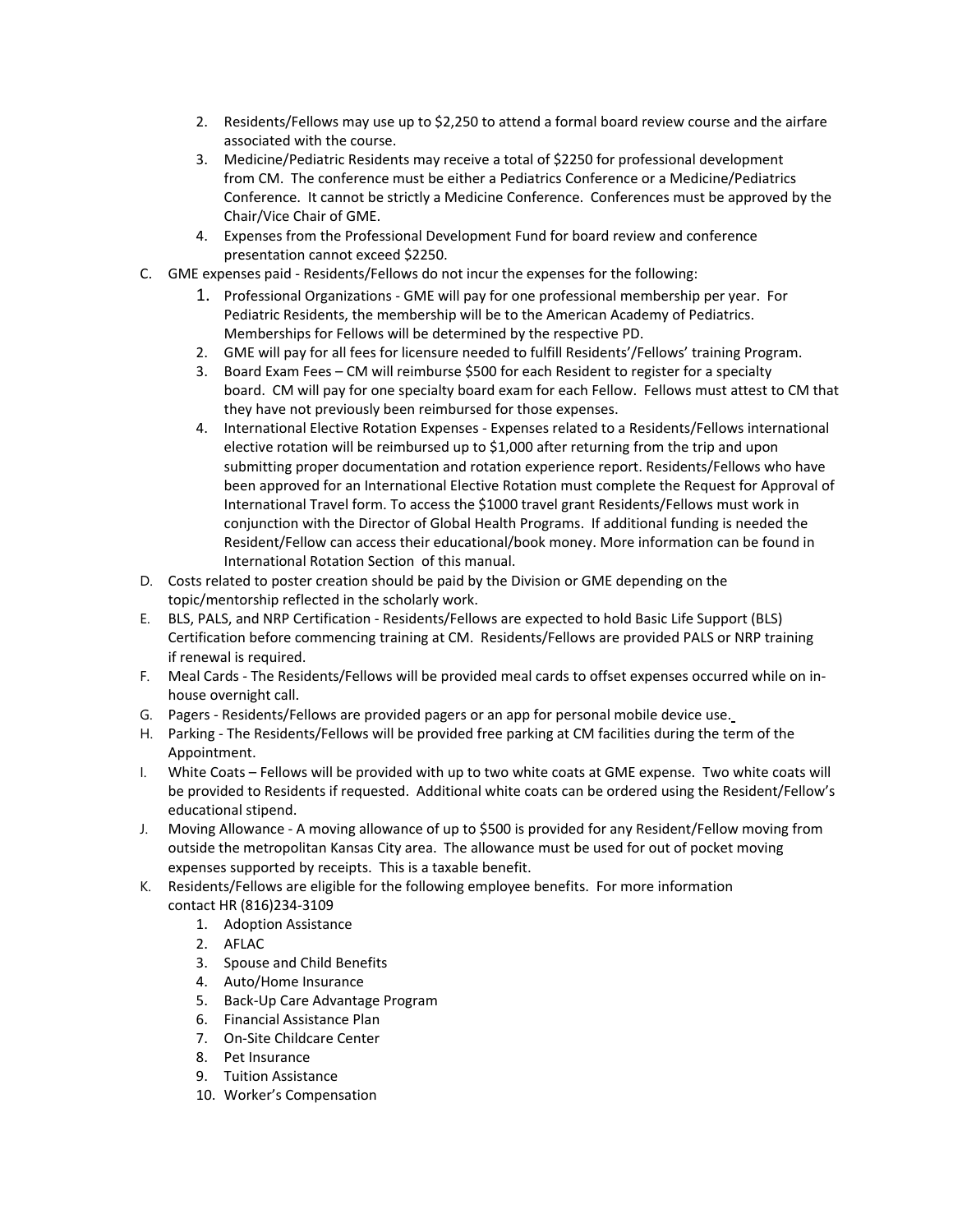# **7.          INTERNATIONAL ROTATION**

Residents/Fellows participating in a training Program at CM who are interested in completing an International elective rotation must follow the guidelines below.  Residents/Fellows must present the required report and agree to make a poster or oral presentation at Global Health Grand Rounds/International Day. Failure to comply may result in corrective or disciplinary action.

# **7.1        Eligibility Criteria for International Elective Rotation**

#### A. Residents

- 1. Residents must be considered in "good standing" per his/her PD.
- 2. Residents must be a part of the Global Health Track and meet all the requirements of the Track.
- 3. Residents must have a Global Health faculty advisor at CM.
- 4. Resident must have an onsite international faculty supervisor and the supervisor must be willing to complete the in accordance with the international elective rotation evaluation form.
- 5. Resident must have a call free month available for the international rotation (PD has the discretion for approval).
- 6. Rotations may not be scheduled in June of the final year of their Residency Program without special approval by the Director of Global Health Education.
- B. Fellows
	- 1. Fellows must be considered in "good standing" per his/her PD.
	- 2. Fellow must have a Global Health faculty advisor at CM.
	- 3. Fellow must have an onsite international faculty supervisor and the supervisor must be willing to complete the in accordance with the international elective rotation evaluation form.
	- 4. Fellow must have a plan for a scholarly project approved by his/her global health mentor.
	- 5. Fellow must have a call free month available for the international rotation (PD has the discretion for approval).
	- 6. Rotations may not be scheduled during the  $1^{\text{st}}$  year of a multi-year fellowship or in June.
- C. Pre‐requisites for Residents/Fellows include:
	- 1. Must meet conference attendance requirements
		- 2. No incomplete rotation
		- 3. Evidence of compliance with documentation of procedures and patient medical records completion must be up to date
		- 4. Must have taken In‐service exams as appropriate
		- 5. Must have completed post rotation tests where applicable

# **7.2        Travel Criteria**

- A. The international elective must be approved by the Director of Global Health Education.
- B. Country of travel cannot be listed on the US State Department travel warning sites. Residents/Fellows participating in an international rotation recognize that even if a country is not listed on the US State Department travel warning sites, there may be risk of peril in any country to which the Resident/Fellow rotates.
- C. Resident/Fellow must complete all documentation and agreements required by CM prior to making travel arrangements, and all travel documentation as assigned in the checklist in New Innovations must be completed.

# **7.3        Return from Travel**

A. Residents/Fellows must attend the debriefing session with Global Health Faculty Advisor/mentor.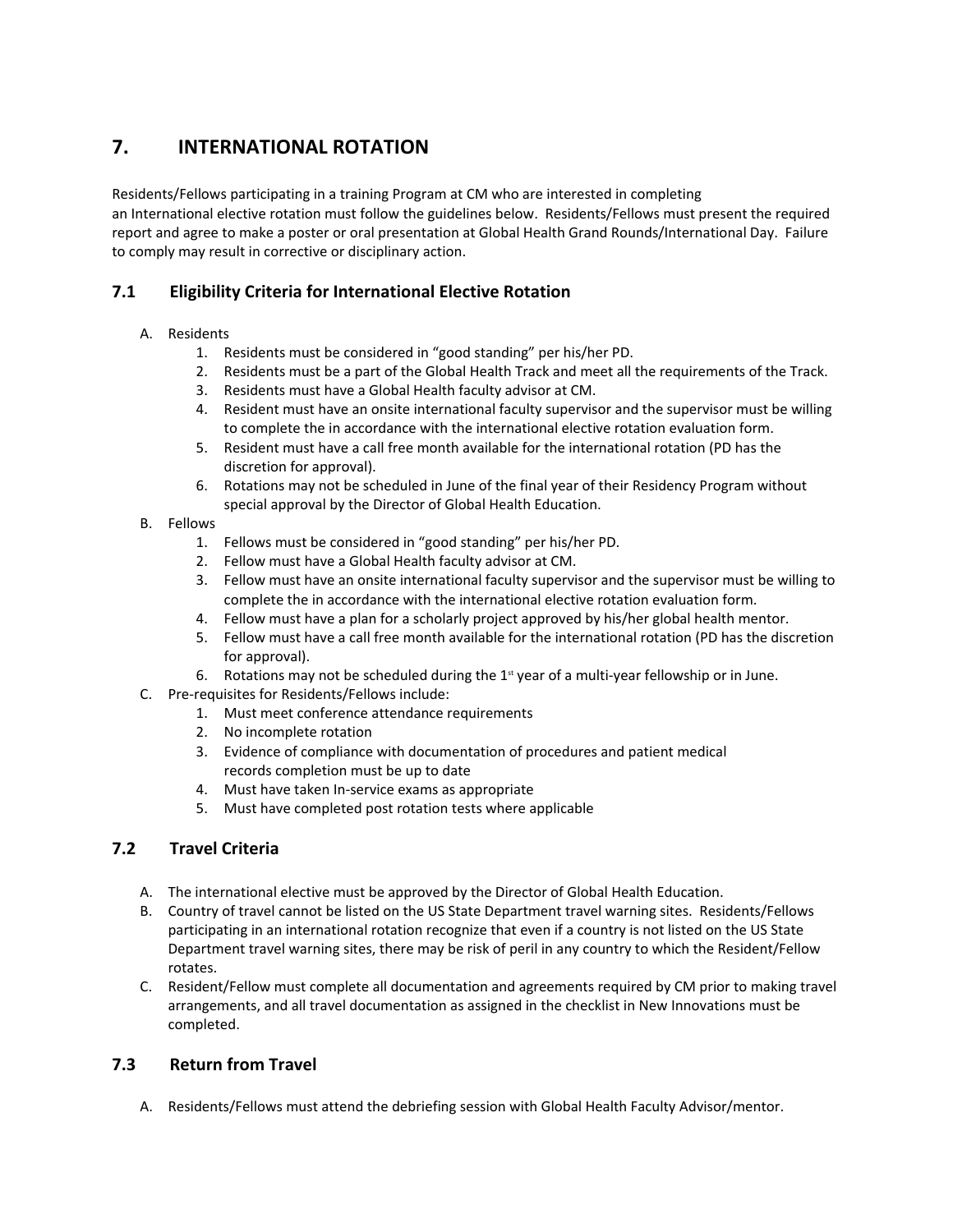- B. Residents/Fellows must upload documentation as assigned in New Innovations.
- C. Residents/Fellows must prepare an oral presentation or poster for the Global Health Grand Rounds/International Day as determined by the Director of Global Health Education.

#### **7.4        Travel Funding**

- A. GME will provide a \$1000 stipend to all Residents/Fellows completing an international elective rotation.
- B. Resident/Fellow may also use their educational stipend to cover allowable expenses.
- C. Stipend may be used on airfare (through SHORTS travel only), housing, travel visa and program fees only.
- D. All reimbursements will be made after all return from travel documentation has been completed.

# **8. DUTY‐HOURS AND CALL SCHEDULES**

#### **8.1 Limitations on Duty‐hours**

Duty-hours will be in compliance with the guidelines established by the ACGME. No exceptions to the ACGME duty‐hour requirements are allowed.

- A. Duty‐hours are defined as all clinical and academic activities related to the Program; i.e., patient care (both inpatient and outpatient), administrative duties relative to patient care, the provision for transfer of patient care; time spent in-house during call activities, and scheduled activities such as conferences. Dutyhours do not include reading and preparation time spent away from the duty site.
- B. Maximum Hours of Work per Week ‐ Duty‐hours must be limited to 80 hours per week, averaged over a four‐week period, inclusive of all in‐house call activities and moonlighting.
	- 1. Mandatory Time Free of Duty ‐ Residents/Fellows must be scheduled for a minimum of 24 hours free of duty every week (when averaged over four weeks). At‐home call cannot be assigned on these free days.
	- 2. Maximum Duty Period Length –Residents/Fellows may be scheduled to a maximum of 24 hours of continuous duty in CM. Programs must encourage Residents/Fellows to use alertness management strategies in the context of patient care responsibilities. Strategic napping, especially after 16 hours of continuous duty and between the hours of 10:00 pm and 8:00 am, is strongly suggested.
- C. It is essential for patient safety and Resident/Fellow education that effective transitions in care occur. Residents/Fellows may be allowed to remain on‐site in order to accomplish these tasks; however, this period of time must be no longer than an additional four hours.
- D. Residents/Fellows must not be assigned additional clinical responsibilities after 24 hours of continuous in‐ house duty.
- E. In unusual circumstances, Residents/Fellows, on their own initiative, may remain beyond their scheduled period of duty to continue to provide care to a single patient. Justifications for such extensions of duty are limited to reasons of required continuity for a severely ill or unstable patient, academic importance of the events transpiring, or humanistic attention to the needs of a patient or family. Under those circumstances, the Resident/Fellow must:
	- 1. appropriately hand over the care of all other patients to the team responsible for their continuing care; and,
	- 2. document the reasons for remaining to care for the patient in question and submit that documentation in every circumstance to the PD.
	- 3. the PD must review each submission of additional service, and track both individual Resident/Fellow and Program‐wide episodes of additional duty.

## **8.2 Minimum Time Off between Scheduled Duty Periods**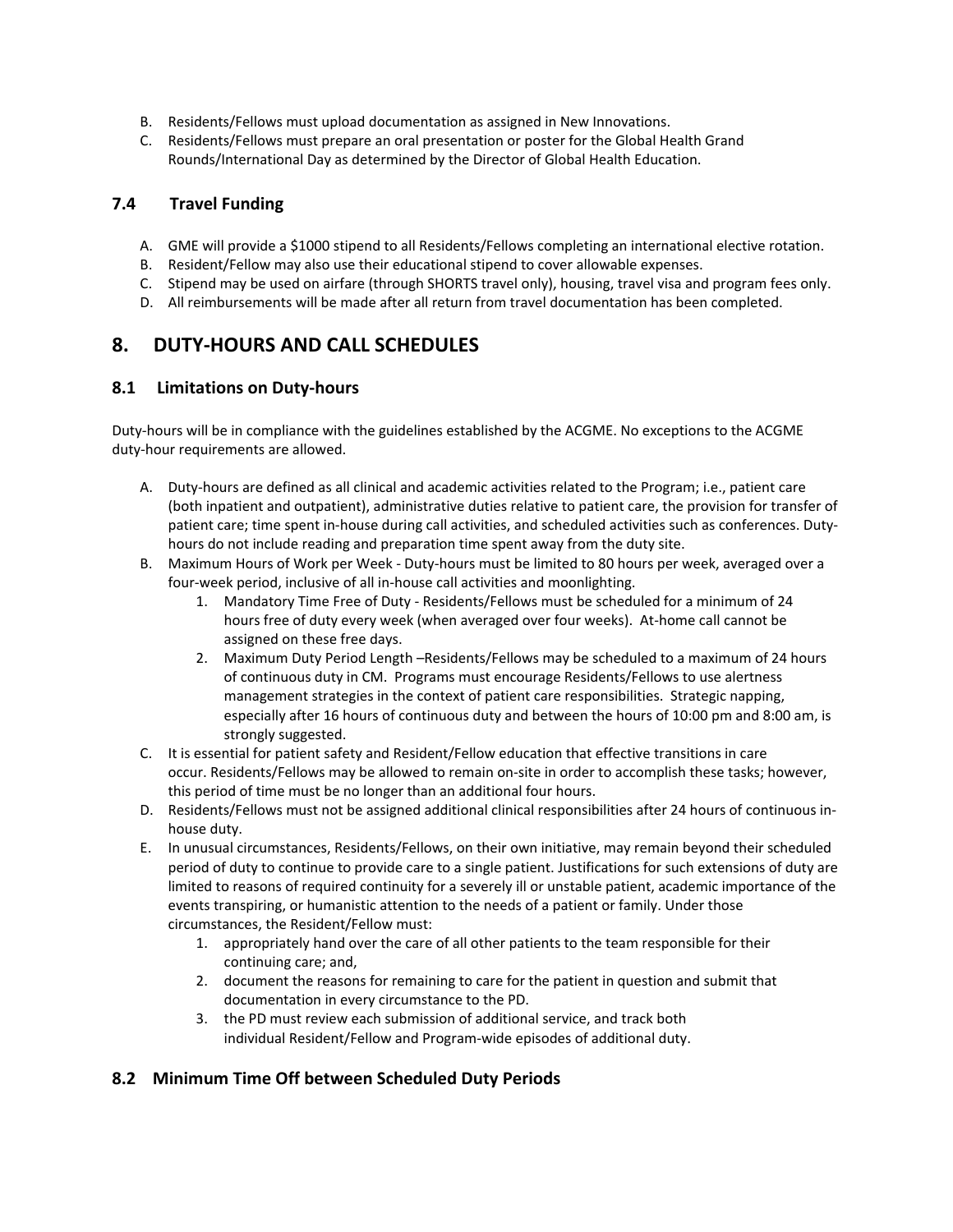- A. PGY‐1 Residents/Fellows should have 10 hours, and must have eight hours, free of duty between scheduled duty periods.
- B. Intermediate‐level Residents/Fellows should have 10 hours free of duty, and must have eight hours between scheduled duty periods. They must have at least 14 hours free of duty after 24 hours of in‐ house duty.
- C. Circumstances of return‐to‐hospital activities with fewer than eight hours away from CM by Residents in their final years of education must be monitored by the PD.

#### **8.3 Maximum Frequency of In‐House Night Float**

- A. Night float is a rotation or educational experience designed to either eliminate in‐house call or to assist other residents during the night. Residents/Fellows assigned to night float are assigned on‐site during evening/night shifts and are responsible for admitting or cross-covering patients until morning and do not have daytime assignments. Rotation must have an educational focus.
- B. Residents/Fellows must not be scheduled for more than six consecutive nights of night float.

## **8.4 Call Frequency**

The objective of on‐call activities is to provide Residents/Fellows with continuity of patient care experiences throughout a 24‐hour period. In‐house call is defined as those duty hours beyond the normal workday, when Residents/Fellows are required to be immediately available in the assigned institution. No new patients may be accepted after 24 hours of continuous duty.

- A. Residents/Fellows must be scheduled for in-house call no more frequently than every-thirdnight (when averaged over a four‐week period).
- B. At-home call is the same as Pager Call (a call taken from outside the assigned site).
- C. Time spent in CM by Residents/Fellows on at‐home call must count towards the 80‐hour maximum weekly hour limit. The frequency of at-home call is not subject to the every-third-night limitation, but must satisfy the requirement for 24 hours free of duty, when averaged over four weeks.
- D. At-home call must not be so frequent or taxing as to preclude rest or reasonable personal time for each Resident/Fellow.
- E. Residents/Fellows are permitted to return to CM while on at‐home call to care for new or established patients. Each episode of this type of care, while it must be included in the 80‐hour weekly maximum, will not initiate a new "off-duty period."
- F. The call schedule and schedule of duty assignments will be published and made available for review by the Residents/Fellows monthly.
- G. Changes to the call and duty schedules will be made and the revisions published by the PD or a designee.
- H. Every month, the PC will verify that the Residents/Fellows time reported is accurate.

# **9. EXTRA SHIFTS AND MOONLIGHTING**

- A. Residents/Fellows are not required to engage in Extra Shifts/Moonlighting activities.
- B. Extra Shifts are defined as supervised shifts within the Resident/Fellow's training program in excess of the training requirements.  For Extra Shifts, Residents/Fellows use hospital DEAs, but DO NOT practice independently, DO NOT bill, and are not credentialed by the Medical Staff.
- C. Internal Moonlighting is defined as independent, voluntary, compensated, medically‐related work performed by Fellows but not by Residents and not related to Fellowship training requirements performed within the CM system. Fellows must have obtained written approval in accordance with CM process and may work only in a specialty in which they have completed training and become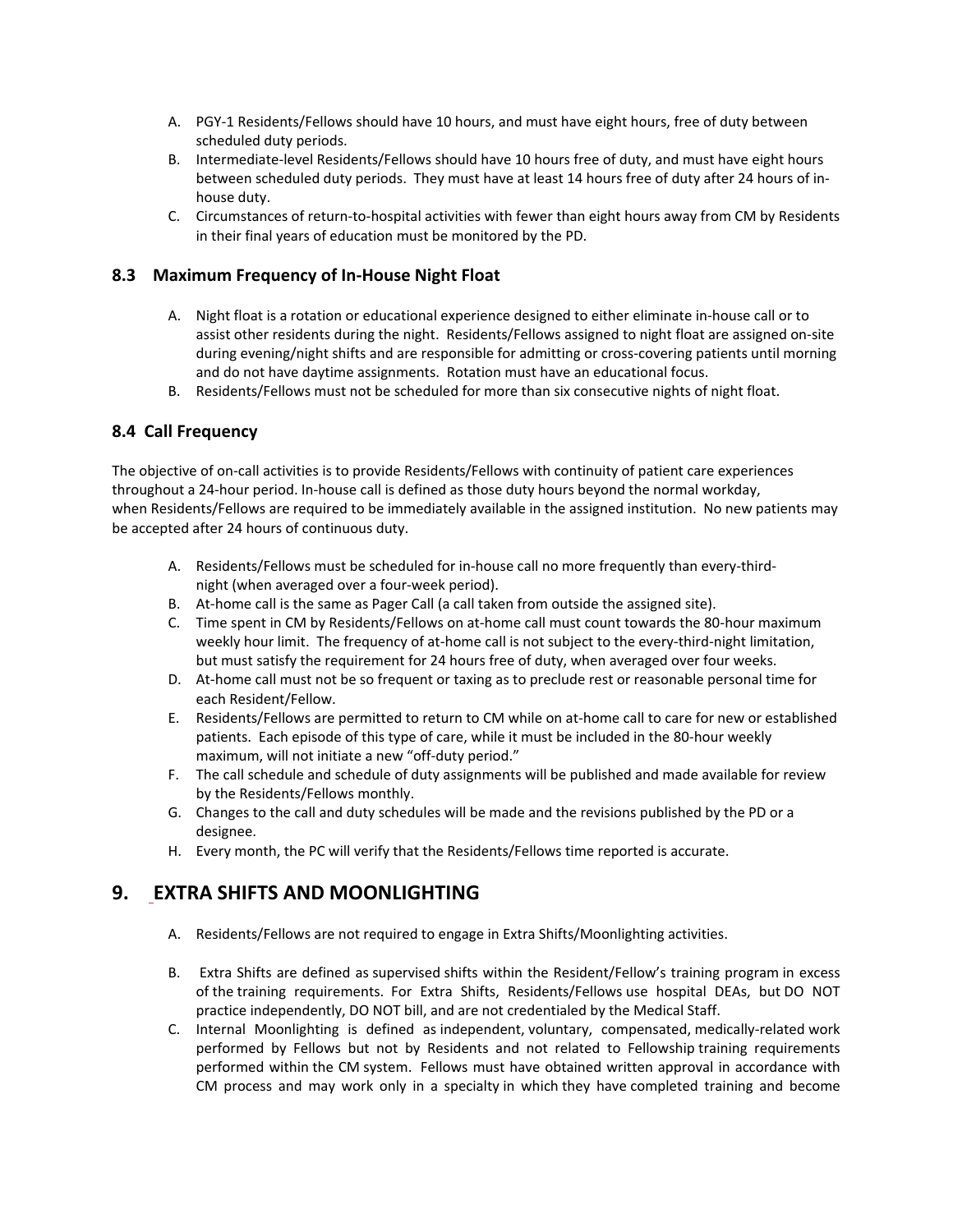certified; have their own DEA number; have been credentialed by the Medical Staff; and have a permanent license in the state in which they are moonlighting.

- D. External Moonlighting is defined as voluntary, compensated, medically-related work performed outside CM or related sites where the Resident/Fellow is in training and is never permitted.
- E. Extra Shift and Moonlighting Limitations
	- 1. Residents PGY 2 and above can perform Extra Shifts if approved in accordance with CM processes but are not allowed to Moonlight. PGY 1 Residents are not permitted to take Extra Shifts or Moonlight.
	- 2. Fellows can perform Internal Moonlighting and Extra Shifts if approved in accordance with CM processes.
	- 3. Residents/Fellows on a J1 visa are not allowed to perform Extra Shifts or Internal Moonlighting.
- F. Extra Shifts/Moonlighting must not interfere with the ability of the Resident/Fellow to achieve the goals and objectives of the educational Program.
- G. Residents/Fellows must stay in compliance with duty hour policies per their program requirements which include all Extra Shifts/Moonlighting activities.
- H. Residents/Fellows are monitored on performance, and if the PD believes that the Extra Shifts/Moonlighting activities are interfering with training, may withdraw permission for Extra Shifts/Moonlighting activities at any time without notice.
- I. Each Program must develop its own policies to determine which Residents/Fellows PGY 2 and above may provide Extra Shifts or Moonlight and general parameters on the number of hours permissible for Extra Shifts and/or Moonlighting. These Program policies will conform to any CM GME, ACGME and RRC guidelines.
- J. A Resident/Fellow who wishes to engage in Extra Shifts/Moonlighting activities must seek and obtain approval by completing the Fellow Moonlighting Request Form and/or the Resident/Fellow Extra Shift Request Form. The forms require the PD's signature and the signature of the CM Division/Section/Department in which the Extra Shifts/Moonlighting will take place. The completed form must be submitted to the Department of GME for final approval.
- K. After final GME approval is provided for Internal Moonlighting, Fellows must complete the CM Medical Staff credentialing process.
- L. Costs related to Internal Moonlighting are the responsibility of the Fellow.

# **10. SUPERVISION**

For the Resident/Fellow, the essential learning activity is interaction with patients under the guidance and supervision of faculty members. As Residents/Fellows gain experience and demonstrate growth in their ability to care for patients, they can assume roles that permit them to exercise those skills with greater independence. This concept of graded and progressive responsibility is one of the core tenets of American graduate medical education.

In the CM clinical learning environment, all patient care provided by Residents/Fellows will be under the supervision of an identifiable, appropriately‐credentialed and privileged attending physician or other designated faculty member as determined by each Program's specific policy, who is ultimately responsible for that patient's care.

Program Letters of Agreement (PLA's) between CM and participating Programs must include responsibilities for supervision of Residents/Fellows. The CM medical record will demonstrate the involvement of the supervising faculty physician in the patient's medical care.

- A. Each Program must have a Program‐specific supervision policy that must include:
	- 1. Definitions for the levels of supervision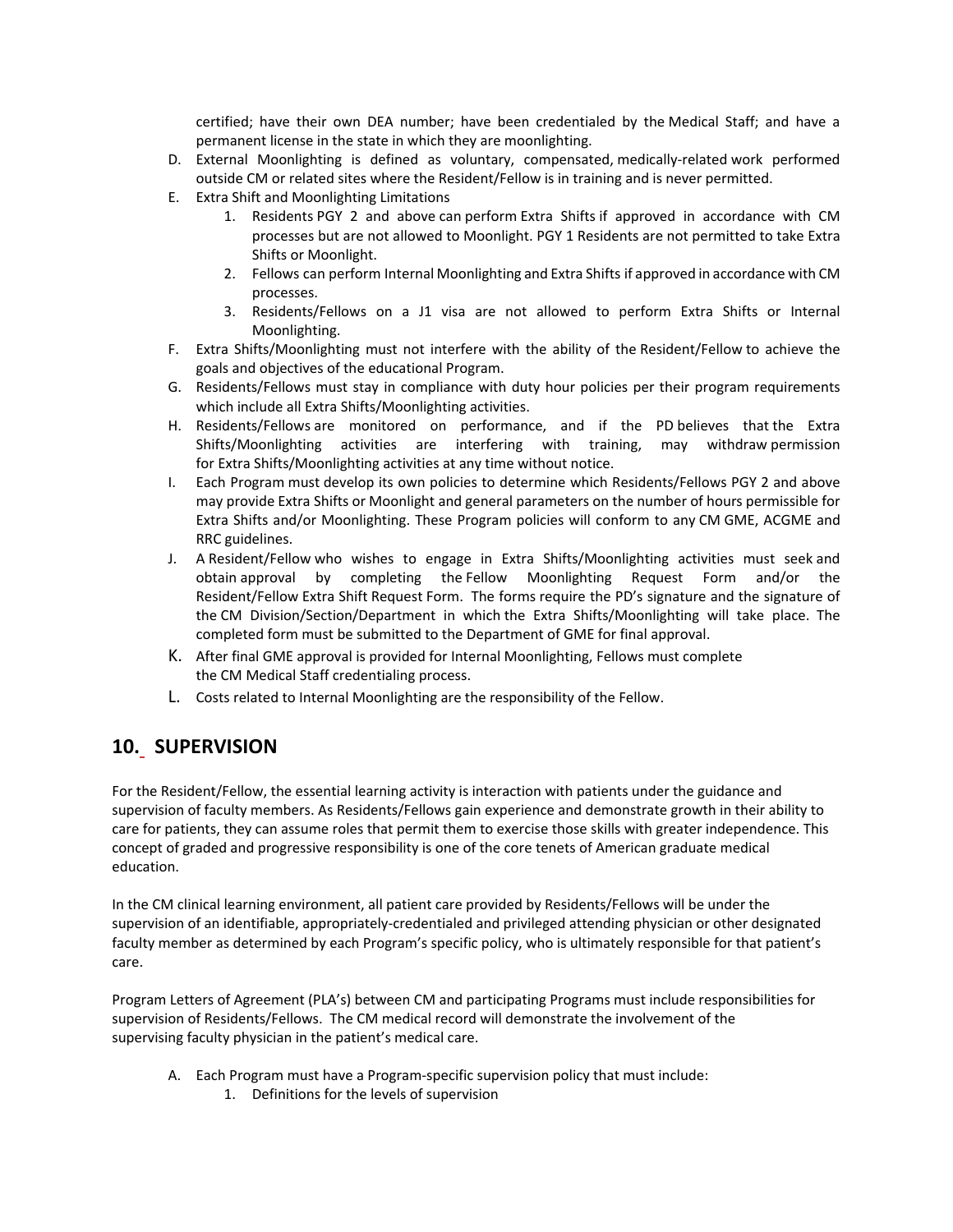- 2. The guidelines and circumstances when a Resident/Fellow is required to communicate with the supervising faculty member;
- 3. Methods used by the PD to monitor supervision at all participating sites and;
- 4. Criteria used to determine readiness for graded increased responsibility of patient care over the course of training
- B. Definitions for Levels of Supervision
	- 1. Direct supervision: The supervising faculty member is physically present with the Resident/Fellow and the patient.
	- 2. Indirect supervision with direct supervision immediately available: The supervising faculty member is physically within CM or other site of patient care and is immediately available to provide direct supervision.
	- 3. Indirect supervision with direct supervision available: The supervising faculty member is not physically present within CM or other site of patient care but is immediately available by means of telephonic and/or electronic modalities and is available to provide direct supervision.
	- 4. Oversight: The supervising faculty member is available to provide review of procedures/encounters with feedback provided after care is delivered.
- C. Mechanisms to Report Inadequate Supervision ‐ Residents/Fellows who feel they have had inadequate supervision can report their experience in a protected manner that is free from reprisal using one of three options:
	- 1. directly to their PD;
	- 2. to the Chair/Vice Chair of GME;
	- 3. Report via CM's Electronic Event Reporting System which may be submitted anonymously (if desired).

In all situations, the concerns will be thoroughly investigated by the PD and the Department of GME. The PD will be responsible for providing the Department of GME with a plan of action for substantiated reports.

# **11. TRANSITIONS OF CARE**

Transitions of Care/Handoffs Policy ‐ This policy establishes standards to ensure the quality and safety of patient care when transfer of responsibility occurs during duty hour shift changes and other scheduled or unexpected circumstances.

- A. Definitions:
	- 1. Handoff: The communication of information to support the transfer of care and responsibility for a patient/group of patients from one provider to another.
	- 2. Transition/handoff process: An interactive communication process for passing specific, essential patient information from one caregiver to another.
	- 3. Transitions in care/handoff conditions:
		- a. change in level of patient care, including inpatient admission from an outpatient procedure or diagnostic area or ER and transfer to or from a critical care unit;
		- b. temporary transfer of care to other healthcare professionals within procedure or diagnostic areas;
		- c. discharge, including discharge to home or another facility such as skilled nursing care; and
		- d. change in provider or service change, including change of shift for nurses, resident signout, and rotation changes for residents.
- B. Policy: Individual Programs must design schedules and clinical assignments to maximize the learning experience for Residents/Fellows as well as to ensure quality care and patient safety, and adhere to general institutional policies concerning transitions of patient care.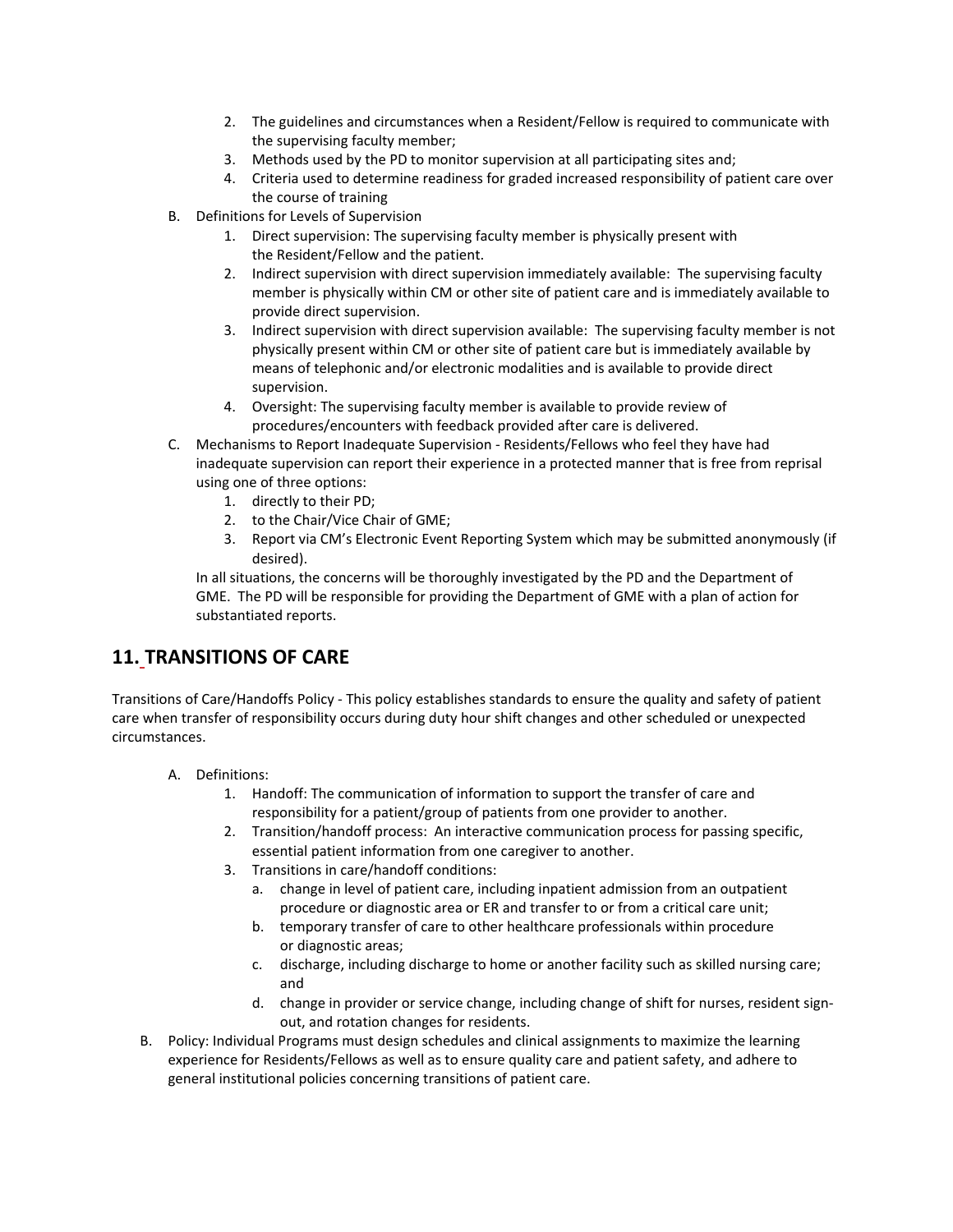- 1. Each Program must have a specific policy for transitions of care that integrates specifics from their specialty field. The policy must define a structured handover process designed to facilitate continuity of care and patient safety in a quiet setting free of interruptions that preserves patient confidentiality and privacy. The policy must be readily available and accessible to the Resident/Fellows and faculty. CM has adopted IPASS as its handoff protocol unless otherwise impractical.
- 2. The Program curriculum must include orientation and education on the Program specific transition of care policy and process. Programs must develop measures for monitoring the transition of care/handoff process that include observation and documentation of Resident/Fellow competence.
- 3. Availability of accurate call schedules for supervising physicians must be assured.
- 4. Procedures should be designed so that patients are not inconvenienced or endangered in any way by frequent transitions in their care.
- A. Procedure: The standard for transitions in care/handoffs is face-to-face interaction with both verbal and written/electronic health record (EHR) communication, with opportunity for the receiver of the information to ask questions or clarify specific issues. In some instances, handoffs can be conducted over the phone as long as both parties have access to an EHR and the conversation can be privately conducted to maintain patient confidentiality. The transition process should include, as a minimum the following information in standardized format that is universal across all services:
	- 1. identification of patient, including name, medical record number, and age;
	- 2. identification of admitting/primary/supervising physician and contact information;
	- 3. diagnosis and current status/condition of patient;
	- 4. recent events, including changes in condition or treatment, current medication status, recent lab tests, allergies, anticipated procedures and actions to be taken;
	- 5. outstanding tasks what needs to be completed in the immediate future;
	- 6. outstanding laboratories/studies what needs follow‐up during the shift;
	- 7. changes in patient condition that may occur requiring interventions or contingency plans.

# **12. RECORDS MANAGEMENT**

Resident/Fellow files serve as both records of employment and academic program records. They are the primary source used for verification of training throughout the Resident/Fellow's career. As such, they must be accurate and contain all information needed for licensure and application for credentialing. The files also serve as a record of a Resident's/Fellow's performance and competency. To ensure that all Residents/Fellows trained at CM have training records that support their future needs, a uniform policy of minimal standards for records management is implemented. This policy recognizes three categories of Residents/Fellows:

- 1. individuals that apply for the program but are not interviewed for a program position;
- 2. individuals that apply and are interviewed for the program but do not enroll in the program; and
- 3. Residents/Fellows who are accepted into a program.
- A. Program Applicants: It is important that an accurate description of the applicant pool is maintained for a minimum of three years. This can be most effectively accomplished by maintaining each application (either electronically or in hard copy). The application includes the standard application form plus all supporting documents (personal statement, exam scores, letters of recommendation).
- B. Interviewed Applicants: All records pertaining to interviewed applicants must be maintained for a minimum of three years. In addition to the full application and supporting documents, this would typically include interview evaluation forms used by the program to obtain feedback from program faculty and Residents/Fellows about each applicant.
- C. Program Resident/Fellow: Resident/Fellow files are kept in three categories:
	- 1. employment and immigration records maintained by CM HR;
	- 2. contract, credentialing, and academic records maintained by GME; and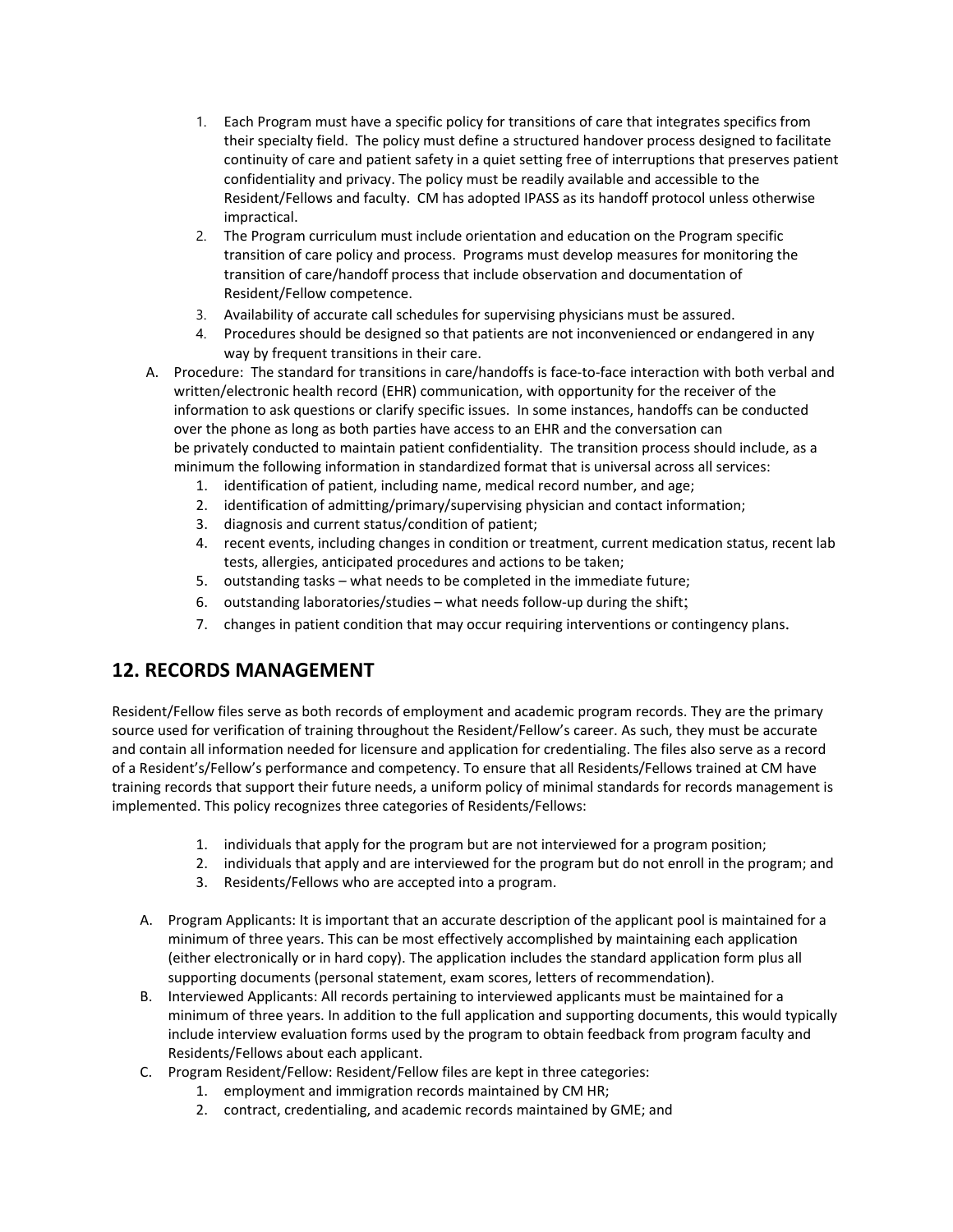3. health records maintained by Occupational Health within CM HR.

GME will be responsible for maintaining records related to Resident/Fellow academic program participation, completion, and medical/dental/optometry licensure. The required elements of the GME Resident/Fellow file should include:

- A. copy of medical/dental or graduate school diploma;
- B. proof of name change (if applicable);
- C. agreement of Appointment/Contract;
- D. state medical/dental license;
- E. BNDD/DEA Certification (if applicable);
- F. ECFMG certificate (for graduates of foreign medical schools) (if applicable);
- G. completion/Certificate of Completion;
- H. consent for release of information;
- I. written performance evaluations from faculty and others;
- J. competency and milestone assessments (if applicable);
- K. semi‐annual summary evaluations from the PD or selected faculty;
- L. record of the Resident's/Fellow's rotations and other training experiences;
- M. record of surgical and procedural training;
- N. corrective action (if applicable);
- O. moonlighting approval form (for applicable Residents/Fellows);
- P. documentation of prior training and performance evaluation (for transferring Residents/Fellows); and
- Q. any other information specifically required by the training program accrediting organization.

GME files will be kept electronically and will be available for the Resident/Fellow upon request.  Residents/Fellows requesting assistance must give GME 48 hours to retrieve the documents.

Whenever possible, the PD will complete the ACGME Verification Template to meet verification requests. Any A copy of this completed verification template will be provided on request by the Resident/Fellow.

# **13 RIGHTS, RESPONSIBILITIES AND PROFESSIONALISM**

Residents/Fellows will demonstrate conduct consistent with the dignity and integrity of the medical profession in all contacts with patients, their families, peers, faculty, all CM and Sponsoring Institution personnel and all third parties conducting business with the Resident/Fellow or CM or Sponsoring Institution. The existence of a valid Agreement of Appointment/Contract between a Resident/Fellow and CM establishes explicit and implicit expectations, rights, obligations, and responsibilities, including those codified in the Agreement of Appointment/Contract. Although the Residents/Fellows are licensed to practice medicine in the State of Missouri and/or Kansas, their participation in clinical activities during their Program is at all times at the discretion of CM and the PDs. The participation of the Residents/Fellows in patient care must in no way interfere with the best interests and well‐being of patients and is subject to all CM policies and procedures and to the terms and conditions set forth in the Agreement of Appointment/Contract. Residents/Fellows who do not comply with CM policies and procedures or who violate the Agreement of Appointment/Contract may be subject to corrective action, suspension, and dismissal as outlined in Section 17 (Corrective Action) of this Manual.

## **13.1 The Resident/Fellow will:**

Meet requirements related to Academic, Clinical and Administrative duties:

- A. Academic
	- 1. show satisfactory performance based on evaluations, and reach competency in milestones;
	- 2. show expected rate of improvement/progression in relationship to the stage of training; or
	- 3. satisfactorily participate and/or performance in conferences. develop and follow a personal program of self‐study and professional growth under the guidance of the PD, GME, and teaching faculty;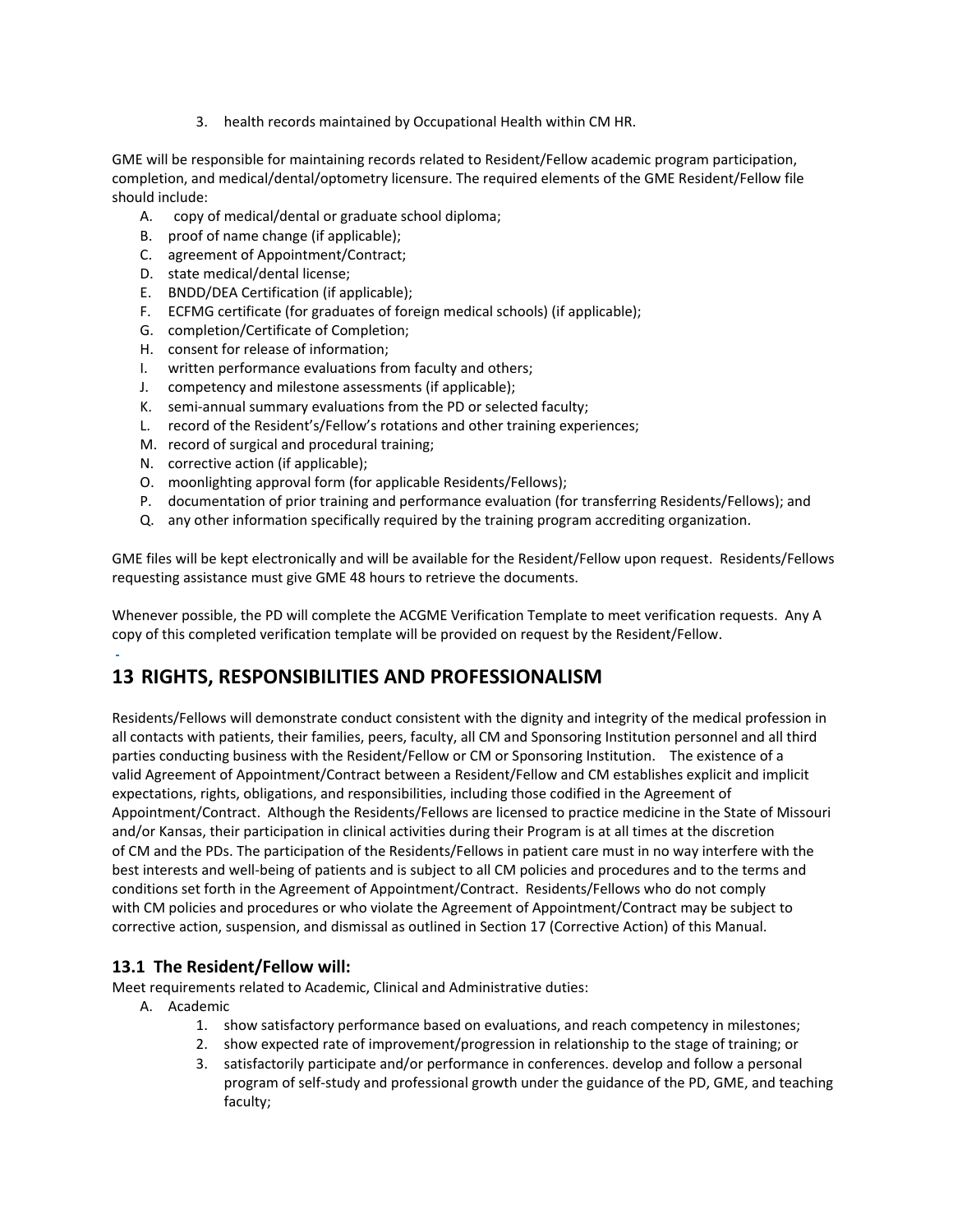- B. Clinical
	- 1. obtain satisfactory acquisition of clinical or technical skills;
	- 2. satisfactorily perform in the clinical setting;
	- 3. acquire and maintain life support certification(s) as required;
	- 4. participate fully in the required clinical, educational and scholarly activities of the Program, including the performance of scholarly and research activities as assigned or as necessary for the completion of educational requirements, meet educational conference attendance requirements, assume responsibility for teaching and supervising other Residents/Fellows and students, and participate in assigned CM committee activities;
	- 5. provide safe, effective, timely, efficient, equitable, and compassionate family-centered care;
	- 6. provide clinical services commensurate with his/her level of training, under appropriate supervision by the faculty medical staff, and at sites specifically approved by the Program;
	- 7. protect and respect the ethical and legal rights of patients;
	- 8. not prescribe controlled or narcotic medications for himself/herself or members of his/her immediate family. Residents/Fellows are discouraged from providing medical care to members of their immediate families;
	- 9. not accept fees for medical services from patients, patients' families, or other parties;
	- 10. maintain medical licensure in every state in which the Resident/Fellow participates in training/patient care.
- C. Administrative
	- 1. adhere to the applicable federal, state, and local laws, as well as to the standards required to maintain accreditation by The Joint Commission (JC), ACGME, and any other relevant accrediting, certifying, or licensing organizations;
	- 2. not charge or accept fees for expert testimony in medico-legal proceedings or for legal consultation;
	- 3. acquire an understanding of ethical, socioeconomic, and medical/legal issues that affect the practice of medicine and GME training as prescribed by the ACGME or other accrediting body;
	- 4. fully cooperate with the Program and Sponsoring Institution in coordinating and completing ACGME accreditation submissions and activities, including:
		- a. the timely completion of patient medical records, reports, duty hour logs, operative and procedure logs at CM and other institutions at which instruction occurs; and
		- b. submission of timely and complete faculty and Program evaluations, and/or other documentation required by the ACGME, Sponsoring Institution, Department, and/or Program;
	- 5. adhere to CM's Risk Management Program;
	- 6. adhere to the CM Compliance Plan and Code of Conduct, including protection of protected health information;
	- 7. report immediately to the CM Office of the General Counsel/Risk Management any inquiry by any private or government attorney or investigator and refrain from communicating with any inquiring attorneys or investigators except merely to refer such attorneys and investigators to the Office of the General Counsel/Risk Management;
	- 8. report and refer any inquiry by any member of the media to CM's Department of Community Relations;
	- 9. meet CM's and the State's standards for immunizations;
	- 10. return, at the time of the expiration or in the event of termination of the Agreement of Appointment/Contract, all CM and department property, including but not limited to books, equipment, badges, pagers, and complete all medical record documentation and Program evaluations;
	- 11. settle all professional and financial obligations; and permit CM to obtain from and provide to all proper parties any and all information as required or authorized by law or by any accrediting body. Progress reports, letters and evaluations will be provided only to individuals, organizations and credentialing bodies that are authorized by the Resident/Fellow to receive them for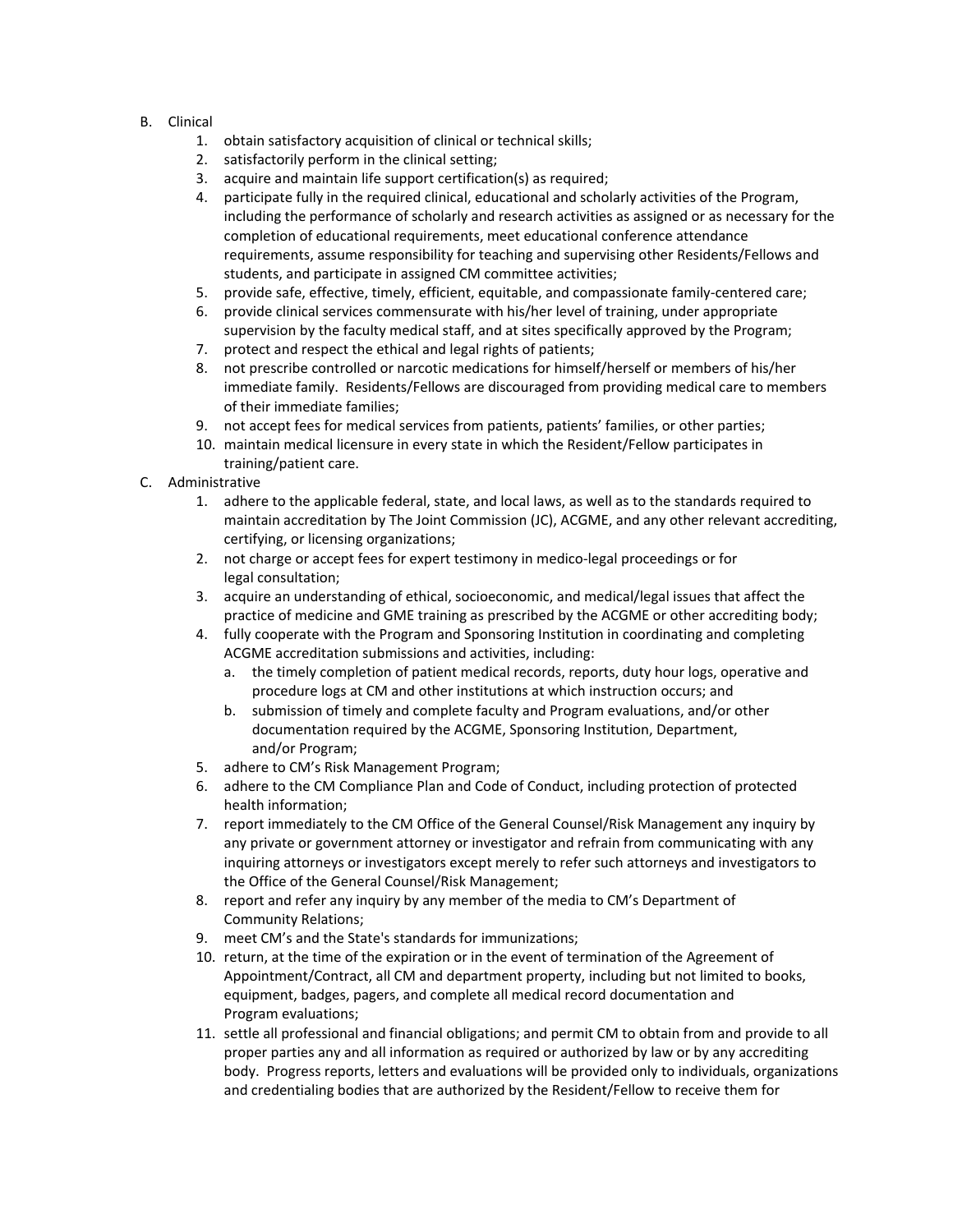purposes of pre‐employment or pre‐appointment assessments. This provision will extend beyond the completion, termination or expiration of the Appointment;

- 12. report her/his concerns in those instances where a Resident/Fellow feels that a peer, self or faculty physician's practices or judgments are impaired or are otherwise not in the best interests of a patient, to the PD, Chair/Vice Chair of GME, and/or Division Director or Section Chief;
- 13. participate in the CM Quality and Safety Program;
- 14. abide by the CM's Levels of Supervision as outlined in Section 10 (Levels of Supervision) of this manual; abide by the Program's policy on transitions of care;
- 15. inform the PD and the Department of GME of any condition or change in status that affects his/her abilities to perform assigned duties;
- 16. report to CM in the event of manmade, environmental, or other disasters and provide help as determined by CM administration.  The PD will provide the needed guidance to the Resident/Fellow during such emergencies.
- 17. satisfactorily complete charts and correct all other deficiencies or delinquencies of the medical record;
- 18. report needle sticks to Occupational Health immediately or page the CM Occupational Health Nurse Supervisor. If the needle stick occurs at a participating site other than CM, the Resident/Fellow will follow the policy at that facility and report to CM Occupational Health the following day.
- 19. adhere to the policies and procedures of GME, CM, and all institutions at which instruction occurs including the following policies on SCOPE;
	- a. Service Excellence Policy
	- b. Personal Appearance Policy
	- c. Name Badge Policy
	- d. Smoking and Tobacco‐Free Environment Policy
	- e. Drug and Alcohol Policy
	- f. Personal Use of Social Media Policy
	- g. Gifts and Gratuities Policy
	- h. Anti-Harassment/Anti-Discrimination Policy

#### **13.2 CM will:**

- A. provide a salary and benefits to the Resident/Fellow employed by CM as stipulated in the applicable Agreement of Appointment/Contract;
- B. provide an educational training Program that meets the ACGME's accreditation standards or applicable accrediting body;
- C. use its best efforts, within the limits of available resources, to provide the Resident/Fellow with adequate and appropriate support staff and facilities in accordance with federal, state, local, and ACGME requirements;
- D. orient the Resident/Fellow to the facilities, rules, regulations, procedures and policies of CM, Department and Program and to the ACGME's Institutional and Program Requirements;
- E. provide the Resident/Fellow with appropriate faculty classification of supervision for all educational and clinical activities;
- F. allow the Resident/Fellow to participate fully in the educational and scholarly activities of the Program and in any appropriate CM medical staff activities, councils and committees, particularly those that affect GME and the role of the Resident/Fellow in patient care;
- G. communicate clearly to the Resident/Fellow any expectations, instructions and directions regarding patient management;
- H. provide appropriate personal protective equipment;
- I. ensure healthy, secure and safe learning and working environments;
- J. promote the health and well‐being of the Resident/Fellow;
- K. provide services for reasonable management of fatigue;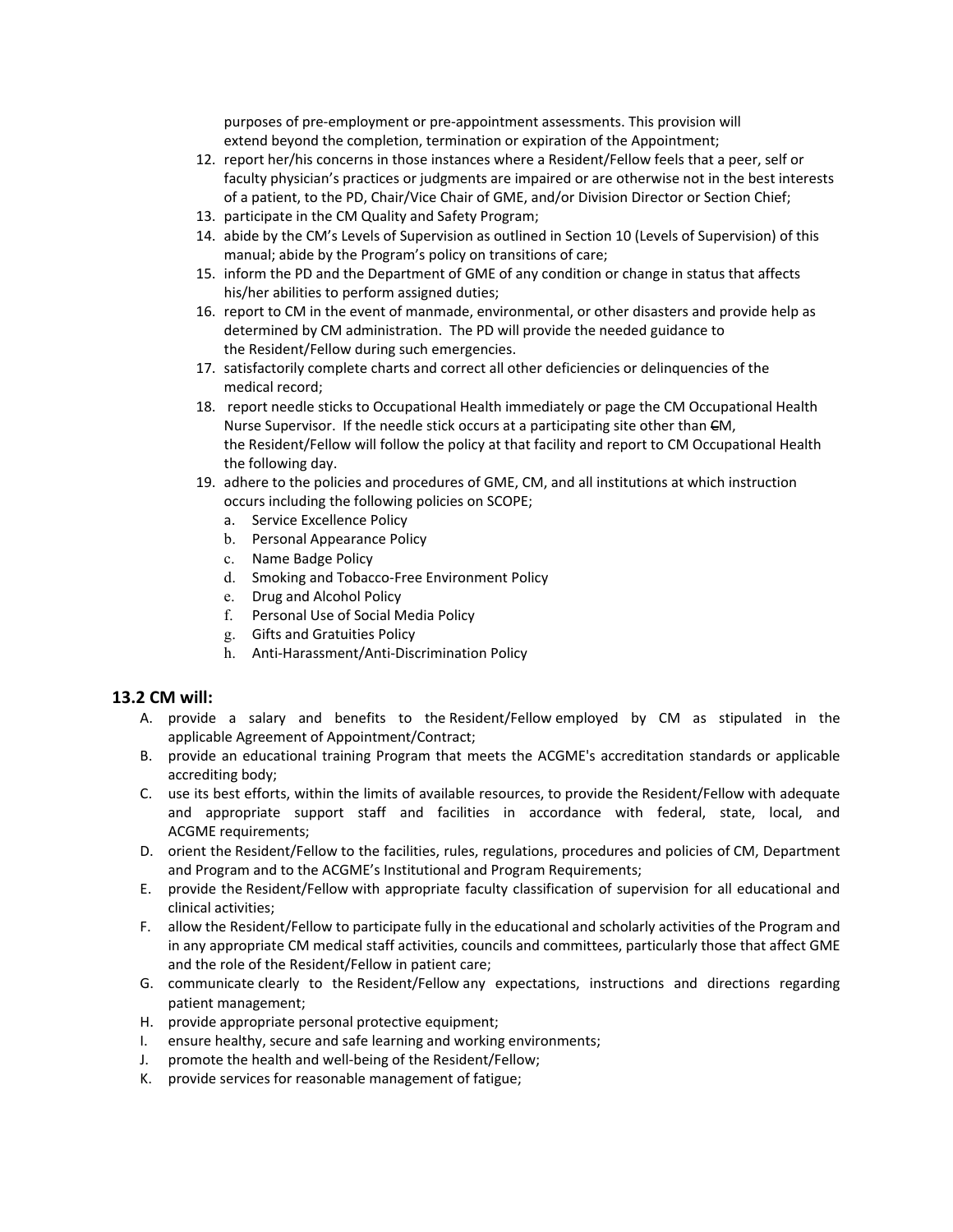- L. provide access to adequate food service while on in‐house call or otherwise engaged in clinical activities requiring the Resident/Fellow to remain at a CM facility overnight;
- M. provide adequate sleeping quarters to the Resident/Fellow while on in-house overnight call;
- N. provide patient and information support services;
- O. evaluate the educational and professional progress and achievement of the Resident/Fellow on a periodic basis;
- P. provide a fair and consistent method for review of concerns and/or grievances, without the fear of reprisal;
- Q. incorporate and monitor the Residents'/Fellows' participation in the CM Quality and Safety Programs;
- R. provide, upon satisfactory completion of the Program, a Certificate of Completion.

#### **13.3 The PD will:**

- A. administer and maintain an educational environment conducive to educating the Residents/Fellows in each of the ACGME competency areas;
- B. oversee and ensure the quality of didactic and clinical education in all sites that participate in the Program;
- C. approve a site director at each participating site who is accountable for Resident/Fellow education;
- D. approve the selection of Program faculty as appropriate;
- E. evaluate Program faculty and approve the continued participation of program faculty based on evaluation;
- F. monitor Resident/Fellow supervision at all participating sites using the classifications of supervision outlined in Section 10 (Levels of Supervision) of this Manual;
- G. provide information, or assist the Resident/Fellow in obtaining information, related to eligibility for specialty board examinations.
- H. prepare and submit all information required and requested by the ACGME, including but not limited to the Program information forms and annual Program resident updates to the Accreditation Data System (ADS), and ensure that the information submitted is accurate and complete;
- I. provide each Resident/Fellow with documented semi‐annual evaluation of performance with feedback;
- J. ensure compliance with grievance and due process procedures as set forth in the Institutional Requirements and referenced in Sections 17.5 (Due Process) and 18 (Grievances) of this manual;
- K. provide verification of residency/fellowship education for all Residents/Fellows to applicable licensing and certifying boards, including providing information reflecting education completed by those who leave the Program prior to completion;
- L. implement policies and procedures consistent with the Institutional and Program requirements for Resident/Fellow duty hours and the working environment, including moonlighting, and, to that end, distribute this Manual to the Residents/Fellows and faculty;
- M. monitor Resident/Fellow duty hours, according to Sponsoring Institution policies, with a frequency sufficient to ensure compliance with ACGME requirements;
- N. monitor and adjust schedules, including home call, as necessary to mitigate excessive service demands and/or fatigue;
- O. monitor the need for and ensure the provision of back up support systems when patient care responsibilities are unusually difficult or prolonged;
- P. allocate adequate educational resources to facilitate Resident/Fellow involvement in scholarly activities;
- P. comply with the Sponsoring Institution's written policies and procedures, including those specified in the Institutional Requirements, for selection, evaluation and promotion of residents, corrective action, and supervision of Residents/Fellows;
- Q. be familiar with and comply with ACGME and Review Committee policies and procedures as outlined in the ACGME Manual of Policies and Procedures;
- R. obtain review and approval of the Sponsoring Institution's GMEC/DIO before submitting to the ACGME information or requests for the following:
	- 1. all applications for ACGME accreditation of new Programs;
	- 2. changes in Resident/Fellow complement;
	- 3. major changes in Program structure;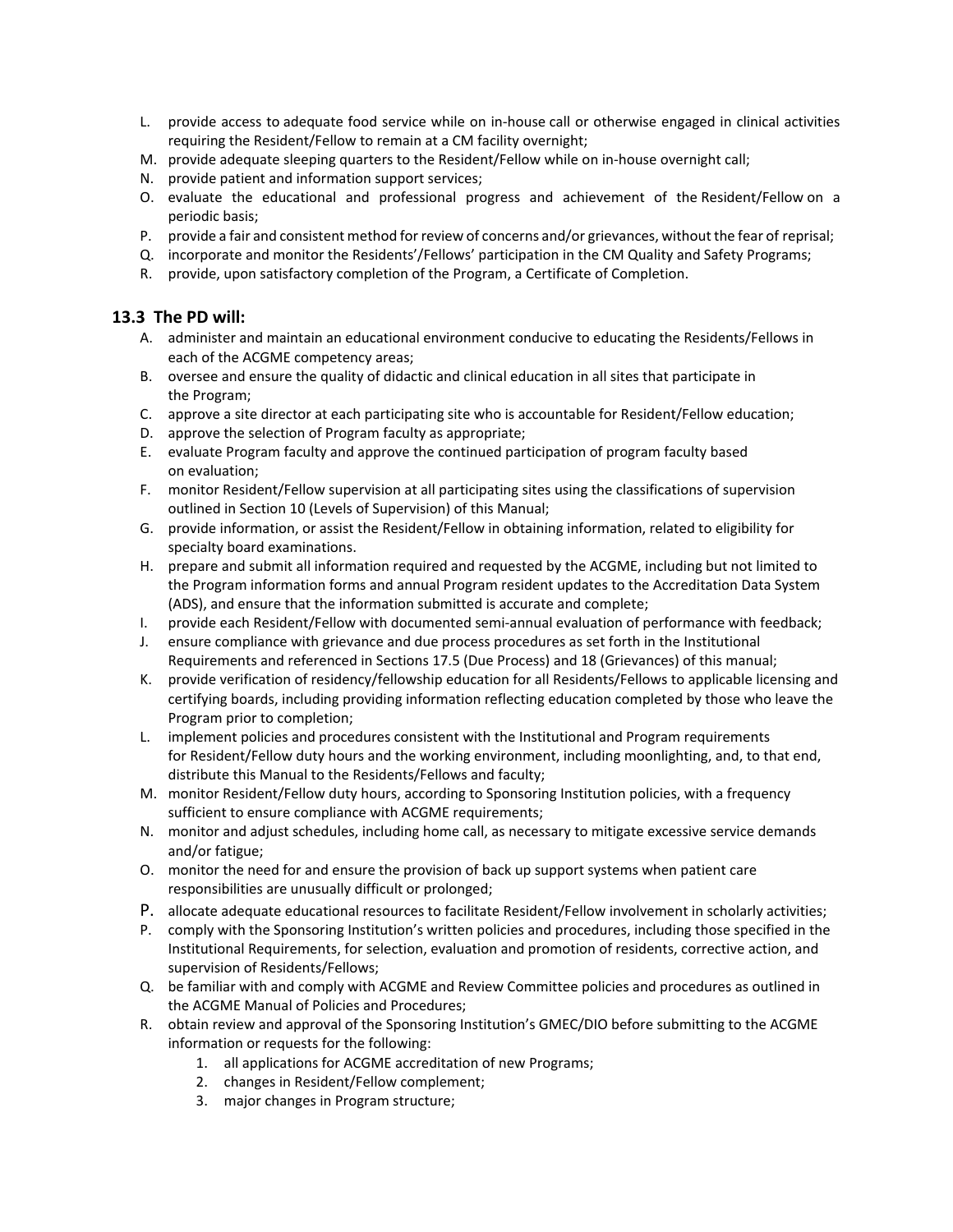- 4. progress reports requested by the Review Committee;
- 5. responses to all proposed adverse actions;
- 6. requests for increases or any change to Resident/Fellow duty hours;
- 7. voluntary withdrawals of ACGME‐accredited programs;
- 8. requests for appeal of an adverse action;
- 9. appeal presentations to a Board of Appeal or the ACGME; and
- 10. proposals to ACGME for approval of innovative educational approaches.
- S. and obtain DIO review and co-signature on all Program information forms, as well as any correspondence or documents submitted to the ACGME that addresses:
	- 1. Program citations; and/or
	- 2. request for changes in the Program that would have significant impact, including financial, on the Program or institution.

#### **14.      RESIDENT/FELLOW IMPAIRMENT**

CM seeks to promote the health and well‐being of Residents/Fellows while assuring that patients receive quality care.  CM recognizes that a variety of issues may adversely affect a Resident's/Fellow's ability to be successful as a learner and deliver quality care. 

## **14.1 Procedures**

j.

- A. Residents/Fellows will notify their PD, an APD, or Chair/Vice Chair of GME when they may be impaired or have reasonable suspicions or concerns that another physician is exhibiting signs or behaviors of impairment.
- B. Concern for on-duty impairment that may potentially be related to drugs and alcohol will be handled according to the CMH Drug and Alcohol Policy. HR will inform GME and the PD in all cases where a Resident/Fellow is involved. Residents/Fellows reporting suspicions or concerns of impairment related to Drug and Alcohol will cooperate with the CM Director of Employee Relations in the conduct of an investigation.
- C. When a concern about a potential impairment not covered under the CMH Drug and Alcohol policy is raised, the Resident/Fellow will be considered for immediate removal from work and the PD will consult the DIO or designee as soon as possible but within 24 hours to determine continued action needed.
- D. Resident/Fellow will meet at the request of the PD/APD within three business days of the PD/APD's consultation with the DIO or designee. Urgency of the meeting will be determined by impairment and clinical responsibilities. The scheduling of that meeting does not prohibit the Resident/Fellow being placed on administrative leave or action taken by the hospital.
- E. During the meeting or within a reasonable time thereafter, the PD/APD will make a recommendation and determine a realistic timeline for follow through and share the recommendation and timeline with the Resident/Fellow
- F. Residents/Fellows who disagree with the recommendation and determined timeline can request a review within 48 hours of the receipt of the recommendation and determined timeline with the PD/APD. After a request, a joint meeting of the Resident/Fellow, PD and DIO or designee will occur within five business days. Typically, the DIO or designee will make a final decision within five business days after the joint meeting.
- G. Residents/Fellows who are under the care of a physician or other health professional must have a signed release to return to Program duties.

#### **15 EVALUATION**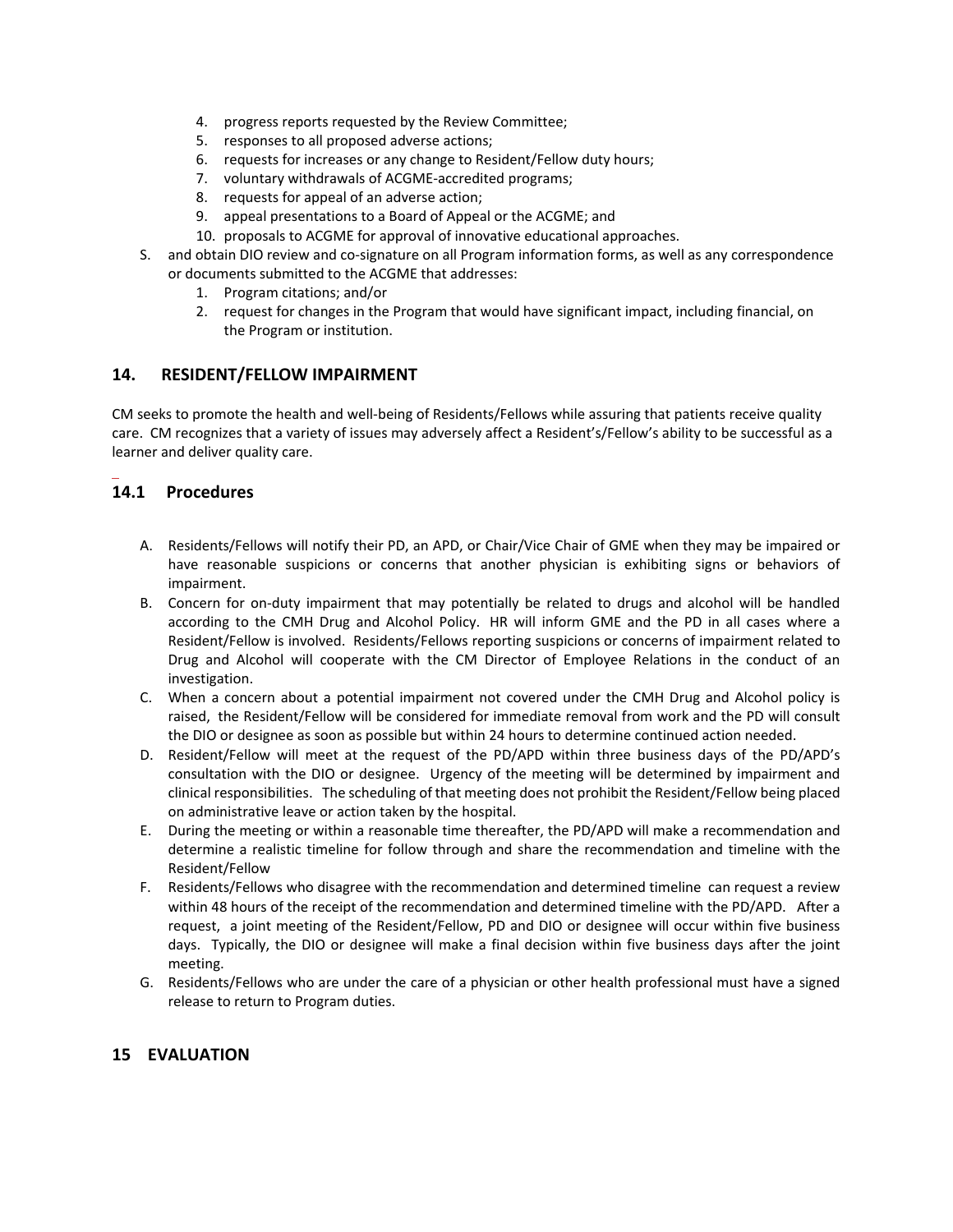All faculty and Resident/Fellow evaluations are overseen and managed by the Department of GME for review by appropriate representatives of CM or external reviewing bodies.

## **15.1 Resident/Fellow Evaluation**

- A. Formative Evaluation
	- 1. The faculty will evaluate Resident/Fellow performance in a timely manner during each rotation or similar educational assignment and document this evaluation at completion of the assignment. These evaluations are not anonymous.
	- 2. The Program will provide objective assessments of the competencies in Section 2.2 (Educational Program & ACGME Competencies), using multiple evaluators (e.g., faculty, peers, patients, self, and other professional staff), and document progressive Resident/Fellow performance improvement appropriate to educational level, and will provide each Resident/Fellow with documented semiannual evaluation of performance with feedback.
	- 3. The evaluations of Resident/Fellow performance are accessible for review by the Resident/Fellow.
- B. Summative Evaluation
	- 1. The PD will provide a summative written evaluation for each Resident/Fellow upon completion of the Program.
	- 2. This evaluation will become part of the Resident's/Fellow's permanent record maintained in the Department of GME and is accessible for review by the Resident/Fellow.
	- 3. The evaluation will document the Resident's/Fellow's performance during the final period of education and verify that the Resident/Fellow has demonstrated sufficient competence to enter practice without direct supervision.

#### **15.2 Faculty Evaluation**

At least annually, the Program will evaluate faculty performance as it relates to the educational Program. These evaluations will include a review of the faculty's clinical teaching abilities, commitment to the educational Program, clinical knowledge, professionalism, and scholarly activities, and will include written confidential evaluations by the Residents/Fellows.

#### **15.3 Program Evaluation and Improvement**

Each Program will have a Program Evaluation Committee (PEC) that performs an Annual Program Evaluation (APE) to document formal, systematic evaluation of the curriculum. Through the APE, the PEC will monitor and track each of the following areas:

- A. Resident/Fellow performance;
- B. faculty development;
- C. graduate performance, including performance on the certification examination;
- D. Program quality, specifically: Residents/Fellows and faculty will have the opportunity to evaluate the Program confidentially and in writing at least annually, and the Program will use the results of Residents'/Fellows' assessments of the program together with other Program evaluation results to improve the Program.

The Program will prepare a written plan of action to document initiatives to improve performance in the areas listed above. The action plan should be reviewed and approved by the core faculty and the GMEC.

# 16. PROMOTION AND PROGRAM COMPLETION<sup>17</sup>

While CM does not allow the term of an Agreement of Appointment/Contract to exceed one year, CM does recognize that candidates accepting appointments to the Program have an expectation that they will be allowed to complete their training, provided they show satisfactory progress in their educational Programs. While CM cannot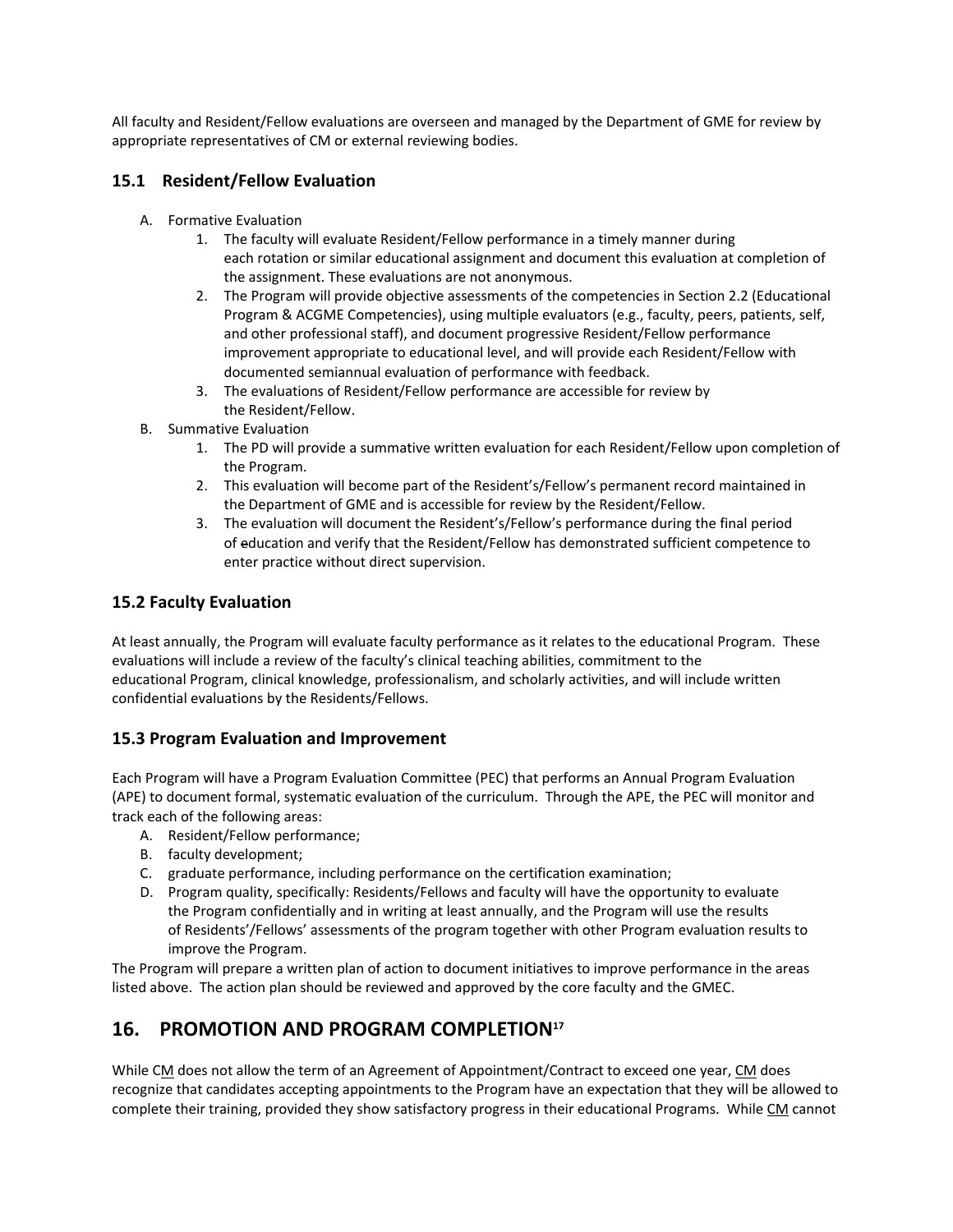guarantee that this expectation will be met in all cases, every effort will be made to preserve from year to year the position of a Resident/Fellow who is advancing and progressing toward completion of her/his training.

Changes in the size of a Program will be accomplished, whenever possible, through changes in the numbers of candidates accepted into the first year of a Program rather than through elimination of current positions.

A Resident/Fellow whose performance conforms to established evaluation criteria in a consistent and satisfactory manner will be considered to be "in good standing" with

the Program and Institution. Resident/Fellow misconduct, failure to comply with the policies and procedures governing GME, or unsatisfactory performance based on one or more evaluations may adversely affect the standing in his/her Program. In such cases, the Resident/Fellow may be placed on corrective action, suspension or dismissal as discussed in Section 17 (Corrective Actions, Suspensions and Dismissal) of this manual.

## **16.1 Promotion/Advancement**

The Department of GME requires each Program to determine the criteria for promotion to the next level of training/and or renewal of contract from their Resident/Fellow. Promotion/advancement to the next level of training is at the sole discretion of the PD, CM and the Sponsoring Institution. The decision to promote is expressly contingent upon the Resident/Fellow completing his/her obligations as outlined in Section 13 and several criteria/factors, which may include, but are not  $t$  limited to:

- A. satisfactory completion of all training components, including demonstration of expected progress toward achievement of ACGME competencies and milestones and/or entrustable professional activities (as outlined in Section 13: Educational Program & ACGME Competencies)
- B. expected progress toward achievement of competency in one or more required technical skills;
- C. written evaluations and assessments;
- D. semiannual clinical competency committee assessments of appropriate milestones/entrustable professional activities (where applicable);
- E. results of in‐training examinations (where applicable);
- F. considerations for the safe care of patients;
- G. failure to satisfactorily remediate;
- H. failure of one or more rotations;
- I. semiannual reviews; and
- J. judgment of the PD.
- K. passing Part III of the USMLE or COMLEX prior to completion of PGY 1 level of training; and
- L. full compliance with the terms of the Agreement of Appointment/Contract.

A Resident/Fellow who is in remediation or on probation will be promoted at the discretion of the PD. If the decision is made to promote the Resident/Fellow, the probation remains in effect until the terms and conditions are met.

Residents/Fellows will not be promoted while under suspension or during an appeal and hearing process.

## **16.2 Program Completion**

Each Program will have specific criteria for satisfactory completion of the entire program as well as each level (year) of training. These criteria will, at a minimum, meet the criteria necessary for certification by the appropriate specialty board, if applicable. The criteria may be more rigorous than the criteria set by the specialty board, at the discretion of the PD. For Programs where certification does not exist the training requirements must meet CM standards. All criteria will be provided to the Residents/Fellows in writing and explained at orientation.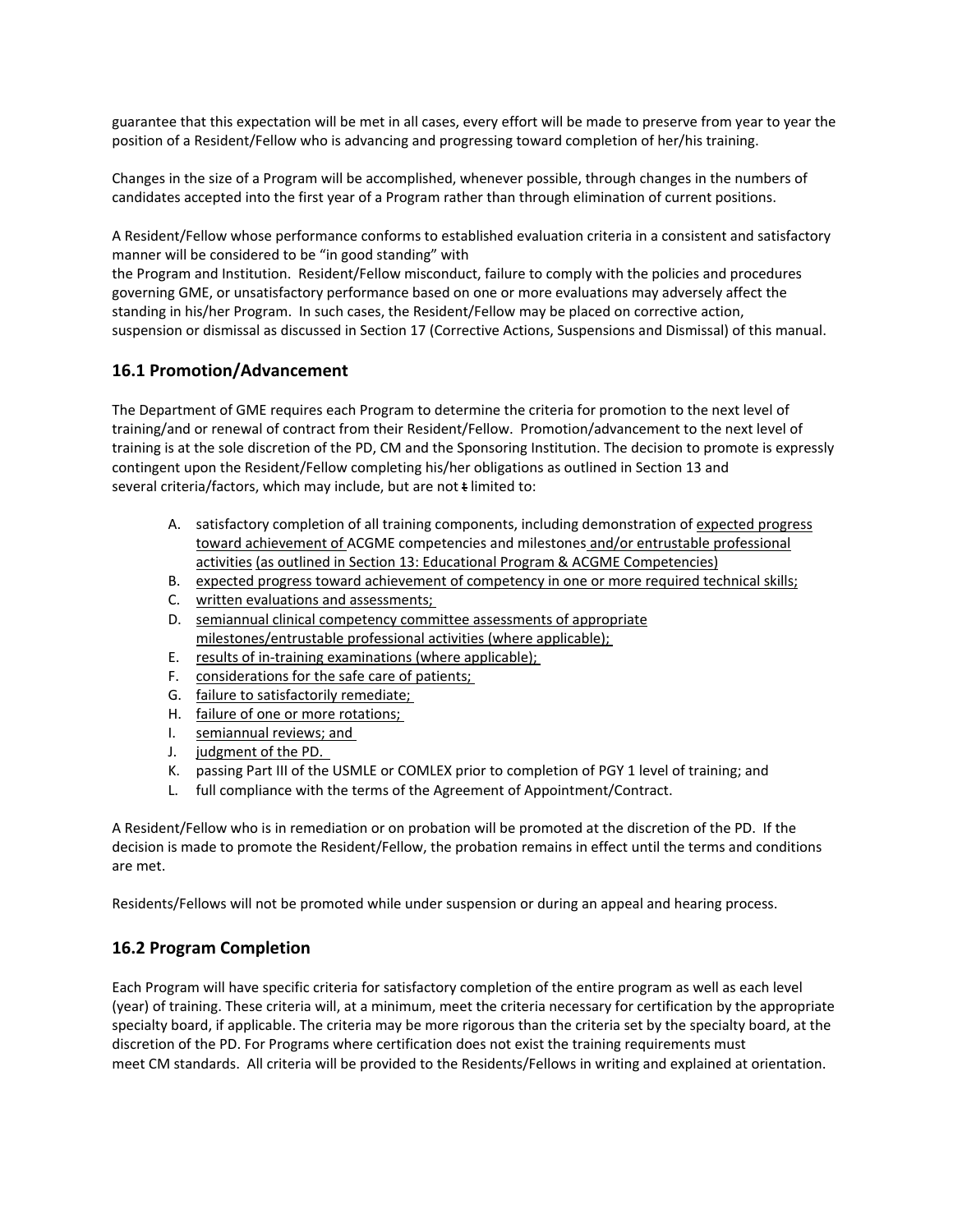A Resident/Fellow who successfully completes a Program's specified requirements will be issued a Certificate of Completion. Prior to leaving a training Program or being eligible to receive a Certificate of Completion, each Resident/Fellow must complete the GME clearance form and all administrative obligations. Residents/Fellows pursuing an appeal or hearing of a proposed corrective action will not be issued a Certificate of Completion until the matter is resolved.

# 17. **CORRECTIVE ACTION**

A corrective action can include a verbal warning, a written warning, a final written warning, a performance improvement plan, mandatory assessment or counseling, remediation, extension of training, probation, an administrative leave of absence, suspension, non‐promotion, non‐renewal, dismissal, or other action as determined by the PD. The Department of GME may consult with CM Human Resources for guidance and resource suggestions. All corrective actions must be reported to the DIO or Vice Chair of GME.

# **17.1 Criteria**

The Program can cite one or more failures from the rights, responsibilities or professionalism on the part of the Resident/Fellow as outlined in Section 13

# **17.2 Authority**

- A. The PD or designee has the authority to initiate a corrective action.
- B. In the absence of the PD or designee, the Department Chair or the Chair or Vice Chair of GME has the authority to initiate a corrective action.
- C. Corrective actions initiated by other CM personnel will include consultation with the DIO or Vice Chair of GME.
- D. Corrective actions initiated by other CM personnel that include extension of training, probation, nonpromotion, non‐renewal of contract, suspension or dismissal, must be approved by the GMEC Due Process Special Committee as outlined below in section 17.5.

## **17.3 Types of Corrective Action**

- A. Remediation. Remediation is the process in which the program faculty works with a Resident/Fellow judged to be performing at a less than satisfactory level to identify, understand, and correct the cause(s) for the Resident's/Fellow's deficiencies. The process can include the repetition of rotations, the extension of training or non-promotion. All remediation plans must outline the deficiencies and be presented to the Resident/Fellow in writing by the PD; the Resident/Fellow will be asked to acknowledge receipt of the plan with his/her signature. Remediation plans that include non-promotion or extension of training beyond the expected date of completion are subject to due process appeal as outlined in Section 17.5 (Appeal of Corrective Action and Due Process). The Chair of GME must be notified by the PD or PC when a Resident/Fellow is placed on remediation.
- B. Probation. Probation identifies a Resident/Fellow as requiring more intensive levels of supervision, counseling and/or direction than is required of other Residents/Fellows at the same training level in the same program. Generally, probation is reserved for acute, serious breaches in performance (in the judgment of the PD) or for instances where other corrective actions have failed. All probation plans should list the reason for probation. Placement of a Resident/Fellow on probation requires that the PD ensure documentation of the necessary increase in faculty supervision, counseling and evaluation that will allow the Resident/Fellow to address the deficiencies. Probation is subject to due process appeal as outlined in Section 17.5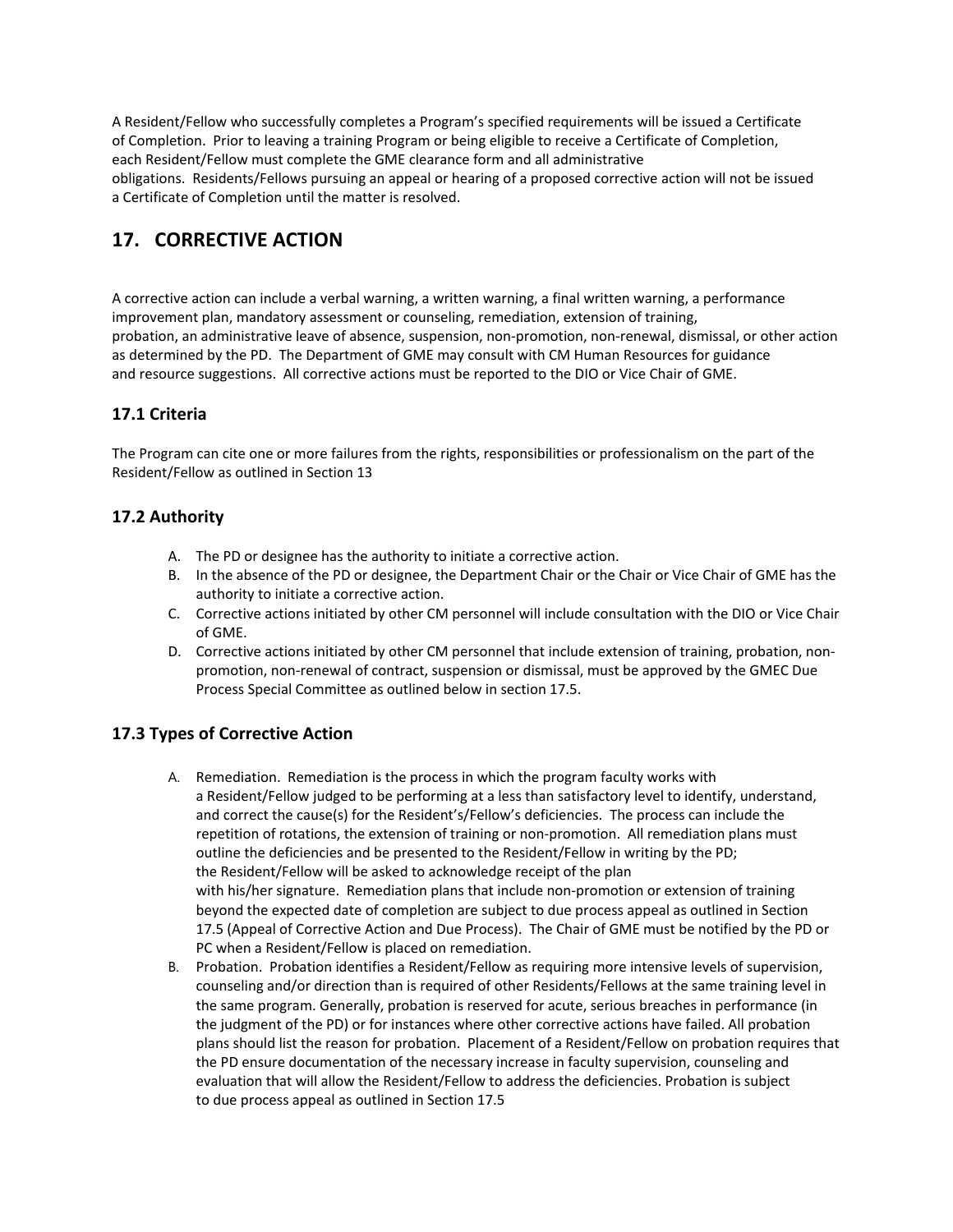- C. (Appeal of Corrective Action and Due Process). The Chair of GME and the relevant CM Department Chair must be notified by the PD when a Resident/Fellow is placed on probation.
- C. Non‐promotion. When non‐promotion to the next level of training is determined to be necessary, the subject Resident/Fellow will receive written notice of non-promotion from the PD. Nonpromotion to the next level of training is subject to due process appeal as outlined in Section 16.4. (Appeal of Corrective Action and Due Process).
- D. Non-renewal. Non-renewal means that the Resident/Fellow will be allowed to complete the current year of appointment but that the appointment will not be renewed. For situations in which it is determined that non‐renewal of appointment is necessary, the Resident/Fellow will be informed by the PD in writing of the decision to non-renew the appointment. Non-renewal is subject to due process appeal as outlined in Section 17.5. (Appeal of Corrective Action and Due Process).
- E. Suspension. Suspension is the revocation of any or all of a Resident/Fellow's rights, duties or responsibilities by the PD or designee in the PD's absence. A period of suspension is intended to:
	- 1. allow a full investigation of the reason for suspension; or
	- 2. allow the Resident/Fellow an opportunity to definitively address significant, persistent, or recurrent deficits in his/her performance or behavior that, if uncorrected, would prevent successful completion of the Program.

Terms and Conditions of Suspension ‐ Residents/Fellows will be placed on administrative leave following written notice of suspension. At the time the suspension is

imposed, the Resident/Fellow will meet with the PD and be informed in writing of:

- 1. the reason for the suspension;
- 2. the anticipated length of the suspension;
- 3. whether the suspension could result in dismissal;
- 4. if remedial, steps that must be taken to correct the cause(s) for the suspension; and
- 5. the provisions for due process appeal as outlined in Section 17.5.

The PD will meet with the Resident/Fellow on or before the last day of the suspension to discuss results of the investigation and resolution of the suspension. There are three possible resolutions:

- 1. return to duty;
- 2. proposal for dismissal; or
- 3. placement on an administrative leave of absence until return to duty is approved by the PD. The leave of absence will commence on the last day of the period of suspension. CM HR and other employment policies regarding leaves of absence will apply. Should the Resident/Fellow not complete correction of the grounds for suspension or should such efforts be unsuccessful, the PD can propose that the Resident/Fellow be dismissed from the program. Limitations

1. A Resident/Fellow may be suspended one time, for a maximum length of 30 days during his/her training.

- 2. Any Resident/Fellow who exceeds the one-time, 30-day maximum will be subject to a proposal for dismissal as described below.
- F. Dismissal. Dismissal is the severance of a Resident/Fellow's appointment/employment and termination of all obligations and benefits specified in the Agreement of Appointment/Contract. Residents/Fellows proposed for dismissal will receive a written notice of intent to dismiss from the Program at a meeting with the PD. Residents/Fellows who are proposed for dismissal will be suspended and relieved of all Program duties and activities pending final resolution of their status. At the meeting at which the PD delivers the written notice of intent to dismiss, the Resident/Fellow will be informed, in writing, of:
	- 1. the deficits in performance or behavior leading to proposed dismissal;
	- 2. the effective date of the proposed dismissal; and
	- 3. the provisions for due process appeal as outlined in Section 17.5.

The Resident/Fellow proposed for dismissal will:

1. receive his/her stipend (salary) up to the effective date of the dismissal;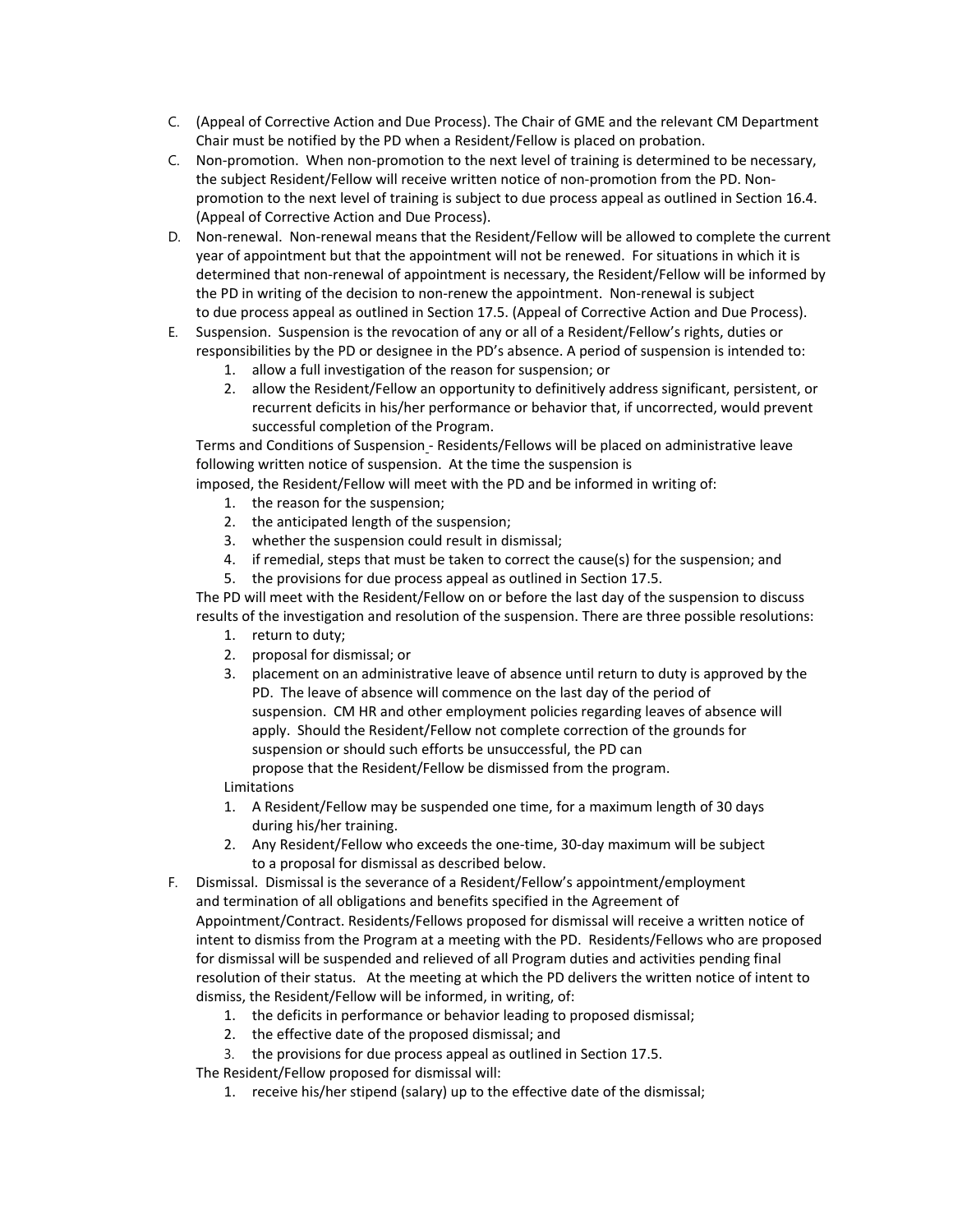- 2. receive all health insurance and other benefits due as determined by HR Policies and Procedures of CM; and
- 3. continue to receive all compensation and benefits during any periods of administrative leave, or suspension; and during the period between notification of proposed dismissal and its final resolution.

If after the due process appeal is completed, the dismissal is finalized, the Resident/Fellow will:

- 1. vacate lockers, laboratories, and/or office spaces provided by CM, if applicable, on or before the effective date of the dismissal;
- 2. return all property of CM and any other institution at which any training was conducted on or before the close of business on the effective date of dismissal; and
- 3. be billed for any monies owed to CM or another institution at which instruction has occurred.

## **17.4 Appeal of Corrective Action and Due Process**

The Resident/Fellow has the right to due process appeal of any corrective action that has the potential to adversely affect the course of his or her training or career as defined by the ACGME. Those actions include extension of training, probation, non-promotion, non-renewal of contract, suspension, or dismissal. The Resident/Fellow must request the due process appeal within 5 weekdays of notification. The request must be submitted to the PD in writing. Failure to submit the request for due process appeal within 5 weekdays will constitute acceptance by the Resident/Fellow of the terms and conditions of the corrective action as outlined in the written notice. All due process actions will be reviewed by the GMEC to confirm that GME policy was followed.

Corrective actions that do not meet the criteria for due process appeal will be reviewed at the Resident's/Fellow's request through a joint meeting of the Resident/Fellow, PD and DIO or designee.

## **17.5 GMEC Due Process Special Committee**

All requests for appeal will be made in writing to the PD within 5 weekdays of the action being appealed. It is the PD's responsibility to notify the DIO of the request for due process appeal hearing ("Hearing"). The appealing Resident/Fellow has the responsibility to demonstrate, by clear and convincing evidence, that the corrective action issued by the program was arbitrary and capricious. "Clear and convincing evidence" means the evidence presented by the Resident/Fellow is highly and substantially more probable to be true than not. "Arbitrary and capricious" means there was no reasonable basis for the program's decision to take the corrective action. Time limits set forth in the following procedure must be adhered to by the Resident/Fellow and institution unless extended for good cause at the discretion of the DIO or designee. The following procedure will apply:

- A. The DIO will appoint a Special Committee consisting of:
	- 1. 2‐3 GMEC faculty members;
	- 2. 1 GMEC Resident/Fellow member;
	- 3. 1 faculty member chosen by the Resident/Fellow within 5 weekdays after submitting his/her request for appeal;
	- 4. 1 Resident/Fellow chosen by the Resident/Fellow within 5 weekdays after submitting his/her request for appeal; and
	- 5. 1 member of the Sponsoring Institution's GMEC if the CM employed Resident/Fellow's program is sponsored by an institution other than CM.
- B. No GMEC member of the Special Committee shall have been personally involved in the event(s) that led to the corrective action or have any other interest that would affect the neutrality, objectivity or fairness of the hearing.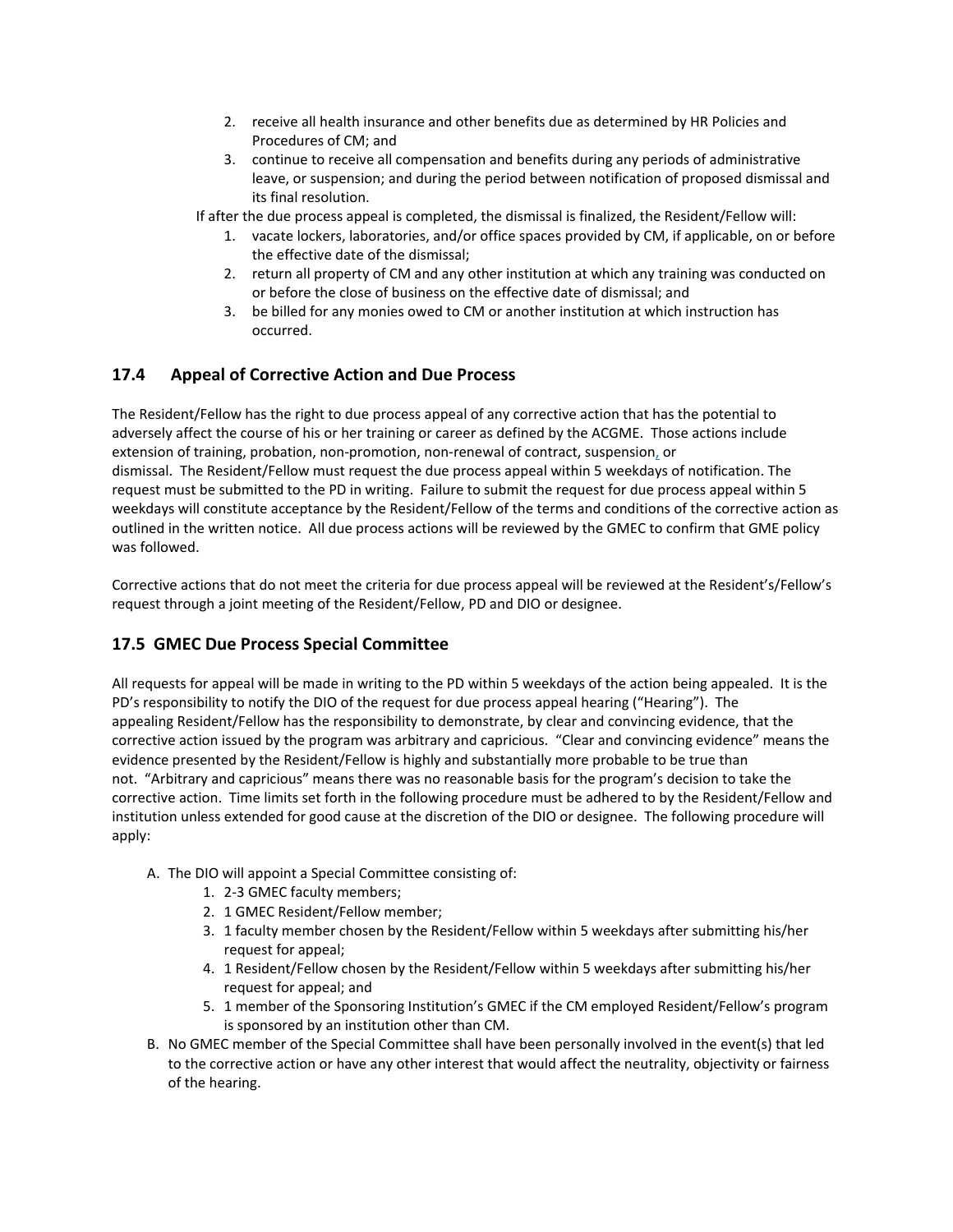- C. The DIO/GMEC Chair or designee will appoint the Special Committee Chair who must be a faculty member of the GMEC.
- D. A quorum will consist of a simple majority of Special Committee members but must include both members chosen by the Resident/Fellow and at least three other members.
- E. The Special Committee will meet to review the PD's action as soon as possible but at least within 15 weekdays of notification by the DIO or designee of the request for an appeal.
- F. The Hearing
	- 1. Written notice of the Special Committee members, time, location of the hearing and the deadline for submitting written or other forms of evidence will be sent to the Resident/Fellow and PD or CMHCM personnel initiating the action at least 5 weekdays prior to the Hearing.
	- 2. A Resident/Fellow who has requested a Hearing is required to attend the Hearing. Non‐ attendance will result in adoption of the proposed corrective action.
	- 3. A duly licensed attorney may be present during the Hearing acting in an advisory capacity to the Resident/Fellow but may not otherwise actively participate in the proceedings and will not be permitted to question witnesses.
	- 4. The program has the right to be represented by legal counsel at the hearing in an advisory capacity who may not otherwise actively participate in the proceedings and will not be permitted to question witnesses.
	- 5. The PD or CM personnel and the Resident/Fellow may present evidence and bring witnesses to the Hearing. The Resident/Fellow must inform the Special Committee chair in writing of the names of any witnesses and representative/counsel at least 2 weekdays prior to the Hearing.
	- 6. The Resident/Fellow and the PD or CM personnel may be present at all times during the Hearing up until the time of Special Committee deliberations.
	- 7. The DIO/Vice Chair of GME can attend the Hearing as observers.
- G. Decisions of the Special Committee
	- 1. The Special Committee may affirm the corrective action; or
	- 2. The Special Committee may conclude that the corrective action was not warranted based on the evidence and testimony provided. If the situation involves suspension or dismissal, the Resident/Fellow will be reinstated immediately; or
	- 3. The Special Committee may conclude that corrective action was warranted, but disagree with the corrective action taken, define points of disagreement with the action taken, outline recommendations for new corrective action or corrective action that has not yet been undertaken and/or detail the actions to be required of the Resident/Fellow to bring about a conclusion of the corrective action resulting in the due process hearing.
	- 4. The Special Committee Chair will inform the Resident/Fellow, the PD or CM personnel and the Chair in writing within 5 weekdays of the Special Committee's decision. Written documentation of the decision will become part of the Resident/Fellows permanent file and should include possible reporting requirements as a consequence of the decision.
	- 5. The Special Committee may also make recommendations related to the ongoing supervision and evaluation of the Resident/Fellow if applicable.
- H. The decision of the Special Committee is final.
- I. The CM GMEC will conduct a process review of the Special Committee's decision. If it is found that Due Process was not followed, the Special Committee will reconvene to follow the Due Process procedure appropriately.

## **17.6 Withdrawal from Program**

Consistent with CCM policy and applicable state and federal law, a Resident/Fellow who has been notified of an ACGME defined appealable corrective action or who has received a written notice of intent of non‐renewal of contract/extension of training, non‐promotion to next level of training or dismissal may voluntarily withdraw from a Program.   If the Resident/Fellow submits a written notice of withdrawal prior to the date on which the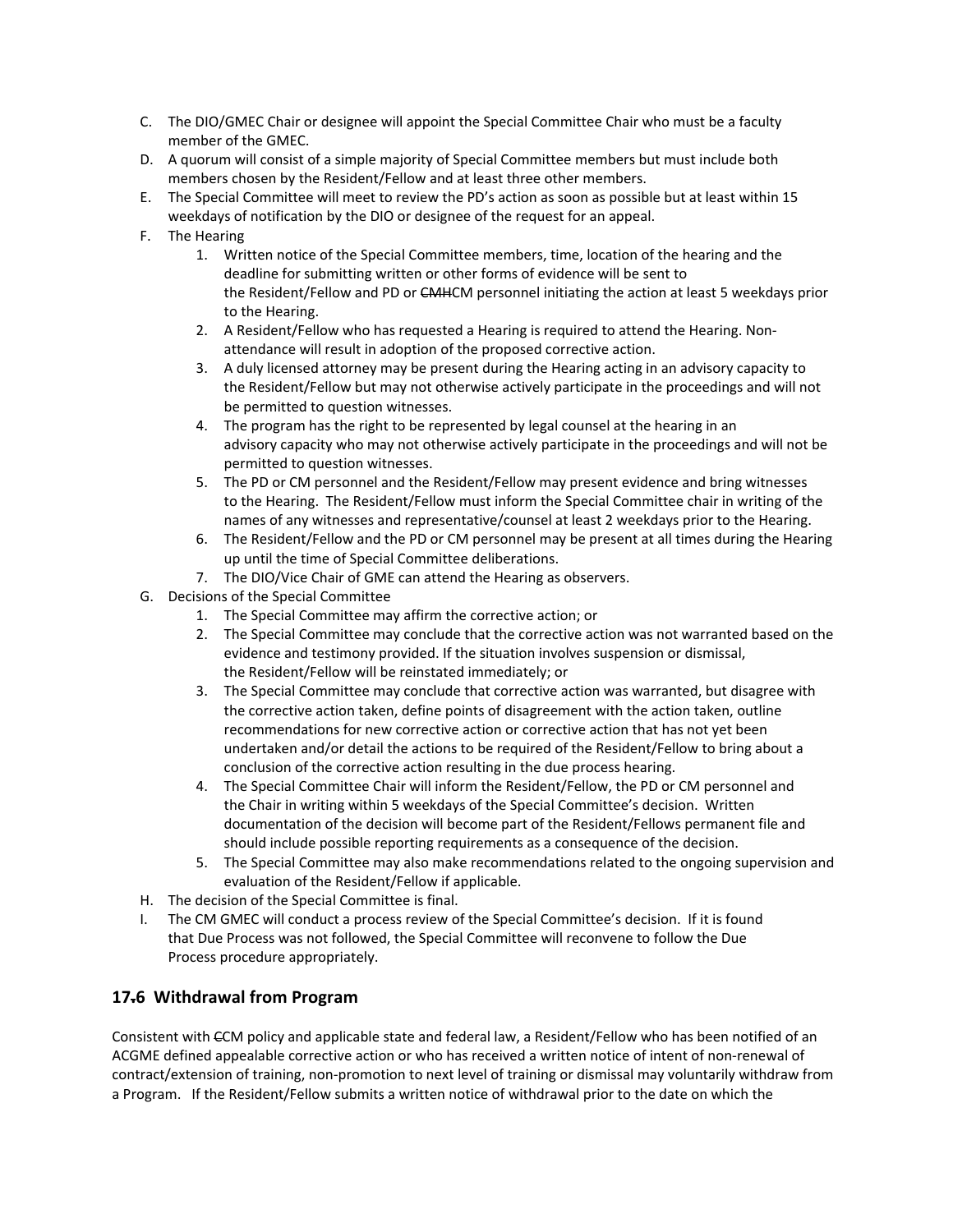corrective action is to be initiated or prior to the decision of the Special Committee (whichever comes first), the Resident /Fellow's training record will reflect withdrawal from the Program. Upon receipt of a request for information regarding the Resident/Fellow which is acceptable to CM, the PD may provide information regarding the Resident/Fellow's performance in the Program in good faith and consistent with information in the Resident/Fellow's file.

# **18. GRIEVANCES**

Residents/Fellows are encouraged to seek resolution of grievances relating to their appointments or responsibilities, including differences with the Sponsoring Institution, Program, CM or any representative thereof. The Sponsoring Institution ensures the availability of procedures for redress of grievances, including complaints of discrimination and sexual harassment, in a manner consistent with the law and with the general policies and procedures of CM and the Sponsoring Institution. The grievance process is available to all Residents/Fellows in CM programs.

## **187.1 Grievable Matters**

Grievable matters are those relating to the interpretation and application of, or compliance with the provisions of the Agreement of Appointment/Contract, the policies and procedures governing GME, the general policies and procedures of CM, or Sponsoring Institution. Questions of capricious, arbitrary, punitive or retaliatory actions, or interpretations of the policies governing GME on the part of any faculty member are subject to the grievance process.

## **18.2 Non‐Grievable Matters**

Actions on the part of CM or Sponsoring Institution based solely on administrative policies and procedures are not grievances.

# **18.3 Grievance Procedures**

Residents/Fellows who believe they have been treated unfairly or have complaints are encouraged to use the following procedure:

- A. Discuss the problem with the appropriate faculty physician and/or Chief Resident when applicable as soon as possible, usually within 30 days of the event.
- B. If the problem is not resolved under *Step A*, the Resident/Fellow must contact the PD.  Except in unusual circumstances, the Resident/Fellow shall put the complaint in writing.  Confidentiality, to the extent feasible, will be maintained.  The Resident/Fellow shall be informed of the result of the PD's investigation. In the event that the Resident/Fellow has an unresolved grievable complaint with the PD, they need to contact the Department Chair. The Resident/Fellow must also notify the Chair/Vice Chair of GME.
- C. If the matter is still unresolved after *Step A* and *B*, the Resident/Fellow may submit the complaint in writing to the Executive Medical Director, who will meet with the Resident/Fellow to seek resolution.

Residents/Fellows who believe they have a grievance related to an impairment will follow the policy in Section 14. Any Resident/Fellow who believes he/she cannot use the above procedure should contact CM HR Department for confidential assistance.   A Resident/Fellow will not suffer adverse consequences for making a complaint or taking part in the investigation of a complaint.  Residents/Fellows who knowingly allege a false claim shall be subject to correction and/or disciplinary actions including remediation, probation, suspension and dismissal. 

CM will make appropriate arrangements to assure that disabled persons can use this grievance process on the same basis as the non-disabled. Such arrangements may include, but are not limited to, the provision of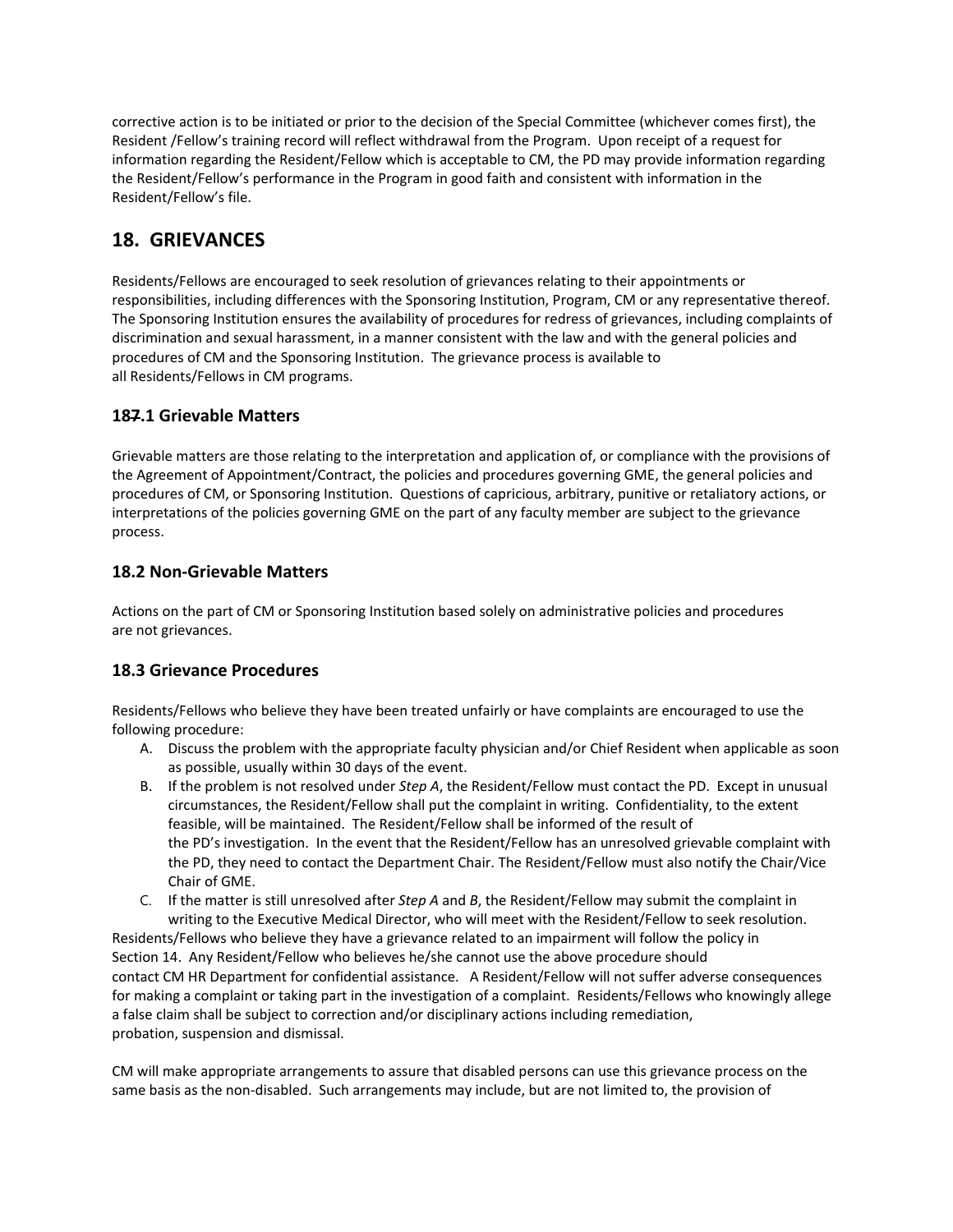interpreters for the deaf, providing an audio recording of material for the blind or assuring a barrier‐free location for the proceedings.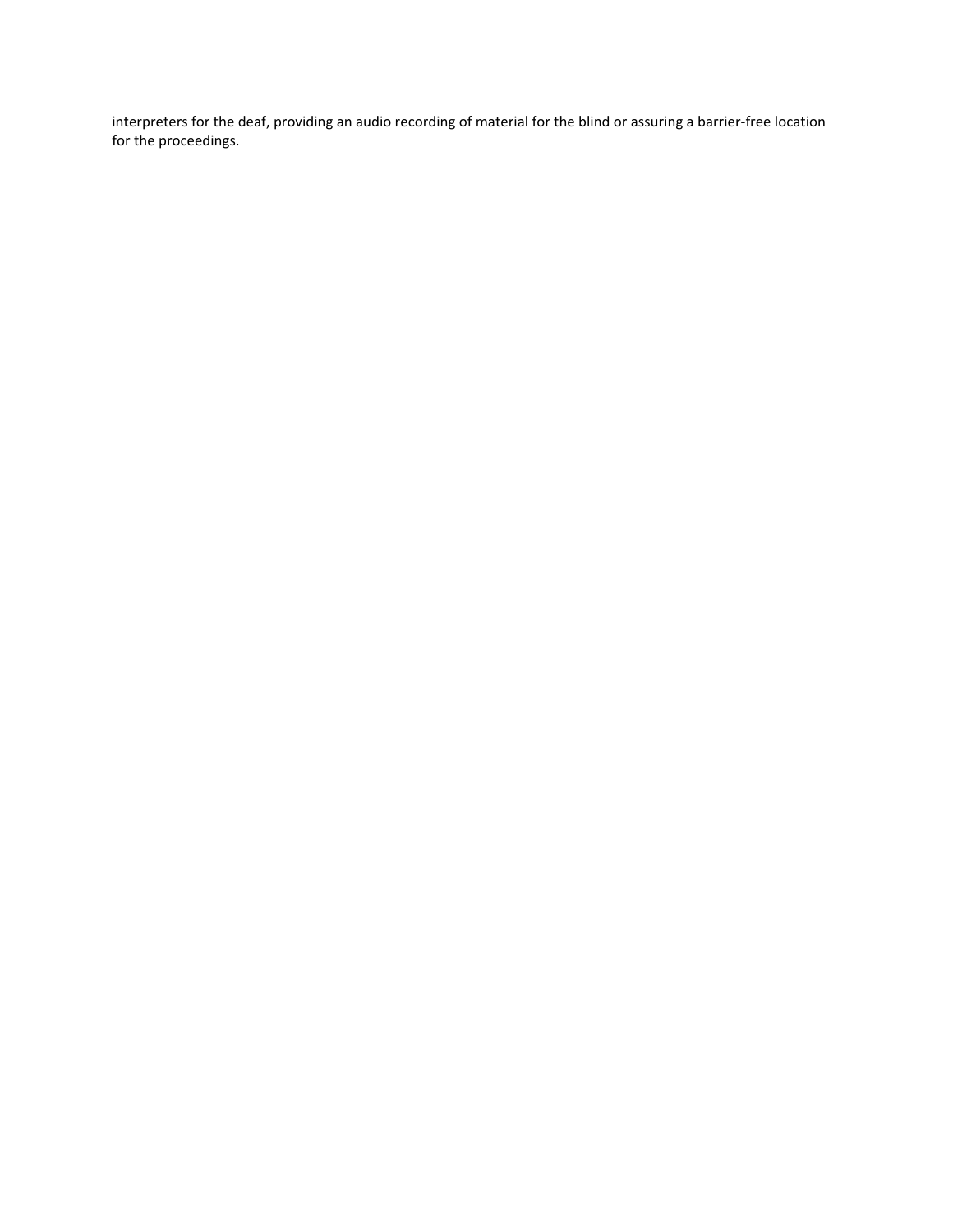#### KEY TO ABBREVIATIONS

ABMS American Board of Medical Specialties

ACGME Accreditation Council for Graduate Medical Education

AD &D Accidental Death and Dismemberment

AIR Annual Institution Review

AOA American Osteopathic Association

APD Associate Program Director

APE Annual Program Evaluation

BLS Basic Life Support

CLER Clinical Learning Environment Review

CM Children's Mercy Hospital

CMS Centers for Medicare and Medicaid Services

DIO Designated Institutional Official

EAP Employee Assistance Program

ECFMG Educational Commission for Foreign Medical Graduates

EHR Electronic Health Record

EIT Extended Illness Time

ERAS Electronic Residency Application Service

FIP Family Illness Pay

FMLA Family Medical Leave Act

GME Graduate Medical Education

GMEC Graduate Medical Education Committee

HR Human Resource

JC Joint Commission on Accreditation of Healthcare Organizations

KU Kansas School of Medicine

LCME Committee on Medical Education

LOA Leave of Absence

NRMP National Resident Matching Program

PALS Pediatric Advanced Life Support

PD Program Director

PC Program Coordinator

PGY Post Graduate Year

PLA Program Letter of Agreement (for residency and fellowship program)

SFM San Francisco Match

TDA Tax‐Deferred Annuity

UMKC University of Missouri Kansas City